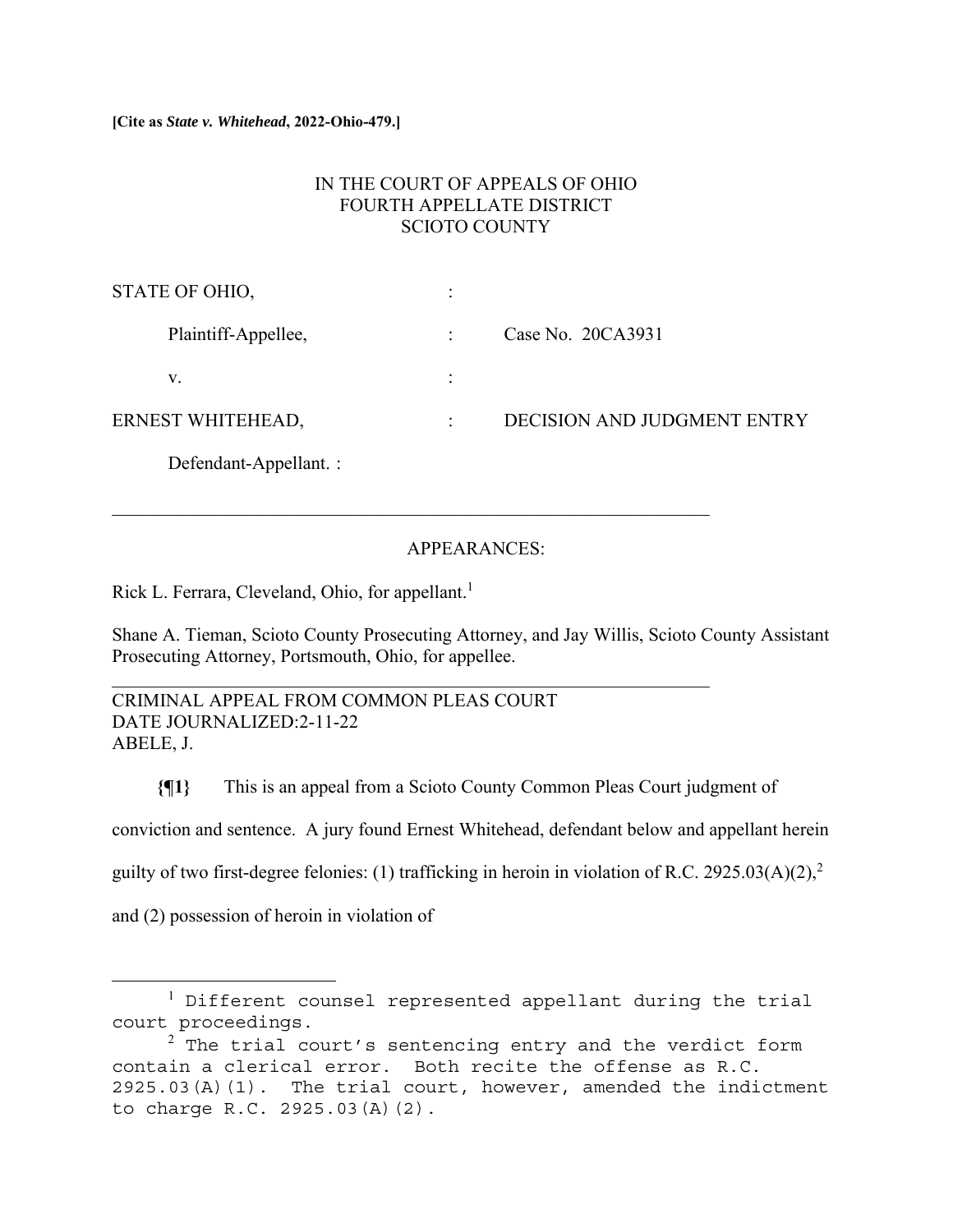R.C. 2925.11(A). The trial court merged the possession offense with the trafficking offense and

sentenced appellant to serve a six-year prison term.

**{¶2}** Appellant assigns the following errors for review:

FIRST ASSIGNMENT OF ERROR:

"DEFENSE COUNSEL PROVIDED CONSTITUTIONALLY INEFFECTIVE ASSISTANCE BY FAILING TO MOVE FOR DISMISSAL ON SPEEDY TRIAL GROUNDS, FAILING TO FILE A MOTION TO SUPPRESS, FAILING TO FILE A MOTION FOR SEPARATE TRIALS, AND FAILING TO PROVIDE ADEQUATE DEFENSE AT TRIAL."

SECOND ASSIGNMENT OF ERROR:

"THE TRIAL COURT COMMITTED PLAIN ERROR IN AMENDING THE INDICTMENT PRIOR TO TRIAL TO ALTER COUNT ONE BY CHANGING AN ELEMENT OF THE OFFENSE."

THIRD ASSIGNMENT OF ERROR:

"THE STATE OF OHIO PRESENTED INSUFFICIENT EVIDENCE TO SUPPORT A CONVICTION FOR DRUG TRAFFICKING, DRUG POSSESSION, AND POSSESSION OF CRIMINAL TOOLS."

FOURTH ASSIGNMENT OF ERROR:

"THE MANIFEST WEIGHT OF THE EVIDENCE DID NOT WARRANT CONVICTION ON ANY COUNT."

FIFTH ASSIGNMENT OF ERROR: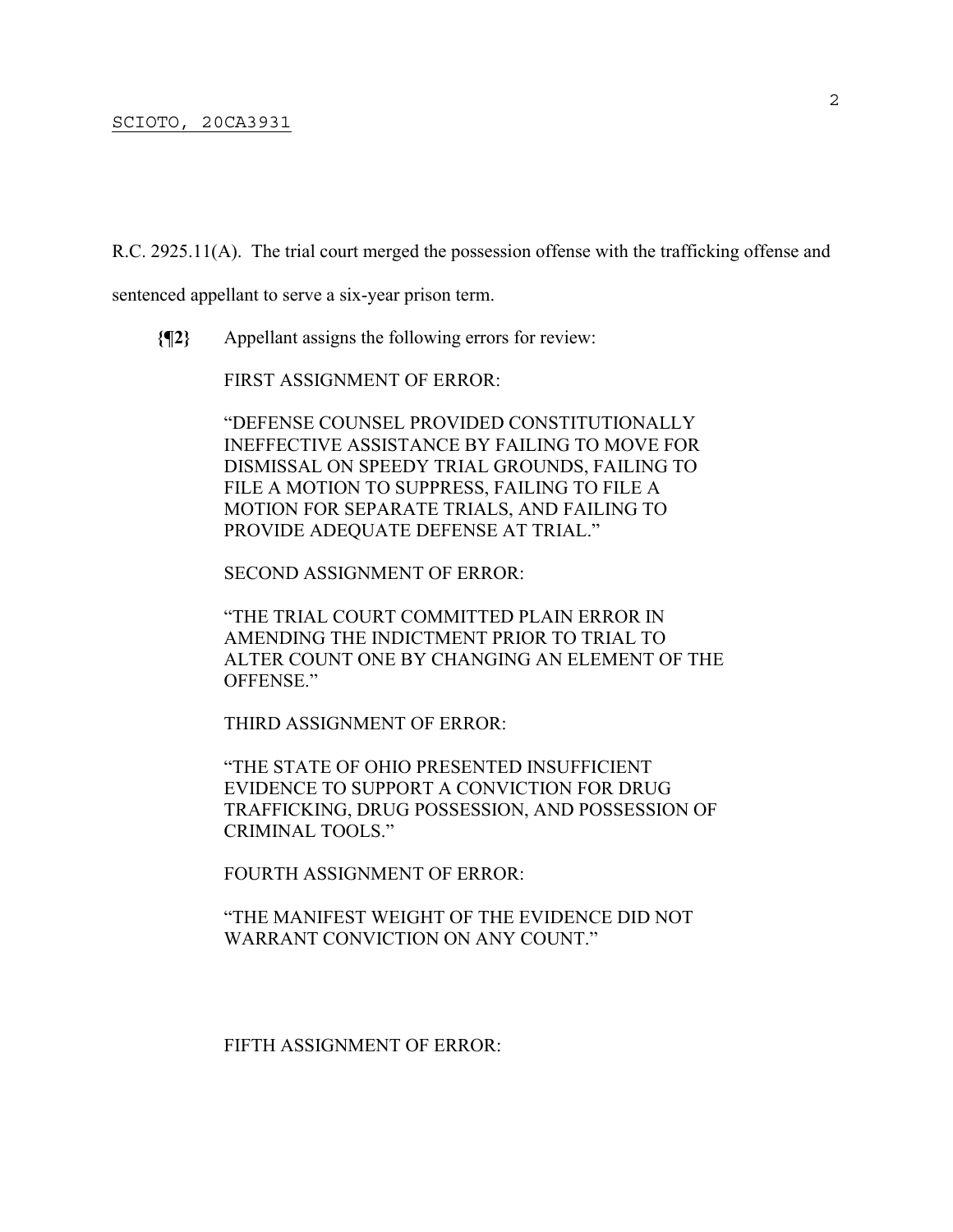# "THE TRIAL COURT ACTED CONTRARY TO LAW IN IMPOSING A SIX YEAR TERM OF MANDATORY IMPRISONMENT."

**{¶3}**

**{¶4}** During the late-night hours of August 10, 2018, Ohio State Highway Patrol Trooper Nick Lewis stopped a black sport-utility vehicle for following a vehicle too closely, for making an unexpected lane change, and for driving 40 miles per hour in a 55 mile-per-hour speed zone. During the ensuing traffic stop, Lewis and another trooper discovered approximately 57 grams of heroin stuffed inside the lining of the backside of the driver's seat. The troopers questioned the three occupants, Carvion McKee, Henry Deandre Smith, and appellant and all stated that they did not know that the vehicle contained heroin. The troopers then allowed the occupants to leave and advised them that the prosecutor's office likely would present the matter to a grand jury.

**{¶5}** On August 22, 2019, a Scioto County Grand Jury returned indictments that charged appellant, Smith, and McKee with trafficking in heroin in violation of R.C.  $2925.03(A)(1)$ , possessing heroin in violation of R.C. 2925.11(A), and possessing criminal tools in violation of R.C. 2923.24(A). Appellant and Smith entered not guilty pleas.<sup>3</sup>

**{¶6}** The morning of trial, the state filed a motion to amend the indictment. The state asserted that the indictment incorrectly recited the trafficking offense in terms of R.C.  $2925.03(A)(1)$ , rather than R.C.  $2925.03(A)(2)$ . The prosecutor explained that the amendment did not change the name of the offense or the penalty, and that the case "always [has] been a transport, deliver, shipment type of case."

 $^3$  According to the state, McKee later entered a guilty plea.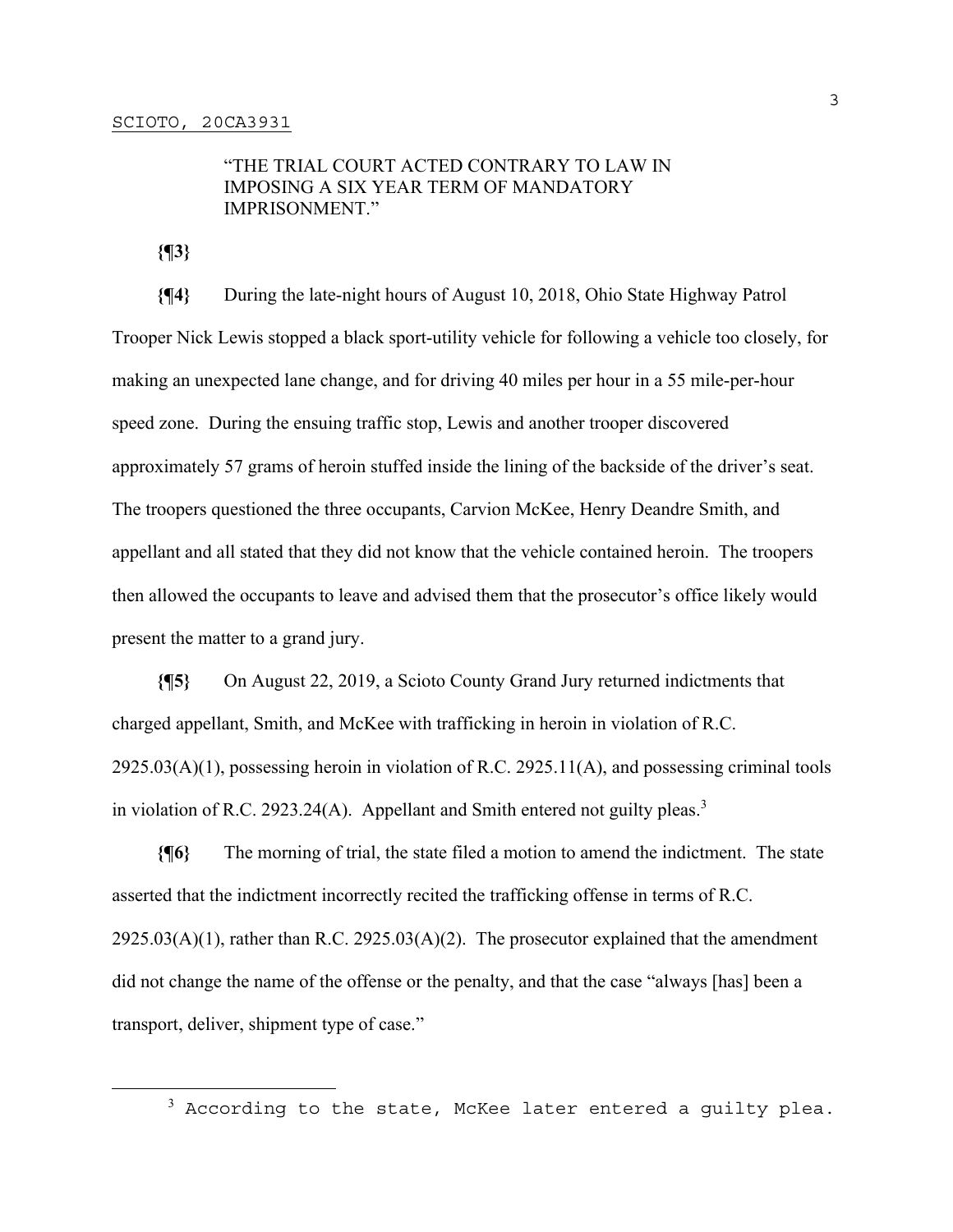**{¶7}** Appellant's counsel did not object to the state's motion to amend the indictment and agreed that the amendment would not change appellant's defense strategy. The court asked appellant whether he concurred, and he responded, "[y]es."

**{¶8}** Smith's counsel likewise stated that "the case laws [sic] clear on this." Smith's counsel further stated, "[w]e can tell by reading the discovery that it was a transport \* \* \* case." Smith also indicated that the amendment would not change the defense strategy. The court thus granted the state's motion to amend the indictment to allege a violation of R.C. 2925.03(A)(2).

 At trial, Trooper Lewis testified that around 11:30 p.m. on August 10, 2018 he noticed a black vehicle "tailgating a lead vehicle." Lewis followed the vehicle and noticed a change from the right lane to the left lane and speed at 40 miles per hour in a 55-mile-per-hour zone. At this point, Lewis stopped the vehicle and approached the driver to ask for identification. McKee sat in the driver's seat, Smith, who had rented the vehicle, sat in the front passenger seat, and appellant in the left middle row, directly behind McKee. Lewis learned that all three occupants are Michigan residents.

**{¶9}** After Trooper Lewis asked McKee to exit the vehicle, they walked to the cruiser. Lewis stated that he asked McKee to exit the vehicle as part of his drug interdiction protocol and to check on the status of his well-being. Lewis related that, when a vehicle is traveling 40 miles per hour in a 55-mile-per-hour zone, "there's typically a – a problem." Lewis indicated he wanted McKee out of the vehicle so Lewis could "try to figure out what was going on with him." Lewis explained he "had planned on placing [McKee] in the back of the cruiser while [he] checked [McKee's] driver's license and just talk[ed] to him about why he was driving erratically." Because highway patrol policy is to conduct pat-down searches of individuals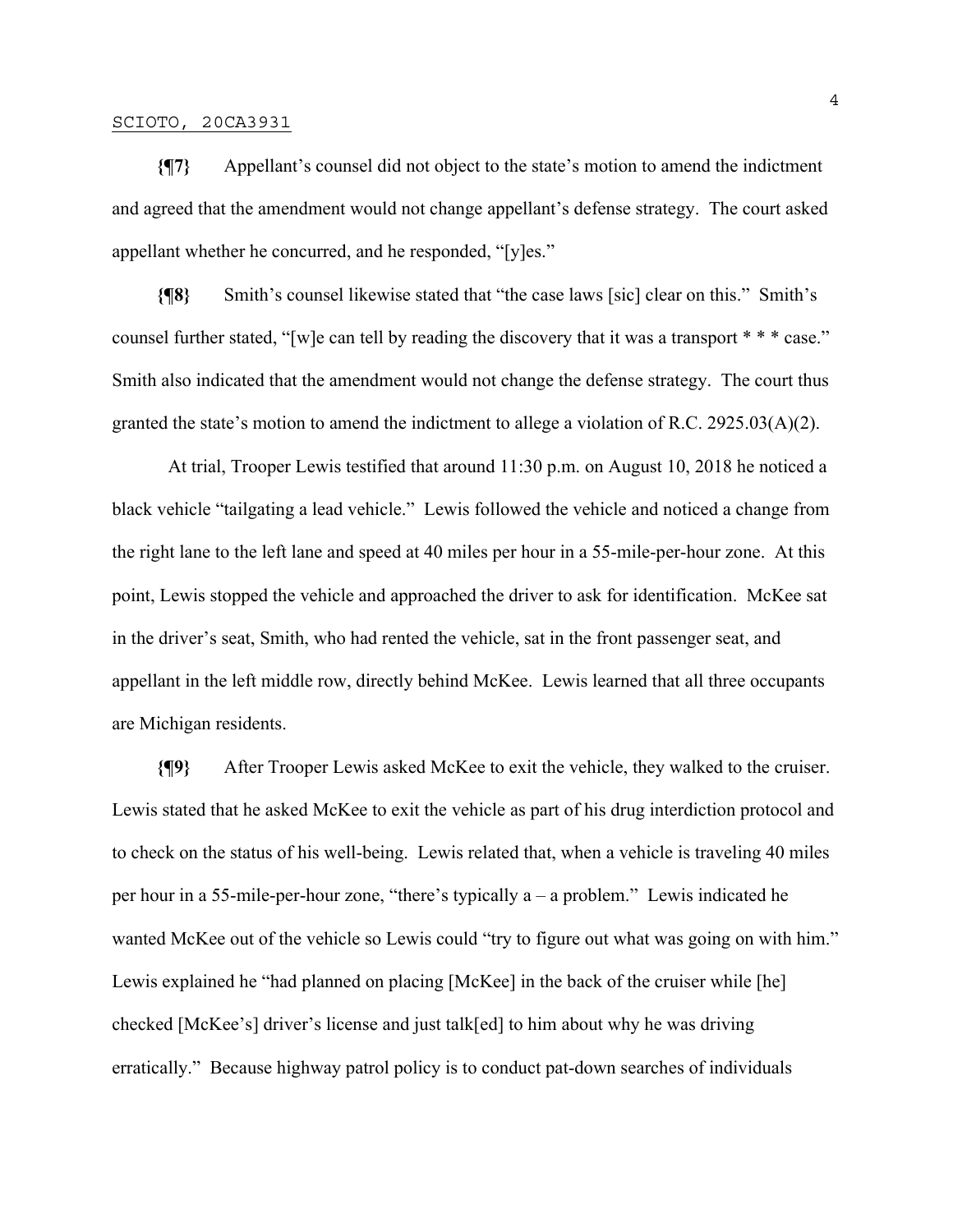before placing them in cruisers, Lewis asked McKee if he could conduct a pat-down search. Lewis indicated that McKee agreed to the search.

**{¶10}** As Trooper Lewis started to conduct the pat-down search, he told McKee to keep his hands out of his pockets. McKee, however, disobeyed that instruction and "the first thing [McKee] does is takes his left hand[,] puts it in his pocket and pulls out something in his – his fist." Lewis noticed that McKee's fist was "balled up." Lewis asked McKee what he had in his hand and, rather than answering, McKee "shove<sup>[d his hand]</sup> back down the front of his pants." Lewis then "grab[bed]" McKee and "put him against the – the rear of the vehicle." As Lewis handcuffed McKee, he noticed "a plastic baggie fall<sup>[]</sup> from his chest to the ground." The plastic bag contained "a small amount of marijuana residue." At this point, Lewis requested backup assistance.

**{¶11}** After Ohio State Highway Patrol Trooper Matt Lloyd responded to the call for backup, he removed the front-seat passenger, Smith, patted him down for weapons, and placed him in the rear of Trooper Lewis' cruiser with McKee. Then, the troopers removed appellant, patted him down, and placed him in the rear of Lloyd's cruiser. Lewis explained that the troopers removed the occupants because they knew that they would search the vehicle based upon the discovery of marijuana residue.

**{¶12}** As Trooper Lewis began to search the vehicle, he also noticed what appeared to be crack cocaine in the front passenger seat. A field test confirmed their suspicion and indicated the substance to be crack cocaine.

**{¶13}** Trooper Lewis also stated that Trooper Lloyd searched the area where appellant had been seated and noticed that a trim piece on the driver's seat backrest appeared to have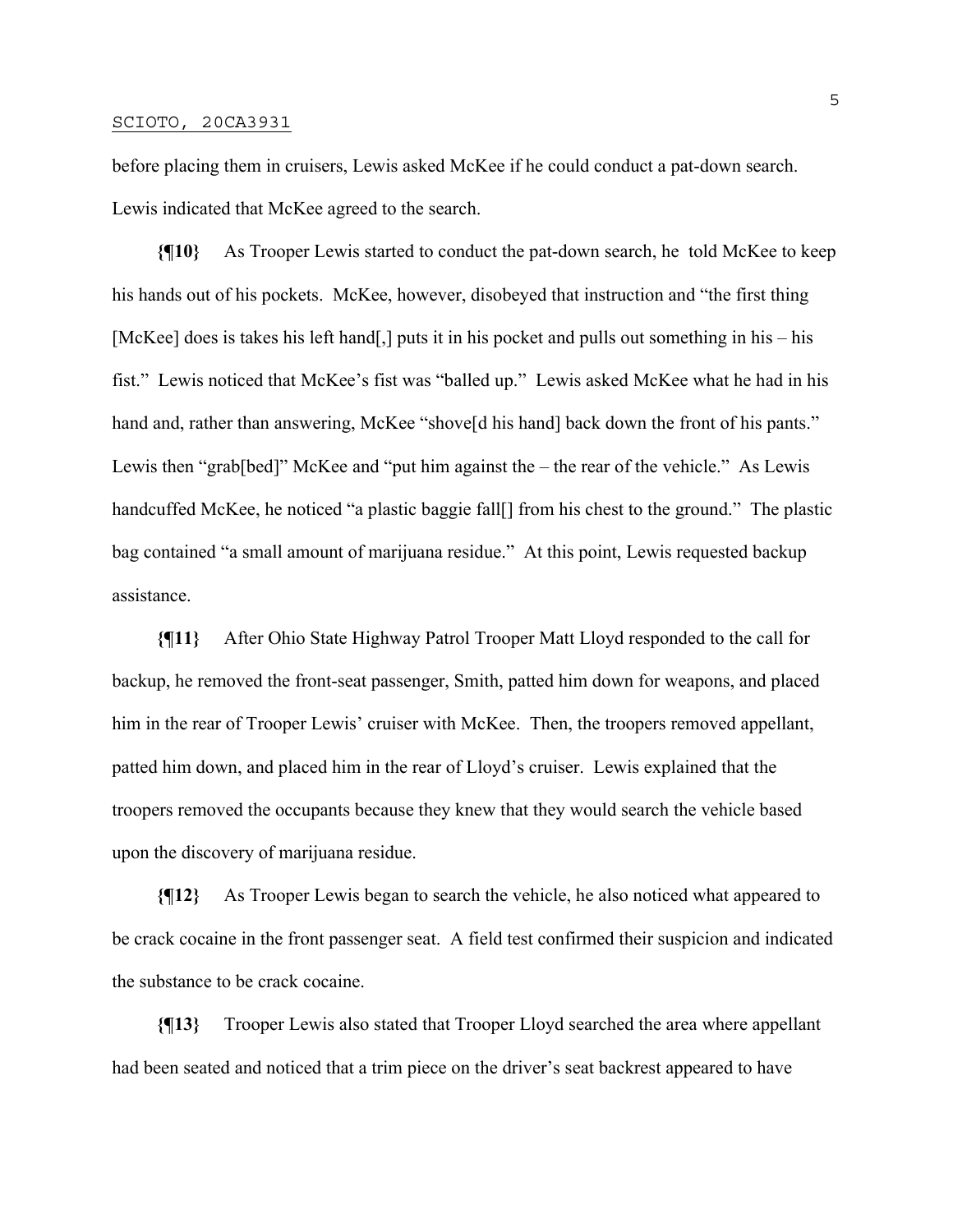"been tampered with." Lloyd pulled the trim piece "back a little bit" and discovered a plastic bag in the back of the driver's seat that contained 57 grams of heroin worth around \$6,000. Lewis also testified that 57 grams of heroin is not an amount to suggest personal use and, instead, "would be considered a trafficking amount."

**{¶14}** During Trooper Lewis' testimony, the state played a video of the traffic stop that included the vehicle search and the conversation between McKee and Smith while seated in the cruiser. McKee, who was extremely talkative, complained that the handcuffs hurt his wrists and, as Trooper Lloyd started to search the area where he found the heroin, McKee began to yell for the trooper. After the troopers discovered the heroin, Lewis read Smith and McKee the *Miranda*  warnings. Smith asked why they were being arrested and Lewis informed Smith and McKee that they had discovered heroin in the vehicle. Smith and McKee both responded with disbelief. Smith claimed he did not know anything about the heroin, that the vehicle is a rental car, that he is a truck driver, and that the three occupants intended to visit "some females" in Kentucky. Lewis agreed with Smith that the vehicle is a rental car, but pointed out to Smith and McKee that Smith rented the vehicle about one week earlier. McKee likewise denied any knowledge about the heroin and expressed surprise about its discovery. McKee also repeated Smith's statements that they intended to visit "some females" and that Smith is a truck driver.

**{¶15}** The troopers then removed Smith from the back of Trooper Lewis' cruiser and placed appellant in the back seat with McKee. McKee continued to express surprise to appellant that the troopers discovered heroin and he stated he did not know how heroin ended up in the vehicle. McKee told appellant that they were merely traveling to Kentucky to visit "some females" and did not understand how they ended up in this predicament.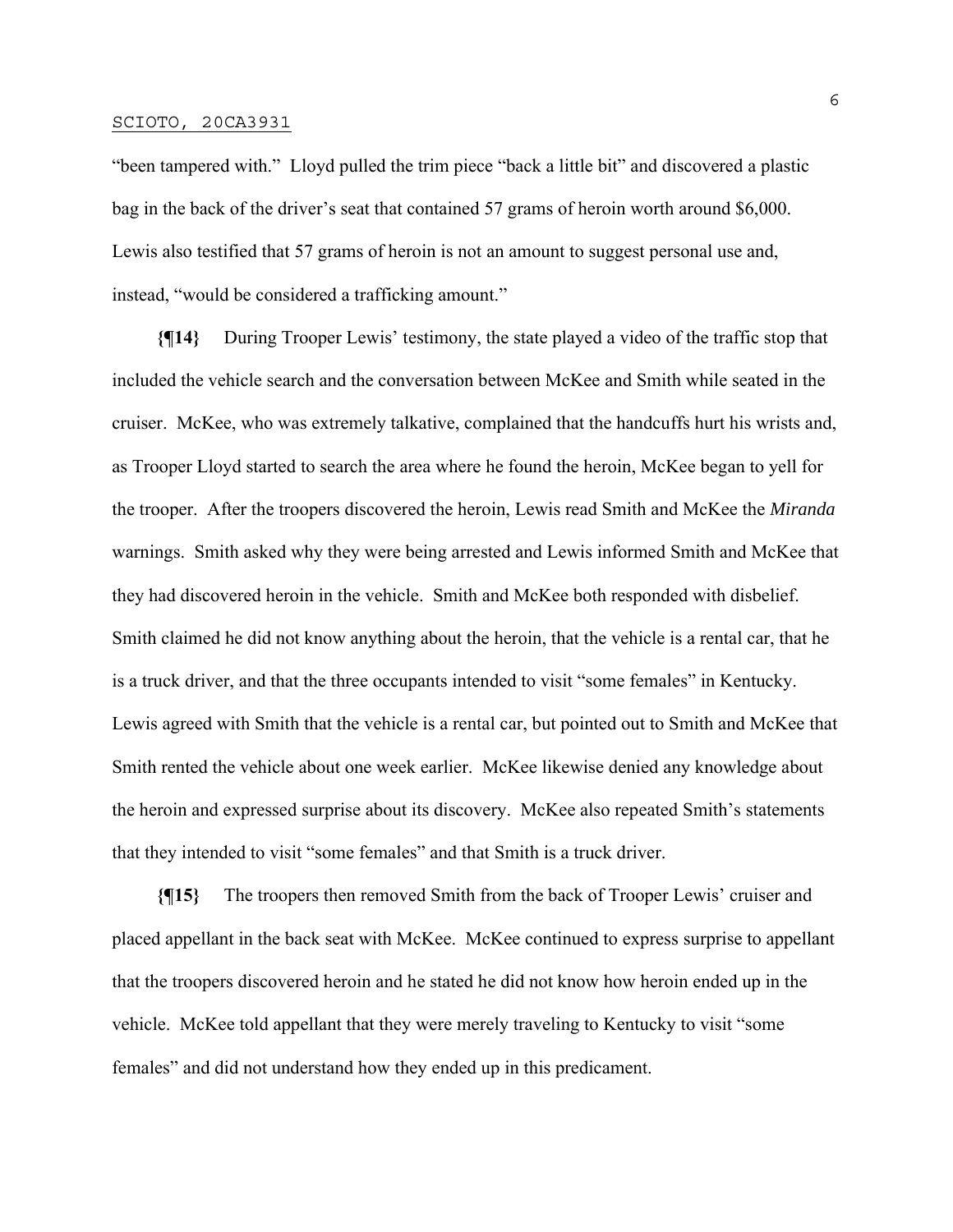**{¶16}** When the troopers spoke with appellant, appellant also claimed he knew nothing about the heroin in the back of the driver's seat, even though the heroin had been stuffed inside the seat-back directly in front of him. Trooper Lloyd testified he discovered a gap in the back of the driver's seat that "easily pull[ed] back," and inside he discovered a plastic bag that contained heroin.

**{¶17}** The state also presented the testimony of Josie Keating, a rental car agency representative who rented the vehicle to Smith. Keating stated that the rental car would have undergone an inspection before Smith took possession, and if the vehicle had any damage, it would have been noted on the inspection report. Keating testified that Smith's inspection report indicated "no damage documented." Keating also explained that Smith rented the vehicle on July 31, 2018, was scheduled for return on August 8, but did not return the vehicle until August 25. Also, during the time that Smith had the rental vehicle the mileage increased by 4,412 miles.

**{¶18}** Scioto County Sheriff's Captain James Carter testified that he oversees the jail operations, including the telephone calls. Carter obtained recordings of two phone calls that Smith made while in jail and the state played portions of each at trial. During the first call, Smith spoke with his grandfather who stated that he had spoken with Smith's lawyer and, when asked if Smith had a job, the grandfather told the lawyer that Smith did not. Smith did state that when he returned home he planned to apply for a job "do<sup>[ing]</sup> a line haul for Chrysler." During the second call, Smith spoke with an individual he referred to as "cuz." Smith informed the individual he had been arrested and was being held in Portsmouth. Smith stated that when Trooper Lewis "pulled my man over who was driving," Smith "was coming down to your crib." After Captain Carter's testimony, the state rested.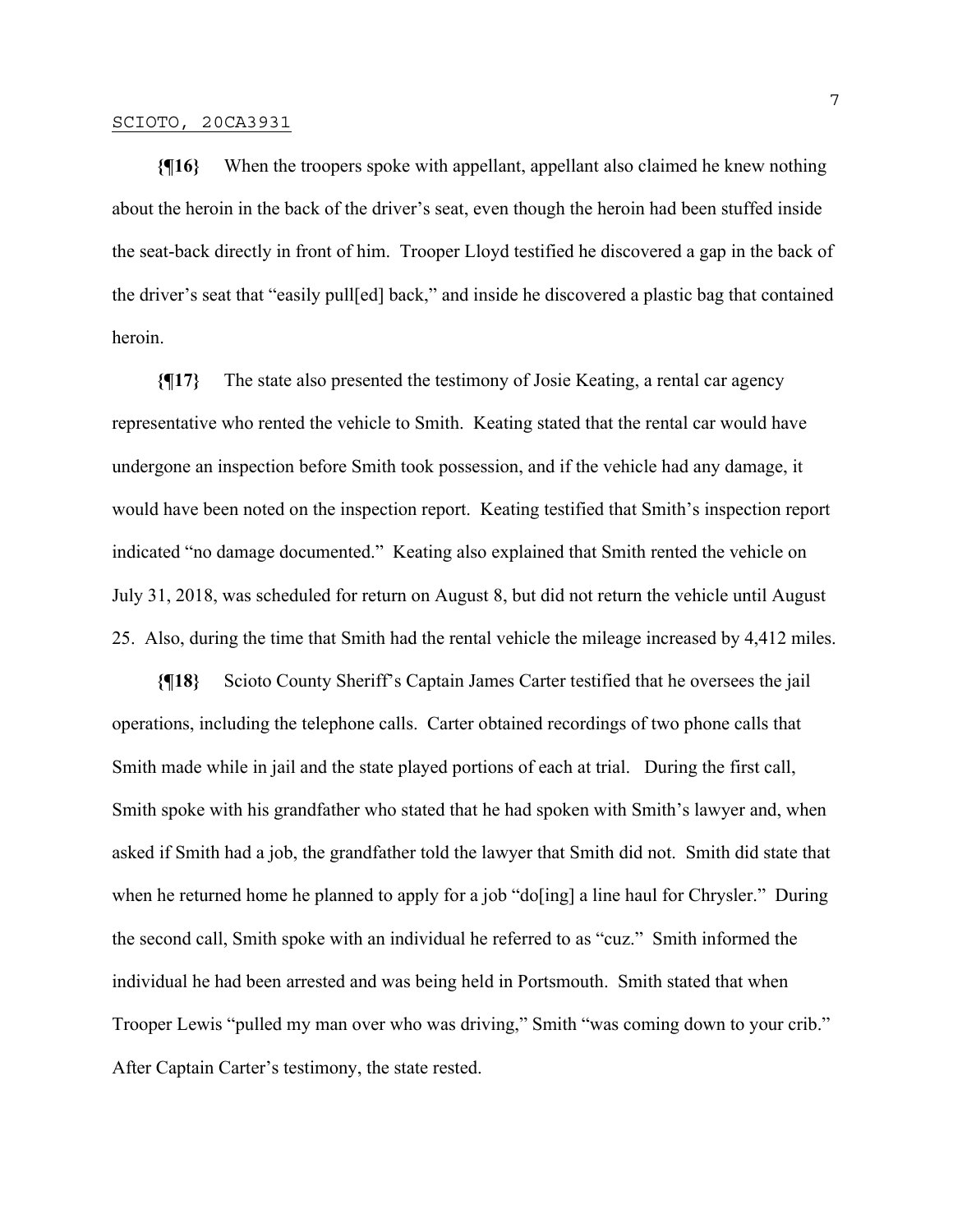**{¶19}** At this juncture, appellant and Smith moved for Crim.R. 29(A) judgments of acquittal and asserted that the state failed to present sufficient evidence to show that they knew about the heroin in the vehicle or that they constructively possessed the heroin. The trial court overruled the motions.

**{¶20}** On October 8, 2020, the jury found appellant guilty of trafficking and possessing heroin, both in an amount equal to or exceeding 50 grams. The jury also found appellant not guilty of possessing criminal tools.

**{¶21}** On October 30, 2020, after the trial court merged the possession and trafficking counts, the state elected to proceed to sentencing on the trafficking offense, and the trial court sentenced appellant to serve six years in prison. This appeal followed.

### I

**{¶22}** In his first assignment of error, appellant asserts that his trial counsel failed to provide the effective assistance of counsel for the following reasons: (1) counsel failed to file a motion to dismiss on speedy trial grounds; (2) counsel failed to file a motion to suppress evidence; (3) counsel failed to file a motion to separate appellant's trial from Co-defendant Smith's trial; and (4) counsel committed cumulative errors that resulted in prejudicial error.

### A

**{¶23}** The Sixth Amendment to the United States Constitution, and Article I, Section 10 of the Ohio Constitution, provide that defendants in all criminal proceedings shall have the assistance of counsel for their defense. The United States Supreme Court has generally interpreted this provision to mean a criminal defendant is entitled to the "reasonably effective assistance" of counsel. *Strickland v. Washington*, 466 U.S. 668, 104 S.Ct. 2052, 80 L.Ed.2d 674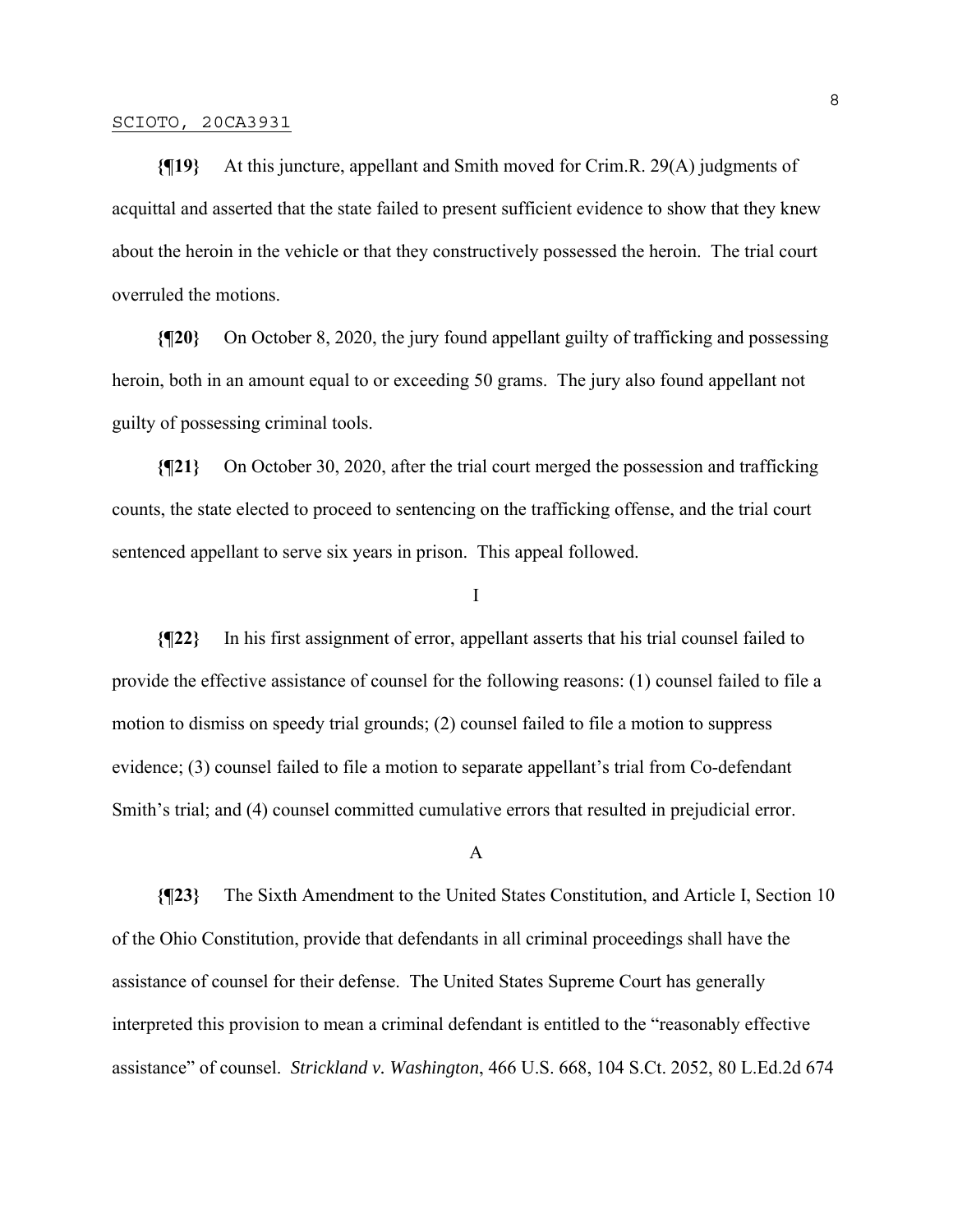(1984); *accord Hinton v. Alabama*, 571 U.S. 263, 272, 134 S.Ct. 1081, 188 L.Ed.2d 1 (2014) (Sixth Amendment right to counsel means "that defendants are entitled to be represented by an attorney who meets at least a minimal standard of competence").

**{¶24}** To establish constitutionally ineffective assistance of counsel, a defendant must show that (1) his counsel's performance was deficient, and (2) the deficient performance prejudiced the defense and deprived the defendant of a fair trial. *E.g., Strickland*, 466 U.S. at 687; *State v. Myers*, 154 Ohio St.3d 405, 2018-Ohio-1903, 114 N.E.3d 1138, ¶ 183; *State v. Powell*, 132 Ohio St.3d 233, 2012-Ohio-2577, 971 N.E.2d 865, ¶ 85. "Failure to establish either element is fatal to the claim." *State v. Jones*, 4th Dist. Scioto No. 06CA3116, 2008-Ohio-968, ¶ 14. Therefore, if one element is dispositive, a court need not analyze both. *State v. Madrigal*, 87 Ohio St.3d 378, 389, 721 N.E.2d 52 (2000) (a defendant's failure to satisfy one of the ineffective-assistance-of-counsel elements "negates a court's need to consider the other").

**{¶25}** The deficient performance part of an ineffectiveness claim "is necessarily linked to the practice and expectations of the legal community: 'The proper measure of attorney performance remains simply reasonableness under prevailing professional norms.'" *Padilla v. Kentucky*, 559 U.S. 356, 366, 130 S.Ct. 1473, 176 L.Ed.2d 284 (2010), quoting *Strickland*, 466 U.S. at 688; *accord Hinton*, 571 U.S. at 273. Prevailing professional norms dictate that "a lawyer must have 'full authority to manage the conduct of the trial.'" *State v. Pasqualone*, 121 Ohio St.3d 186, 2009-Ohio-315, 903 N.E.2d 270, ¶ 24, quoting *Taylor v. Illinois*, 484 U.S. 400, 418, 108 S.Ct. 646, 98 L.Ed.2d 798 (1988).

**{¶26}** Furthermore, "'[i]n any case presenting an ineffectiveness claim, "the performance inquiry must be whether counsel's assistance was reasonable considering all the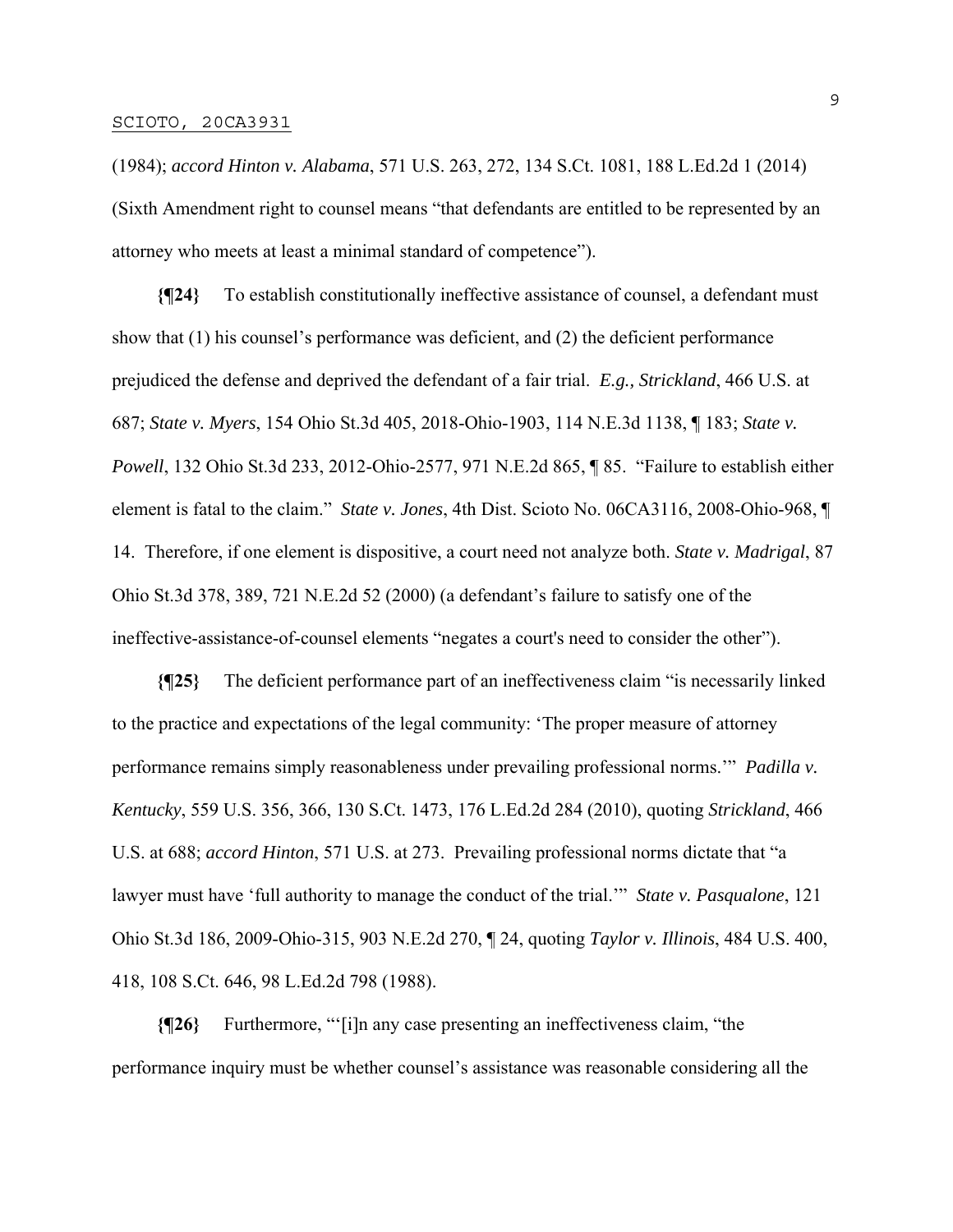circumstances."'" *Hinton*, 571 U.S. at 273, quoting *Strickland*, 466 U.S. at 688. Accordingly, "[i]n order to show deficient performance, the defendant must prove that counsel's performance fell below an objective level of reasonable representation." *State v. Conway*, 109 Ohio St.3d 412, 2006-Ohio-2815, 848 N.E.2d 810, ¶ 95 (citations omitted).

**{¶27}** Moreover, when considering whether trial counsel's representation amounts to deficient performance, "a court must indulge a strong presumption that counsel's conduct falls within the wide range of reasonable professional assistance." *Strickland*, 466 U.S. at 689. Thus, "the defendant must overcome the presumption that, under the circumstances, the challenged action might be considered sound trial strategy." *Id.* Additionally, "[a] properly licensed attorney is presumed to execute his duties in an ethical and competent manner." *State v. Taylor*, 4th Dist. Washington No. 07CA11, 2008-Ohio-482, ¶ 10, citing *State v. Smith*, 17 Ohio St.3d 98, 100, 477 N.E.2d 1128 (1985). Therefore, a defendant bears the burden to show ineffectiveness by demonstrating that counsel's errors were "so serious" that counsel failed to function "as the 'counsel' guaranteed \* \* \* by the Sixth Amendment." *Strickland*, 466 U.S. at 687; *e.g., State v. Gondor*, 112 Ohio St.3d 377, 2006-Ohio-6679, 860 N.E.2d 77, ¶ 62; *State v. Hamblin*, 37 Ohio St.3d 153, 156, 524 N.E.2d 476 (1988).

**{¶28}** To establish prejudice, a defendant must demonstrate that a reasonable probability exists that "'but for counsel's errors, the result of the proceeding would have been different. A reasonable probability is a probability sufficient to undermine the outcome.'" *Hinton*, 571 U.S. at 275, quoting *Strickland*, 466 U.S. at 694; *e.g., State v. Short*, 129 Ohio St.3d 360, 2011-Ohio-3641, 952 N.E.2d 1121, ¶ 113; *State v. Bradley*, 42 Ohio St.3d 136, 538 N.E.2d 373 (1989), paragraph three of the syllabus; *accord State v. Spaulding*, 151 Ohio St.3d 378, 2016-Ohio-8126,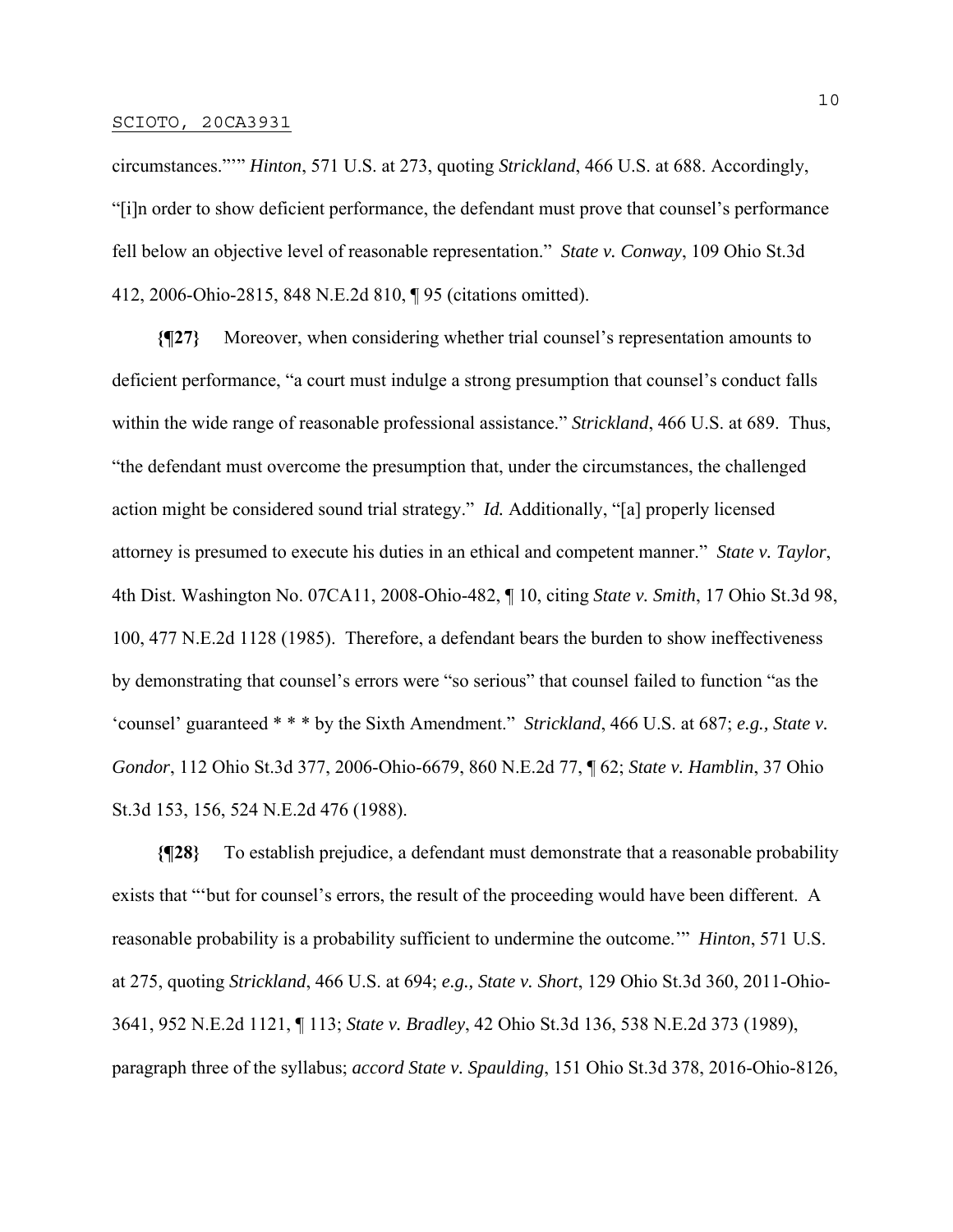89 N.E.3d 554, ¶ 91 (prejudice component requires a "but for" analysis). "'[T]he question is whether there is a reasonable probability that, absent the errors, the factfinder would have had a reasonable doubt respecting guilt.'" *Hinton*, 571 U.S. at 275, quoting *Strickland*, 466 U.S. at 695. Furthermore, courts ordinarily may not simply presume the existence of prejudice but, instead, must require the defendant to affirmatively establish prejudice. *State v. Clark*, 4th Dist. Pike No. 02CA684, 2003-Ohio-1707, ¶ 22; *State v. Tucker*, 4th Dist. Ross No. 01CA2592 (Apr. 2, 2002. As we have repeatedly recognized, speculation is insufficient to establish the prejudice component of an ineffective assistance of counsel claim. *E.g., State v. Tabor*, 4th Dist. Jackson No. 16CA9, 2017-Ohio-8656, ¶ 34; *State v. Jenkins*, 4th Dist. Ross No. 13CA3413, 2014-Ohio-3123, ¶ 22; *State v. Simmons*, 4th Dist. Highland No. 13CA4, 2013-Ohio-2890, ¶ 25; *State v. Halley*, 4th Dist. Gallia No. 10CA13, 2012-Ohio-1625, ¶ 25; *State v. Leonard*, 4th Dist. Athens No. 08CA24, 2009-Ohio-6191, ¶ 68; *accord State v. Powell*, 132 Ohio St.3d 233, 2012-Ohio-2577, 971 N.E.2d 865, ¶ 86 (a purely speculative argument cannot serve as the basis for an ineffectiveness claim). We further note that counsel's failure to file a futile or frivolous motion "'cannot be the basis for claims of ineffective assistance of counsel and is not prejudicial.'" *State v. Waters*, 4th Dist. Vinton No. 13CA693, 2014-Ohio-3109, ¶ 12, quoting *State v. Witherspoon*, 8th Dist. Cuyahoga No. 94475, 2011-Ohio-704, ¶ 33.

### B

**{¶29}** Appellant first argues that his trial counsel's failure to file a motion to dismiss on speedy trial grounds constitutes ineffective assistance. Appellant asserts that, before the General Assembly tolled the speedy trial time provisions during the COVID-19 state of emergency, 200 speedy trial days had elapsed since his August 22, 2019 indictment. He contends that, after the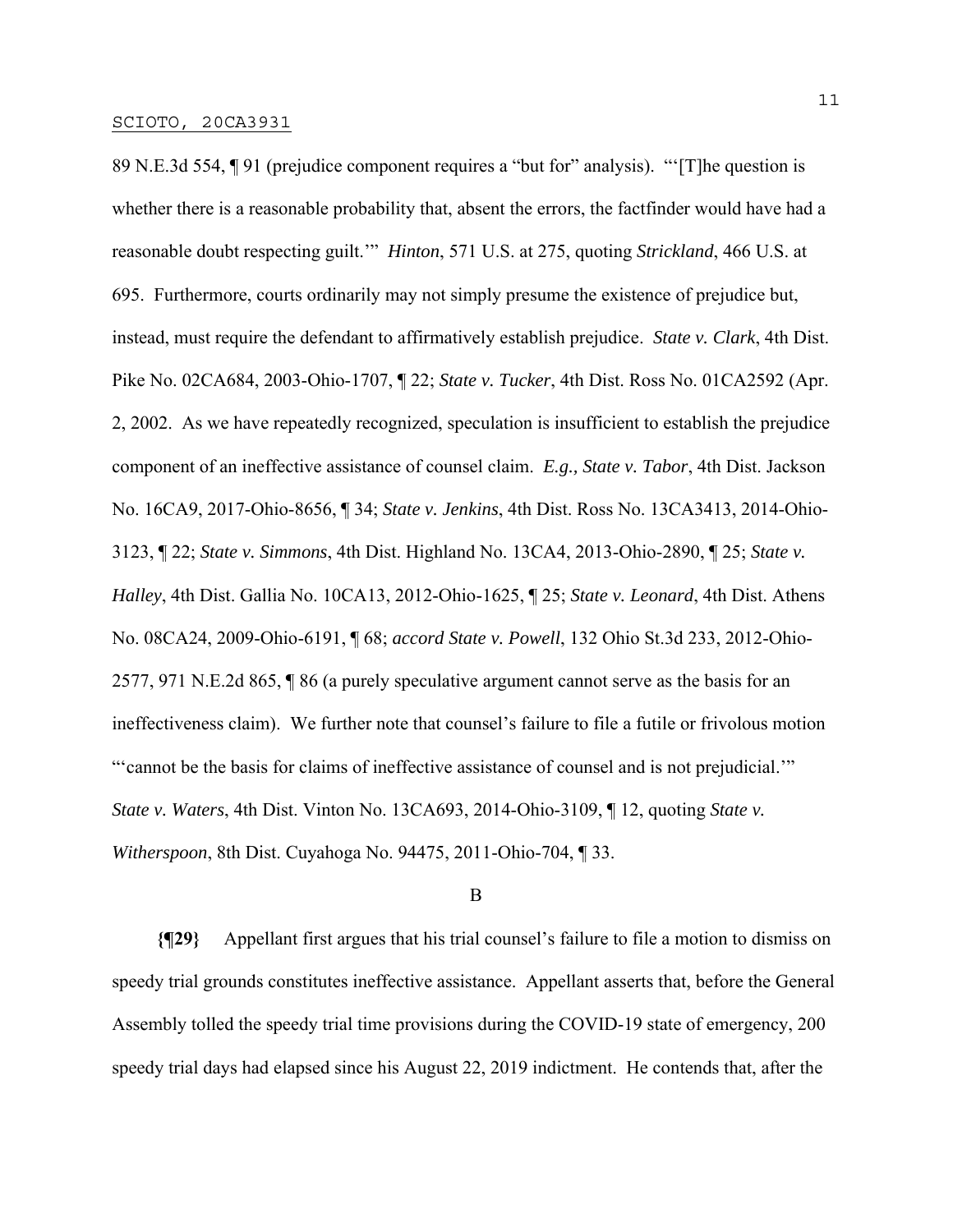tolling period ended on July 30, 2020, 201 speedy trial days accrued. He thus asserts that 401 speedy trial days elapsed between the date of his indictment and his trial date.

**{¶30}** The state contends that, between appellant's August 22, 2019 indictment and his October 5, 2020 trial, 252 speedy trial days elapsed. The state thus asserts that appellant's statutory speedy trial rights had not been violated.

**{¶31}** Criminal defendants are guaranteed the right to a speedy trial under the Ohio and United States Constitutions. Ohio Constitution, Article I, Section 10; Sixth Amendment to the U.S. Constitution. "The speedy trial guarantee is designed to minimize the possibility of lengthy incarceration prior to trial, to reduce the lesser, but nevertheless substantial, impairment of liberty imposed on an accused while released on bail, and to shorten the disruption of life caused by arrest and the presence of unresolved criminal charges." *United States v. MacDonald*, 456 U.S. 1, 8, 102 S.Ct. 1497, 71 L.Ed.2d 696 (1982); *accord State v. Triplett*, 78 Ohio St.3d 566, 568, 679 N.E.2d 290 (1997).

**{¶32}** In Ohio, R.C. 2945.71 to 2945.73 codify the state and federal constitutional speedy trial guarantees. *State v. Martin*, 156 Ohio St.3d 503, 2019-Ohio-2010, 129 N.E.3d 437, ¶ 15; *State v. Parker*, 113 Ohio St.3d 207, 2007-Ohio-1534, 863 N.E.2d 1032, ¶ 11. R.C.  $2945.71(C)(2)$  requires the state to try a person charged with a felony "within two hundred seventy days after the person's arrest."

**{¶33}** "When computing speedy trial time, the day of arrest is not counted." *State v. Cimpaye*, 2d Dist. No. 28304, 2020-Ohio-2740, 154 N.E.3d 415, ¶ 17; *accord State v. McIntyre*, 4th Dist. Ross No. 15CA3524, 2016-Ohio-5363, ¶¶ 26-27; *State v. Evans*, 11th Dist. Trumbull No. 2003-T-0132, 2005-Ohio-1787, ¶ 34 (speedy trial rights not triggered until arrest). If a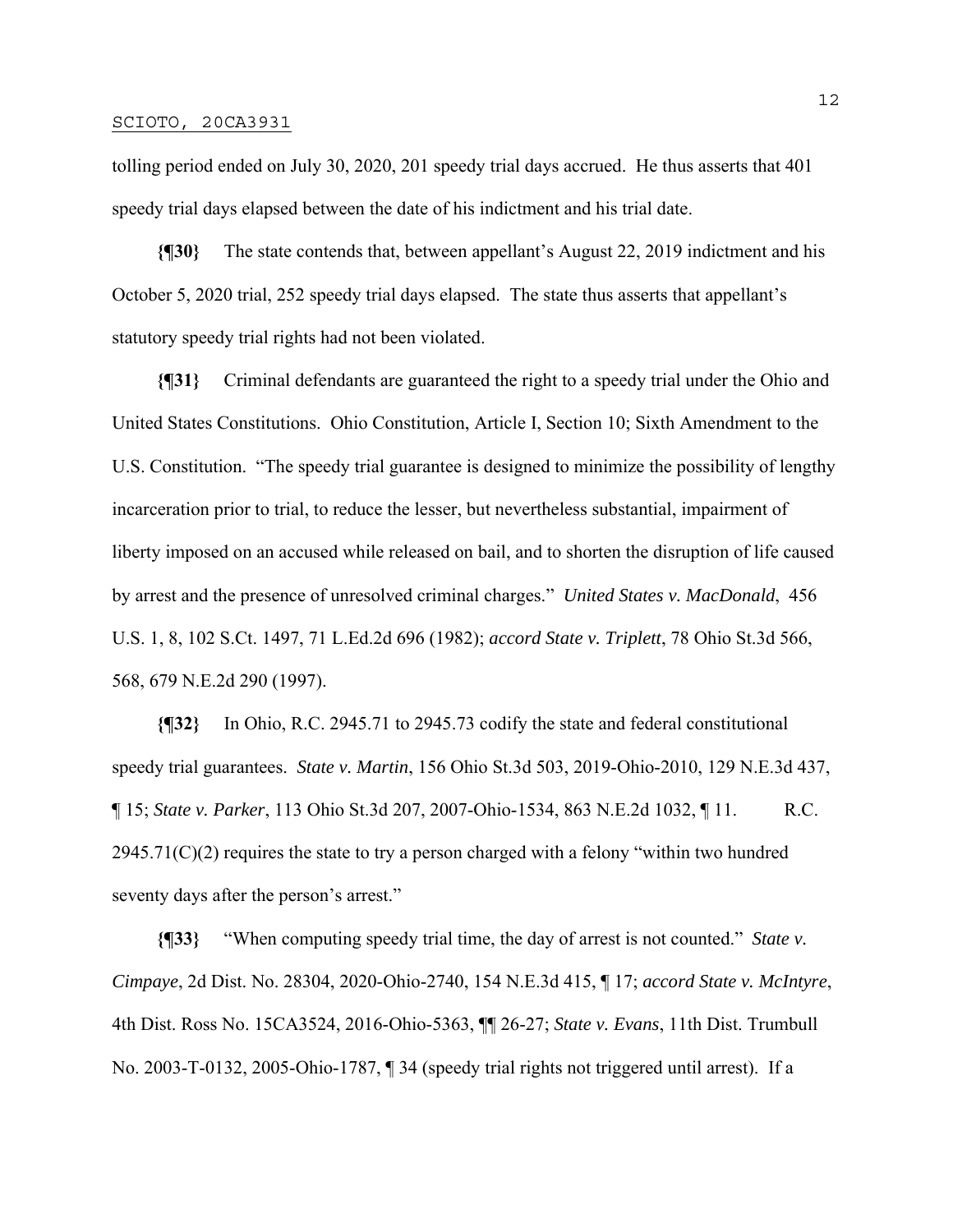person is held in jail awaiting trial, each day in jail counts as three days for purposes of calculating the 270-day period specified in R.C. 2945.71(C)(2). R.C. 2945.71(E).

**{¶34}** R.C. 2945.72 specifies the circumstances that may toll the running of the speedy trial clock. *State v. Ramey*, 132 Ohio St.3d 309, 2012-Ohio-2904, 971 N.E.2d 937, ¶ 24. As relevant in the case at bar, R.C. 2945.72(H) states that "[t]he period of any continuance granted on the accused's own motion, and the period of any reasonable continuance granted other than upon the accused's own motion" extends the time within which the state must try a defendant.

**{¶35}** In the case sub judice, after our review we do not agree with appellant that 401 speedy trial days elapsed. Appellant's calculation includes the time period between the date of his indictment and the date of his arrest. However, as the foregoing cases explicitly indicate, the speedy trial clock starts after a defendant's arrest.

**{¶36}** In the case sub judice, appellant's arrest occurred on July 6, 2020. The speedy trial clock, therefore, started on July 7, 2020, the date after appellant's arrest. Starting with July 7, (1) 25 days elapsed during July, (2) 31 days elapsed in August, (3) 30 days elapsed in September, and (4) 4 days elapsed in October. The number of days add up to 90. Because appellant remained jailed throughout those 90 days, under the triple-count provision 270 speedy trial days elapsed between July 7 and October 5.

**{¶37}** However, because the first 25 days the speedy trial clock was tolled until July 30, 2020 due to the COVID-19 state of emergency, time was tolled in appellant's case until July 31, 2020. Subtracting the July tolling period of 24 days (July 7-30) establishes that appellant's October 5, 2020 trial occurred within the 270-day time frame set forth in R.C. 2945.71(C)(2).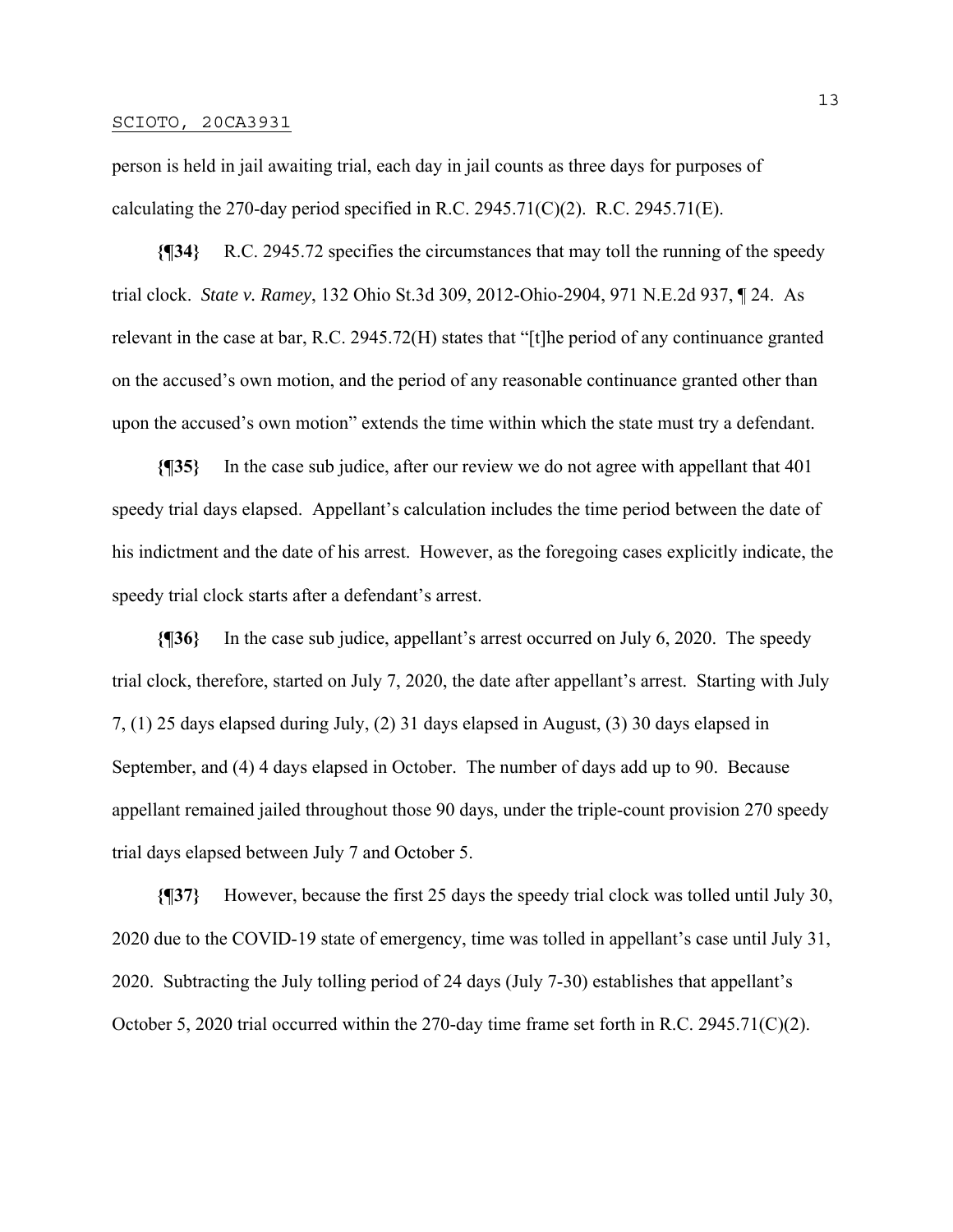**{¶38}** Additionally, appellant's speedy trial clock was further tolled on September 25, 2020 when the trial court granted the state's motion to continue. The court stated in its entry that granted the continuance that the speedy trial provisions were tolled until the trial begins. Hence, we conclude that no violation of appellant's speedy trial rights occurred.

**{¶39}** Consequently, trial counsel did not provide ineffective assistance of counsel for the failure to file a motion to dismiss on speedy trial grounds when the motion would not have had any reasonable probability of success.

C

**{¶40}** Appellant next argues that trial counsel's failure to file a motion to suppress evidence derived from the vehicle stop and search of the driver constitutes ineffective assistance of counsel. Appellant contends that a reasonable probability exists that the trial court would have suppressed the evidence if counsel had filed a motion to suppress. Appellant asserts that a motion to suppress would have succeeded because (1) Trooper Lewis did not have any cause or justification to stop the vehicle, and (2) Trooper Lewis lacked any suspicion that McKee was armed and dangerous in order to justify the pat-down search.

**{¶41}** Initially, we point out that trial counsel's "'failure to file a suppression motion does not constitute per se ineffective assistance of counsel.'" *State v. Madrigal*, 87 Ohio St.3d 378, 389, 721 N.E.2d 52 (2000), quoting *Kimmelman v. Morrison*, 477 U.S. 365, 384, 106 S.Ct. 2574, 91 L.Ed.2d 305 (1986); *accord State v. Neyland*, 139 Ohio St.3d 353, 2014-Ohio-1914, 12 N.E.3d 1112, ¶ 126. "To establish ineffective assistance of counsel for failure to file a motion to suppress, a defendant must prove that there was a basis to suppress the evidence in question." *State v. Brown*, 115 Ohio St.3d 55, 2007-Ohio-4837, 873 N.E.2d 858, ¶ 65, citing *State v.*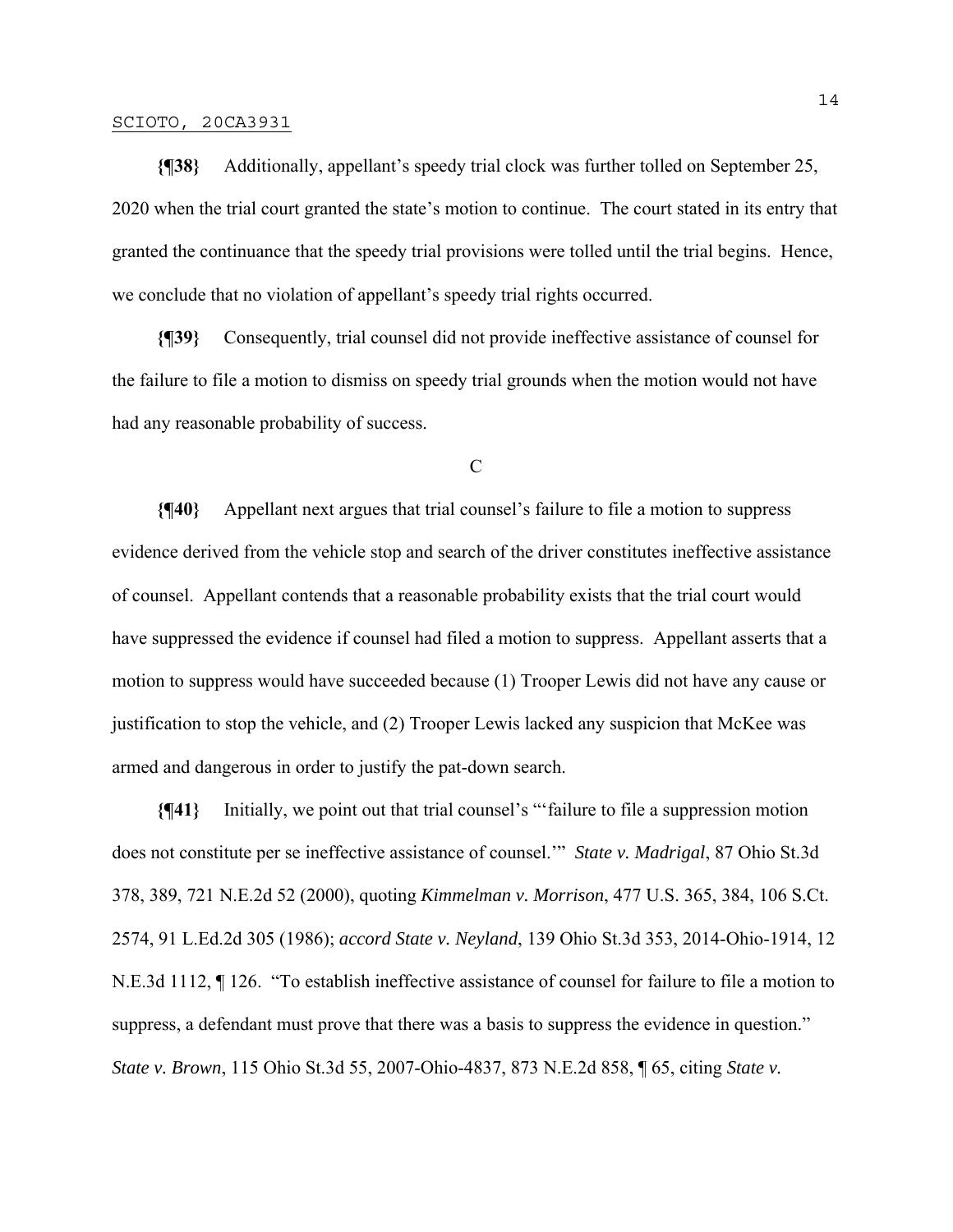*Adams*, 103 Ohio St.3d 508, 2004-Ohio-5845, 817 N.E.2d 29, ¶ 35. "'Where the record contains no evidence which would justify the filing of a motion to suppress, the appellant has not met his burden of proving that his attorney violated an essential duty by failing to file the motion.'" *State v. Drummond*, 111 Ohio St.3d 14, 2006-Ohio-5084, 854 N.E.2d 1038, ¶ 208, quoting *State v. Gibson*, 69 Ohio App.2d 91, 95, 430 N.E.2d 954 (8th Dist.1980). "'Even if some evidence in the record supports a motion to suppress, counsel is still considered effective if counsel could reasonably have decided that filing a motion to suppress would have been a futile act.'" *State v. Moon*, 8th Dist. Cuyahoga No. 101972, 2015-Ohio-1550, ¶ 28, quoting *State v. Suarez*, 12th Dist. Warren No. CA2014-02-035, 2015-Ohio-64, ¶ 13; *see State v. Waters*, 4th Dist. Vinton No. 13CA693, 2014-Ohio-3109, ¶ 12, quoting *State v. Witherspoon*, 8th Dist. Cuyahoga No. 94475, 2011-Ohio-704, ¶ 33 ("'[t]he failure to do a futile act cannot be the basis for claims of ineffective assistance of counsel and is not prejudicial'").

**{¶42}** In the case at bar, as we explain below, we do not believe that appellant has shown a valid basis to suppress the evidence discovered during the traffic stop. Even if some evidence in the record might arguably support a suppression motion, trial counsel reasonably could have decided that filing the motion would have been a futile act. Appellant has not, therefore, shown that trial counsel violated an essential duty by failing to file a motion to suppress evidence.

**{¶43}** The Fourth and Fourteenth Amendments to the United States Constitution, as well as Section 14, Article I of the Ohio Constitution, protect individuals against unreasonable governmental searches and seizures. *Delaware v. Prouse*, 440 U.S. 648, 662, 99 S.Ct. 1391, 1400, 59 L.Ed.2d 660 (1979); *State v. Gullett*, 78 Ohio App.3d 138, 143, 604 N.E.2d 176 (1992).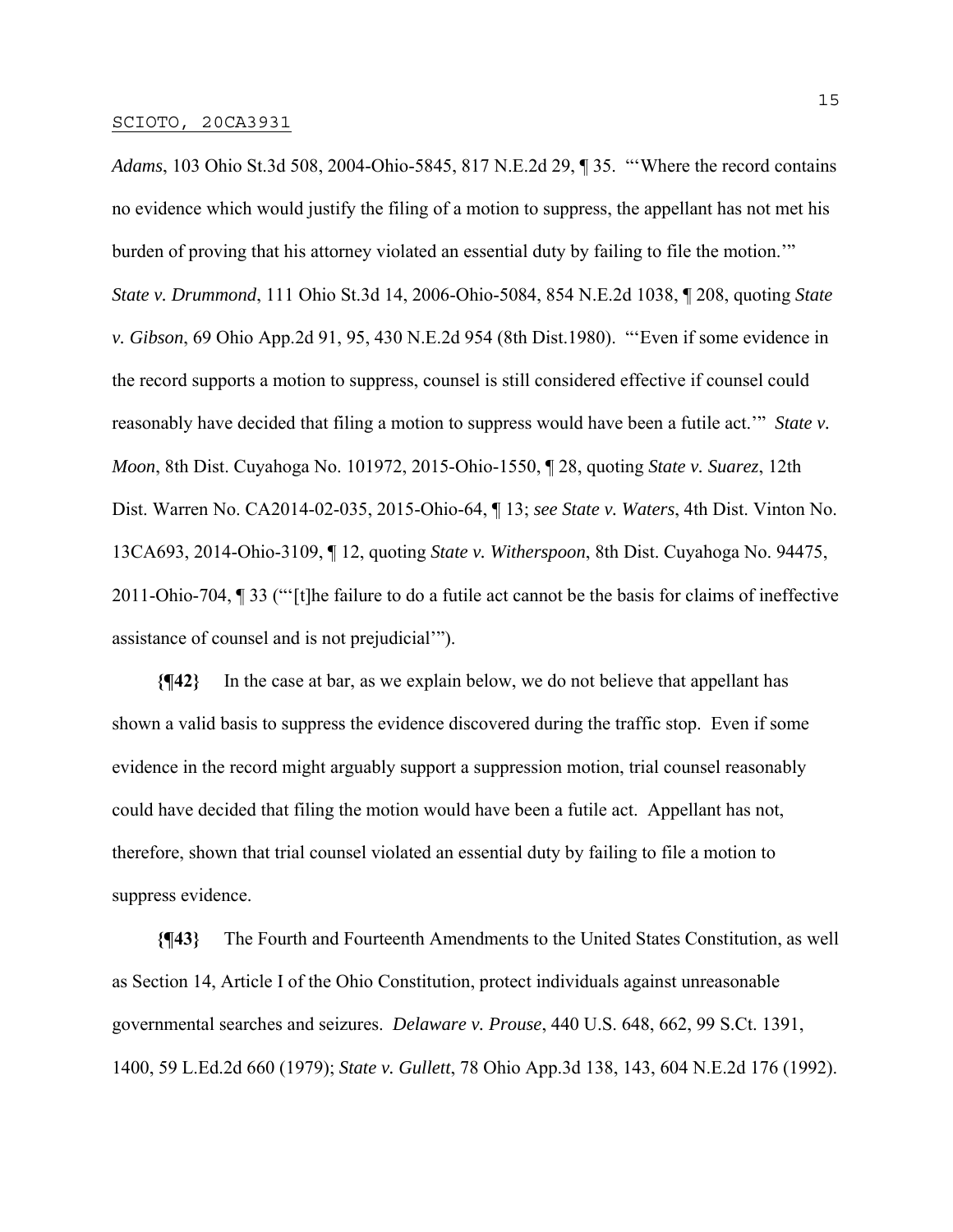"[S]earches [and seizures] conducted outside the judicial process, without prior approval by judge or magistrate, are per se unreasonable under the Fourth Amendment—subject only to a few specifically established and well-delineated exceptions." *Katz v. United States*, 389 U.S. 347, 357, 88 S.Ct. 507, 514, 19 L.Ed.2d 576 (1967); *State v. Roberts*, 110 Ohio St.3d 71, 2006- Ohio-3665, 850 N.E.2d 1168, ¶ 98.

**{¶44}** A traffic stop initiated by a law enforcement officer constitutes a seizure within the meaning of the Fourth Amendment. *Whren v. United States*, 517 U.S. 806, 809–810, 116 S.Ct. 1769, 135 L.Ed.2d 89 (1996); *Prouse*, 440 U.S. at 653. Thus, a traffic stop must comply with the Fourth Amendment's general reasonableness requirement. *Whren*, 517 U.S. at 810. An officer's decision to stop a vehicle is reasonable when the officer has probable cause or reasonable suspicion to believe that a traffic violation has occurred. *Id.* (citations omitted); *accord State v. Mays*, 119 Ohio St.3d 406, 2008-Ohio-4539, 894 N.E.2d 1204, ¶ 23; *Dayton v. Erickson*, 76 Ohio St.3d 3, 11–12, 665 N.E.2d 1091 (1996). Law enforcement officers also may stop a vehicle if they have reasonable suspicion "that criminal activity '"may be afoot."'" *United States v. Arvizu*, 534 U.S. 266, 273, 122 S.Ct. 744, 151 L.Ed.2d 740 (2002), quoting *United States v. Sokolow*, 490 U.S. 1, 7, 109 S.Ct. 1581, 104 L.Ed.2d 1 (1989), quoting *Terry v. Ohio*, 392 U.S. 1, 30, 88 S.Ct. 1868, 20 L.Ed.2d 889 (1968); *accord State v. Tidwell*, 165 Ohio St.3d 57, 2021-Ohio-2072, 175 N.E.3d 527, ¶ 19 (officer may "make an investigatory stop, including a traffic stop, of a person if the officer has reasonable suspicion to believe that the person is or is about to be engaged in criminal activity").

**{¶45}** Courts that review whether an officer had a reasonable suspicion or probable cause to stop a vehicle must consider the "totality of circumstances" as "viewed through the eyes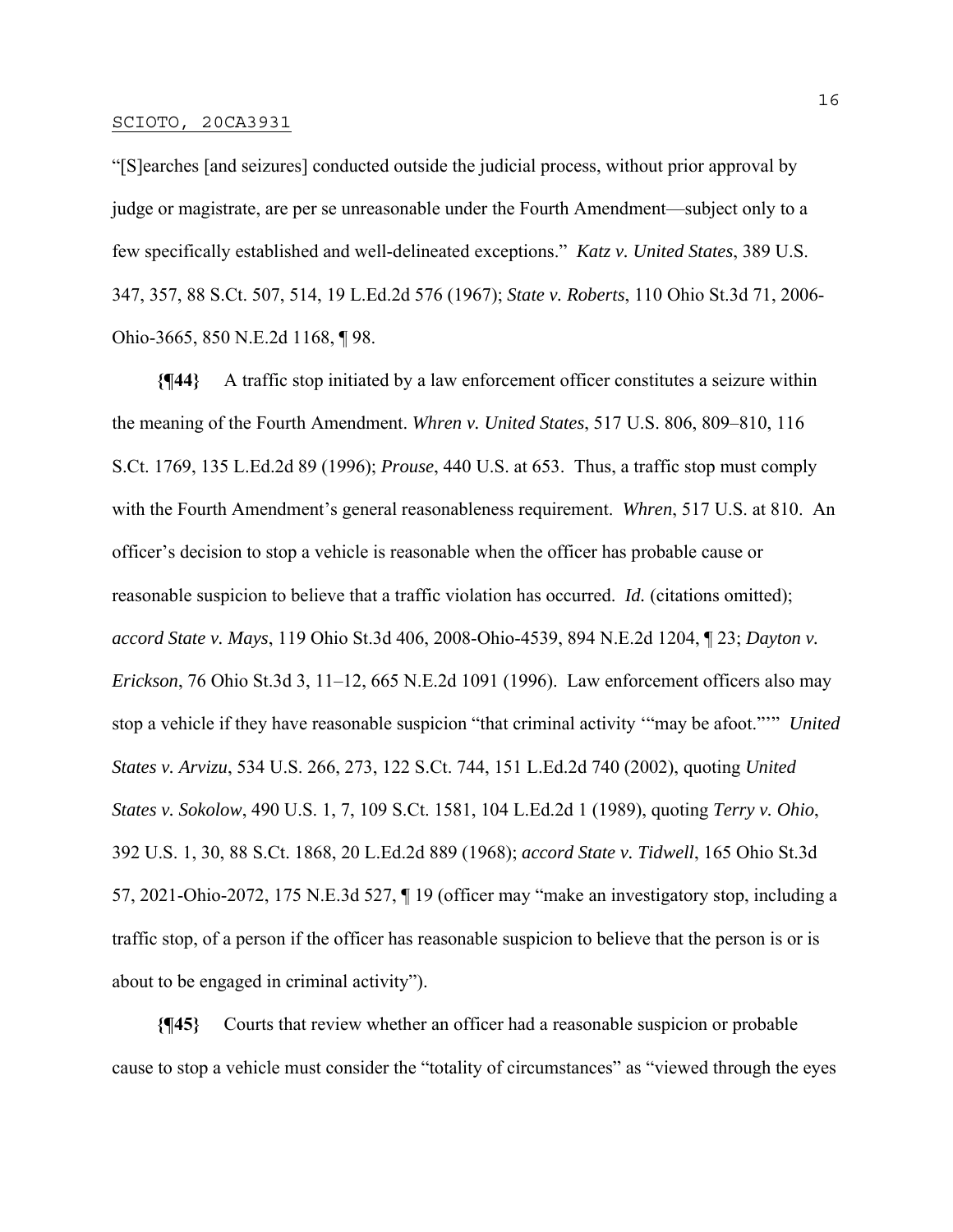of the reasonable and prudent police officer on the scene who must react to events as they unfold." *State v. Andrews*, 57 Ohio St.3d 86, 87-88, 565 N.E.2d 1271 (1991). The totality-ofthe-circumstances approach "allows officers to draw on their own experience and specialized training to make inferences from and deductions about the cumulative information available to them that 'might well elude an untrained person.'" *Arvizu*, 534 U.S. at 273, quoting *United States v. Cortez*, 449 U.S. 411, 418, 101 S.Ct. 690, 66 L.Ed.2d 621 (1981).

**{¶46}** In the case sub judice, appellant argues that the trooper lacked reasonable suspicion to stop the vehicle.<sup>4</sup> Appellant asserts that, because the trooper did not articulate any facts to suggest that the driver of the vehicle committed a traffic violation, the trooper lacked any reasonable suspicion to stop the vehicle.

**{¶47}** Law enforcement officers need not necessarily observe a distinct traffic violation in order to conduct an investigative stop of an automobile. *See State v. Hawkins*, 158 Ohio St.3d 94, 2019-Ohio-4210, 140 N.E.3d 577, ¶ 21-24. In *Hawkins*, the court held that an officer possessed reasonable suspicion to stop a vehicle when the color of the vehicle did not match the color listed on the vehicle's registration and when the officer stated that, "in his experience, the color discrepancy could signify that the vehicle either was stolen or had an illegal license plate." *Id.* at  $\P$  24. The court explained that even though "color discrepancy" may not be a crime and could have "an innocent explanation," this color discrepancy may nevertheless give an officer reasonable suspicion to believe that criminal activity is afoot. *Id.* at ¶ 23. The court reasoned:

<sup>&</sup>lt;sup>4</sup> Passengers in a vehicle, as well as the driver, have standing to challenge the constitutionality of a traffic stop. *Brendlin v. California*, 551 U.S. 249, 259, 127 S.Ct. 2400, 168 L.Ed.2d 132 (2007); *State v. Carter*, 69 Ohio St.3d 57, 63, 630 N.E.2d 355 (1994).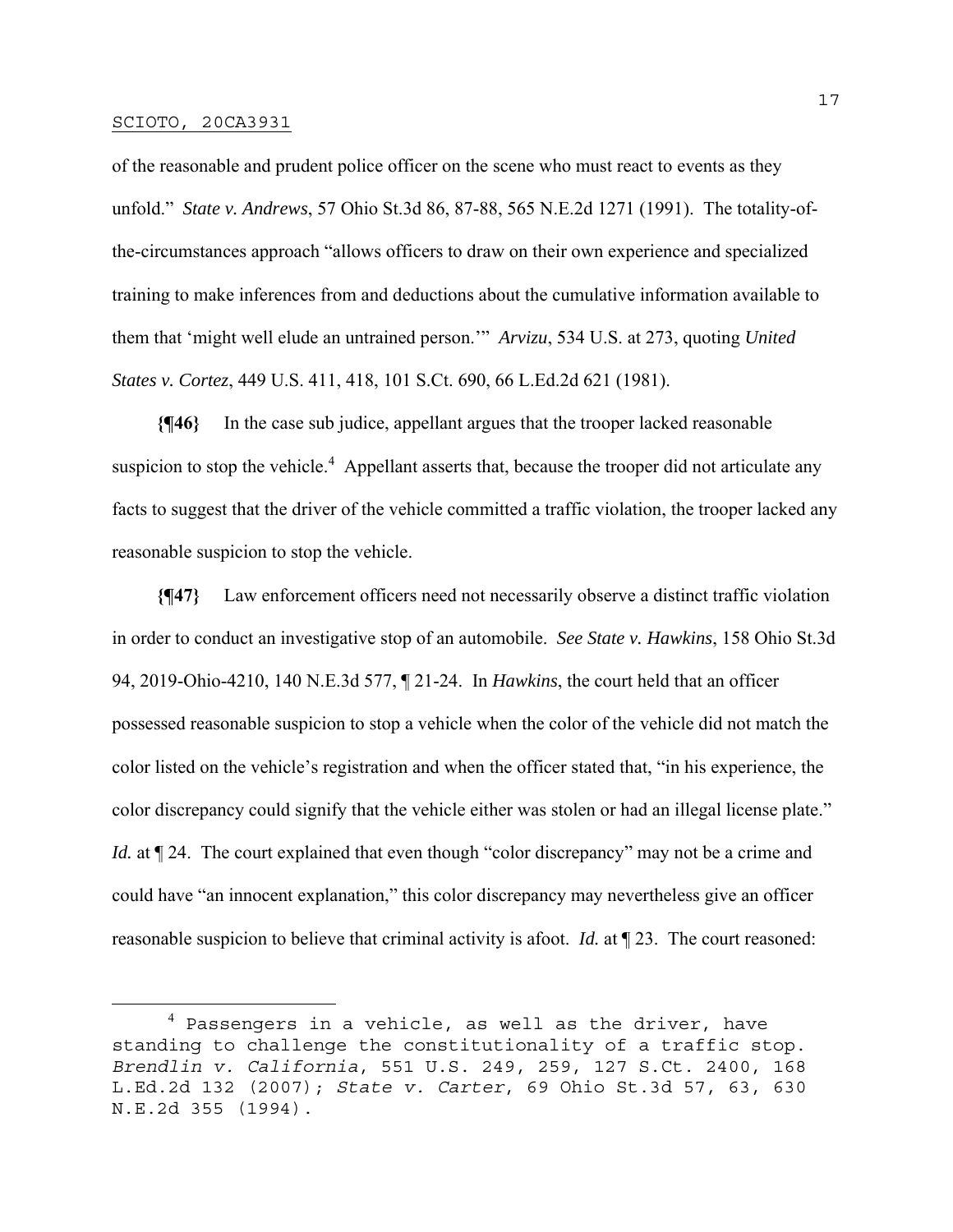To assign noncriminal behavior no weight would "seriously undercut the 'totality of the circumstances' principle which governs the existence *vel non* of 'reasonable suspicion.'" [*Arvizu*, 534 U.S.] at 274-275. Behavior and circumstances that are noncriminal by nature may "be unremarkable in one instance \* \* \* while quite unusual in another." *Id.* at 276, 122 S.Ct. 744. An officer is "entitled to make an assessment of the situation in light of his specialized training and familiarity with the customs of the area's inhabitants." *Id.*

*Id.* at  $\P$  23. Thus, the totality of the circumstances inquiry allows officers to consider all of the surrounding circumstances -– even seemingly innocuous ones -- when determining whether they have reasonable suspicion to believe that criminal activity may be afoot. *See Arvizu*, 534 U.S. at 275-276 (a vehicle's deceleration may give an officer reasonable suspicion to stop a vehicle depending upon the totality of the circumstances present in the case).

**{¶48}** In the case sub judice, Trooper Lewis articulated several factors to support a reasonable belief that criminal activity could have been afoot at the time in question. First, Lewis noted that the vehicle was a rental car and in his experience, individuals who transport drugs commonly use rental cars to avoid detection. Additionally, Lewis observed that the vehicle in question (1) failed to maintain a safe distance from the vehicle that traveled in front of it, (2) slowed to 40 miles per hour while traveling in a 55-mile-per-hour zone, and (3) made an unexpected lane change. The totality of the circumstances, therefore, supports a finding that Lewis possessed reasonable suspicion that criminal activity may be afoot and probable cause that a traffic violation had occurred. Consequently, we do not agree with appellant that Lewis lacked a lawful basis to conduct the traffic stop. Thus, trial counsel's failure to file a motion to suppress evidence does not constitute ineffective assistance of counsel.

**{¶49}** Appellant next contends that his trial counsel's failure to file a motion to suppress evidence based upon Trooper Lewis' pat-down search of McKee constitutes ineffective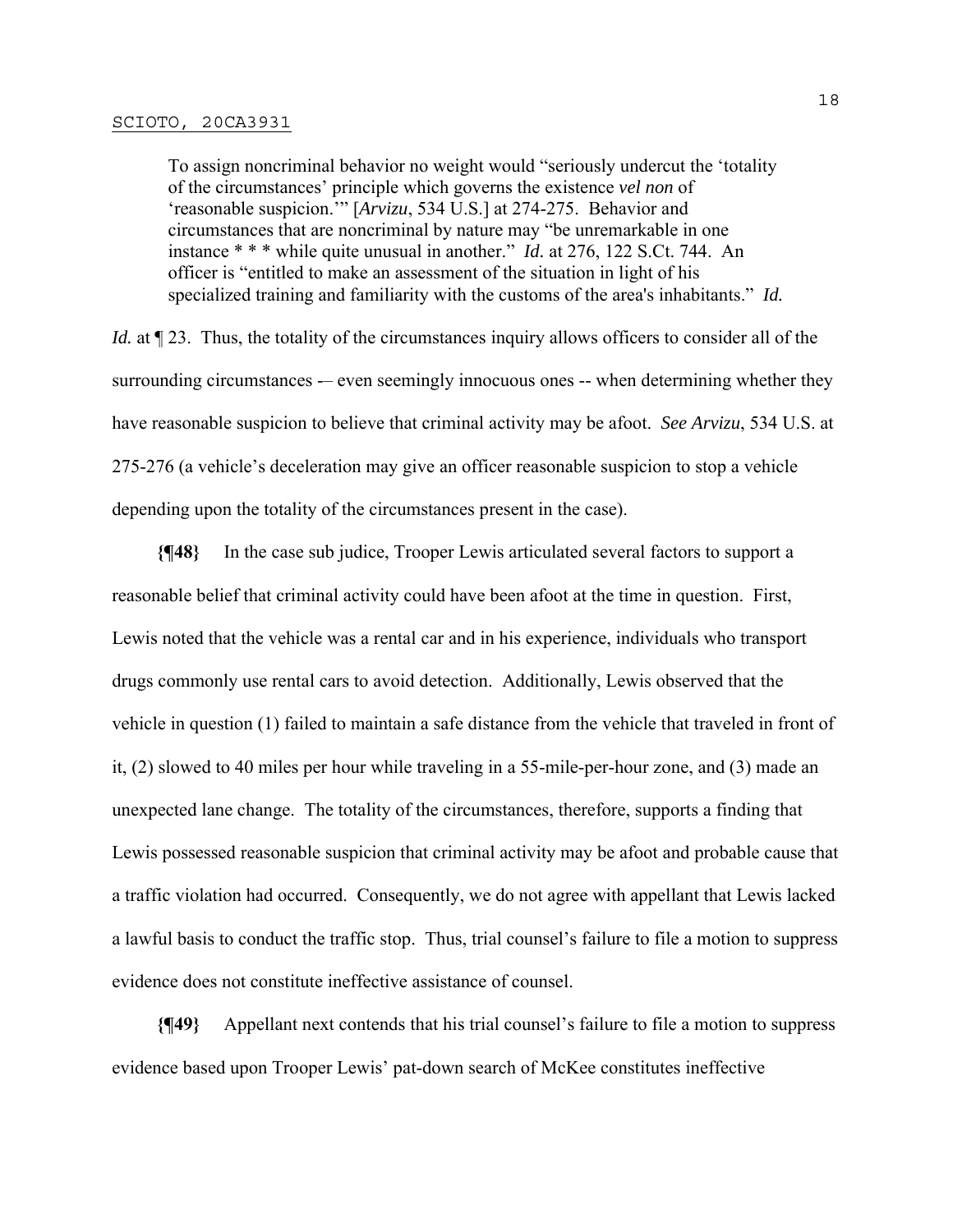assistance. Appellant, however, lacks standing to challenge the search of McKee. *Rakas v. Illinois*, 439 U.S. 128, 133–134, 99 S.Ct. 421, 58 L.Ed.2d 387 (1978), quoting *Alderman v. United States*, 394 U.S. 165, 174, 89 S.Ct. 961, 22 L.Ed.2d 176 (1969) ("'Fourth Amendment rights are personal rights which \* \* \* may not be vicariously asserted'"). Instead, "defendants may only claim the benefits of the exclusionary rule if their Fourth Amendment rights have been violated." *State v. Horsley*, 4th Dist. Scioto No. 12CA3473, 2013-Ohio-901, ¶ 16.

**{¶50}** In view of the fact that appellant lacks standing to challenge the propriety of Trooper Lewis' search of the driver, trial counsel's failure to file a motion to suppress evidence on this basis does not constitute ineffective assistance.

**{¶51}** Consequently, we disagree with appellant that trial counsel was ineffective for failing to file a motion to suppress. Instead, trial counsel reasonably could have determined that filing a suppression motion would have been a futile or frivolous act.

D

**{¶52}** Appellant next asserts that his trial counsel's failure to file a motion to separate the joint trial from Co-defendant Smith constitutes ineffective assistance. Appellant contends that evidence of Smith's wrongdoing led the jury to convict appellant. Appellant points out that Smith rented the vehicle, had dominion and control of the vehicle for approximately one month, and the evidence "showed only that Appellant was in the backseat of the car." Appellant continues:

[Appellant] didn't drive it. No forensics pointed to him having touched heroin or other drugs. No drugs were found in his seat. Appellant's natural defense was to blame other people–namely Smith–and disassociate from him entirely. That could not happen with a joined trial.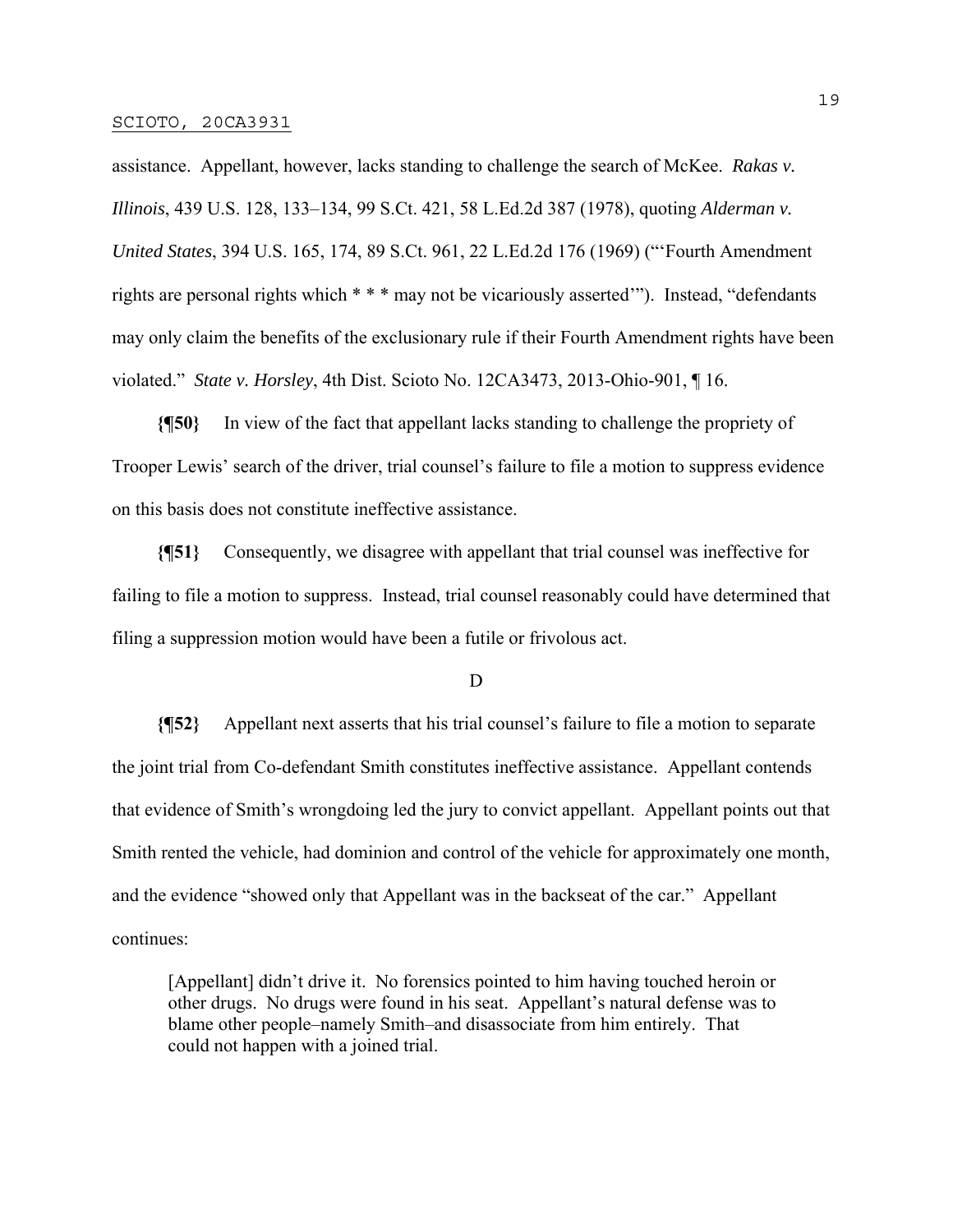Appellant thus argues that his trial counsel should have filed a motion to separate the trials and that the failure to do so amounts to ineffective assistance of counsel.

**{¶53}** Crim.R. 8(B) specifies that multiple defendants may be joined in a single indictment "if they are alleged to have participated in the same act or transaction or in the same series of acts or transactions constituting an offense or offenses, or in the same course of criminal conduct." As a general rule, the law favors joinder of defendants and the avoidance of multiple trials. *E.g., State v. Gordon,* 152 Ohio St.3d 528, 2018-Ohio-259, 98 N.E.3d 251, ¶ 18. Joint trials "conserve[] judicial and prosecutorial time, lessen[] the not inconsiderable expenses of multiple trials, diminish[] inconvenience to witnesses, and minimize[] the possibility of incongruous results in successive trials before different juries." *State v. Thomas*, 61 Ohio St.2d 223, 225, 400 N.E.2d 401 (1980); *accord Zafiro v. United States*, 506 U.S. 534, 537, 113 S.Ct. 933, 122 L.Ed.2d 317 (1993), quoting *Richardson v. Marsh*, 481 U.S. 200, 209, 107 S.Ct. 1702, 95 L.Ed.2d 176 (1987) (joint trials "promote efficiency and 'serve the interests of justice by avoiding the scandal and inequity of inconsistent verdicts'").

**{¶54}** If, however, joinder prejudices a defendant, Crim.R. 14 gives a trial court discretion to sever the trials. Crim.R. 14 provides: "If it appears that a defendant \* \* \* is prejudiced by a joinder of \*\*\* defendants \*\*\* for trial together \*\*\*, the court shall \*\*\* grant a severance of defendants, or provide such other relief as justice requires."

**{¶55}** To establish that a trial court's refusal to sever a trial constitutes an abuse of discretion, a defendant must establish that holding combined trials prejudiced the defendant's rights. *Gordon* at ¶ 21*; State v. Schaim*, 65 Ohio St.3d 51, 59, 600 N.E.2d 661 (1992)*.* The test is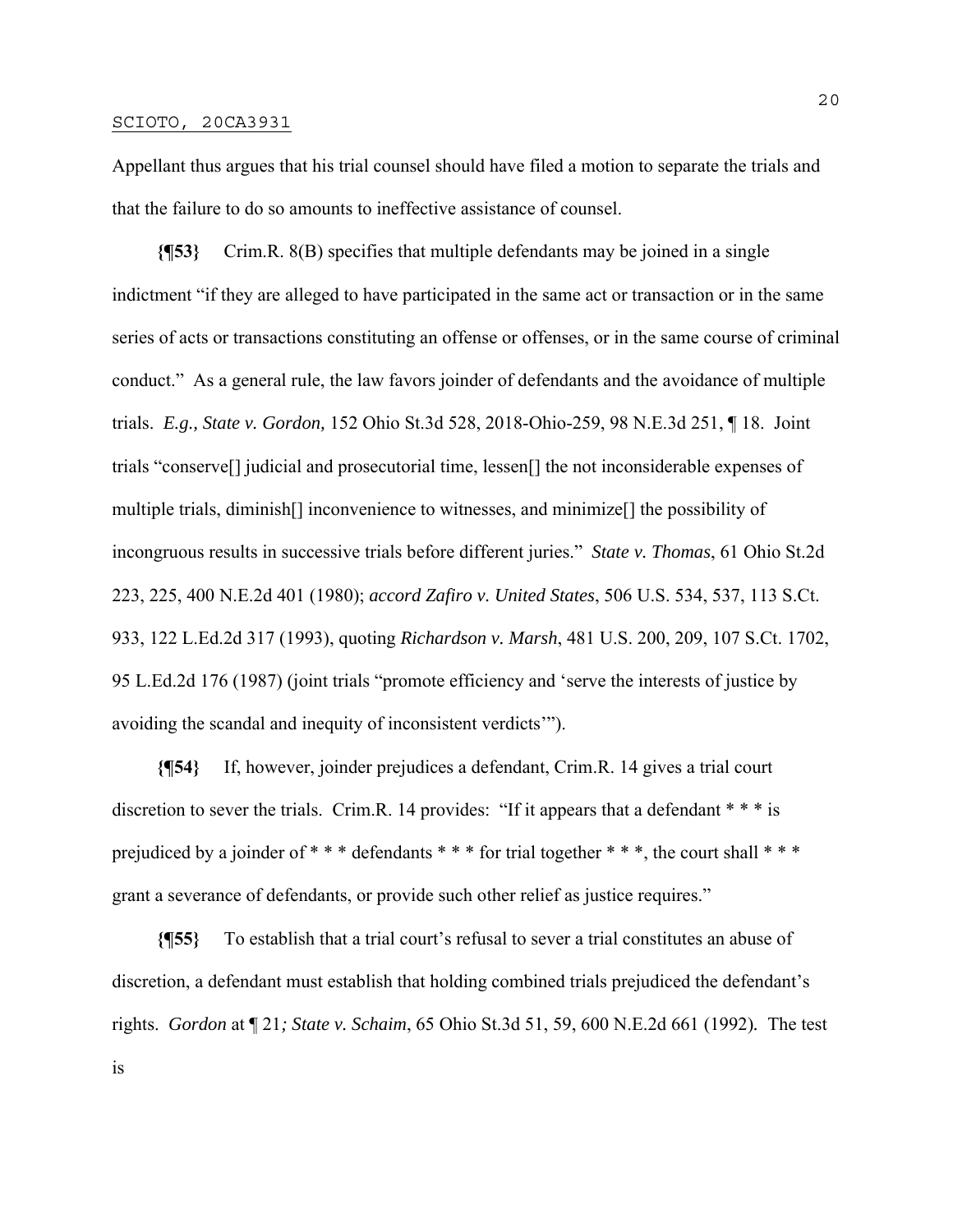whether a joint trial is so manifestly prejudicial that the trial judge is required to exercise his or her discretion in only one way—by severing the trial. \* \* \* A defendant must show clear, manifest and undue prejudice and violation of a substantive right resulting from failure to sever.

*State v. Schiebel*, 55 Ohio St.3d 71, 89, 564 N.E.2d 54 (1990), quoting *United States v. Castro*, 887 F.2d 988, 996 (9th Cir. 1989. A defendant must provide "the trial court with sufficient information so that it [can] weigh the considerations favoring joinder against the defendant's right to a fair trial." *State v. Torres*, 66 Ohio St.2d 340, 421 N.E.2d 1288 (1981), syllabus.

**{¶56}** We observe that "defendants are not entitled to severance merely because they may have a better chance of acquittal in separate trials." *Zafiro*, 506 U.S. at 540. Additionally, "a trial court does not abuse its discretion in refusing to grant severance where the prejudicial aspects of joinder are too general and speculative." *State v. Payne*, 10th Dist. Franklin App. No. 02AP–723, 2003–Ohio–4891.

**{¶57}** In the case sub judice, appellant contends that trial counsel's failure to request a severance allowed the jury to hear evidence of Smith's wrongdoing and that the jury may have erroneously found appellant guilty based solely upon Smith's wrongdoing. Consequently, appellant asserts that his defense theory should have been to blame Smith for the criminal acts and this could not be done without separate trials.

**{¶58}** After our review, we do not agree with appellant that counsel's failure to ask the trial court to sever the trials constitutes ineffective assistance. Here, appellant's argument rests upon speculation as to what might have occurred if appellant's defense strategy had been to blame Smith rather than to deny any knowledge whatsoever. Speculation is not sufficient to establish that a joint trial prejudiced a defendant.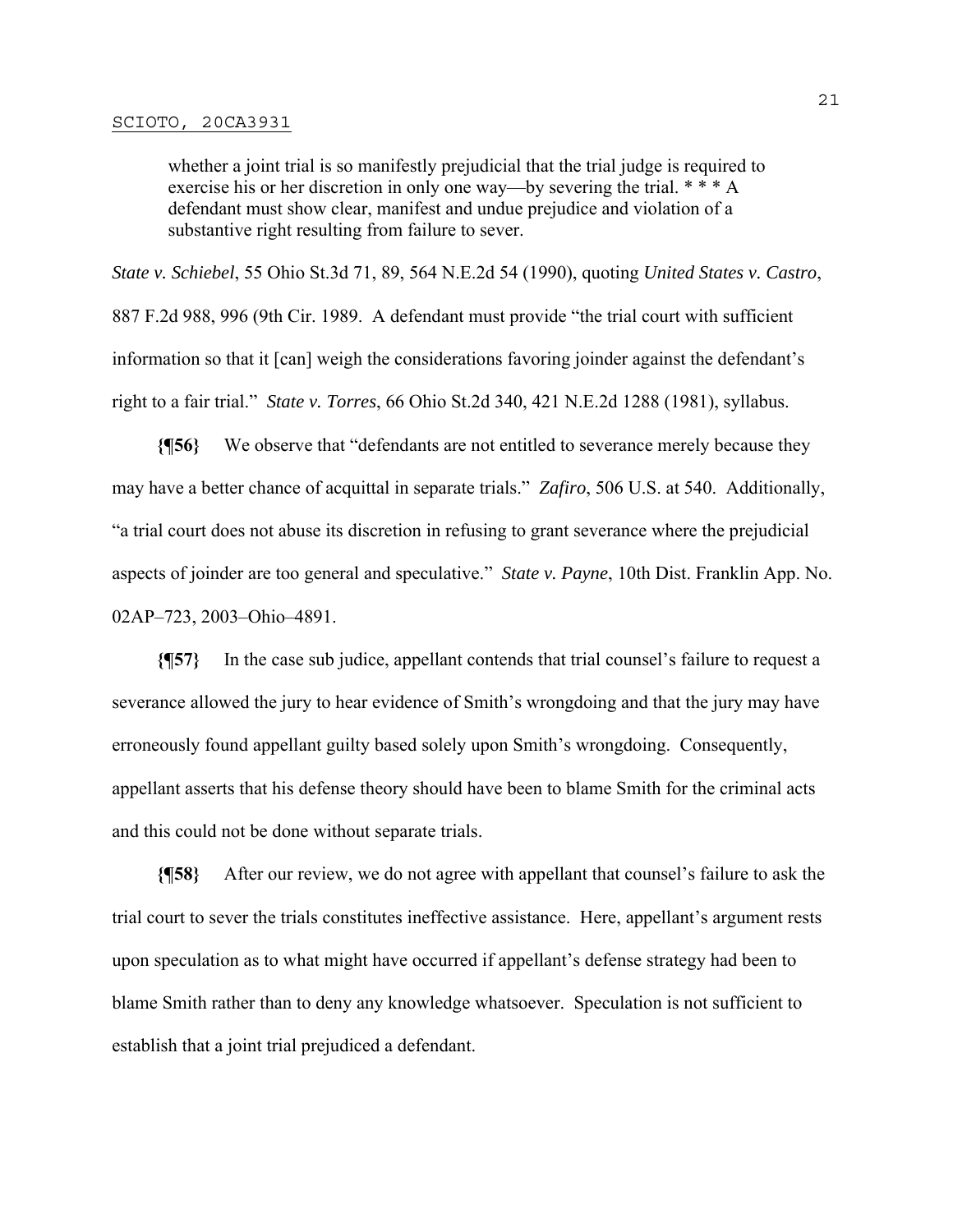**{¶59}** Moreover, even if appellant had attempted to blame Smith, such mutually antagonistic defenses do not necessarily require a trial court to sever a trial. *See Zafiro*, 506 U.S. at 538. Instead, mutually antagonistic defense, typically warrant severance when the defenses are "irreconcilable and mutually exclusive." *State v. Walters*, Franklin App. No. 06AP–693, 2007–Ohio–5554, at ¶ 23, citing *United States v. Berkowitz* (C.A.5, 1981), 662 F.2d 1127, 1133. As the *Walters* court explained:

 The essence or core of the defenses must be in conflict, such that the jury, in order to believe the core of one defense, must necessarily disbelieve the core of the other. [*Berkowitz*, 662 F.2d] at 1134. "In such a situation, the co-defendants do indeed become the government's best witnesses against each other. Where two defendants present defenses that are antagonistic at their core, a substantial possibility exists 'that the jury will unjustifiably infer that this conflict alone demonstrates that both are guilty.'" *Id.*, quoting *United States v. Eastwood* (C.A.5, 1973), 489 F.2d 818, 822, n. 5, quoting *United States v. Robinson* (D.C.Cir.1970), 432 F.2d 1348, 1351.

*Walters* at  $\P$  23. Thus, a defendant is not entitled to severance based upon mutually antagonistic defenses unless "there is a serious risk that a joint trial could compromise a specific trial right of one of the defendants, or prevent the jury from making a reliable judgment about guilt or innocence." *Zafiro*, 506 U.S. at 539.

**{¶60}** The *Zafiro* court described the type of prejudice that might warrant severance, stating, "[s]uch a risk might occur when evidence that the jury should not consider against a defendant and that would not be admissible if a defendant were tried alone is admitted against a codefendant. For example, evidence of a codefendant's wrongdoing in some circumstances erroneously could lead a jury to conclude that a defendant was guilty." *Id.* The court further noted "[e]vidence that is probative of a defendant's guilt but technically admissible only against a codefendant also might present a risk of prejudice. Conversely, a defendant might suffer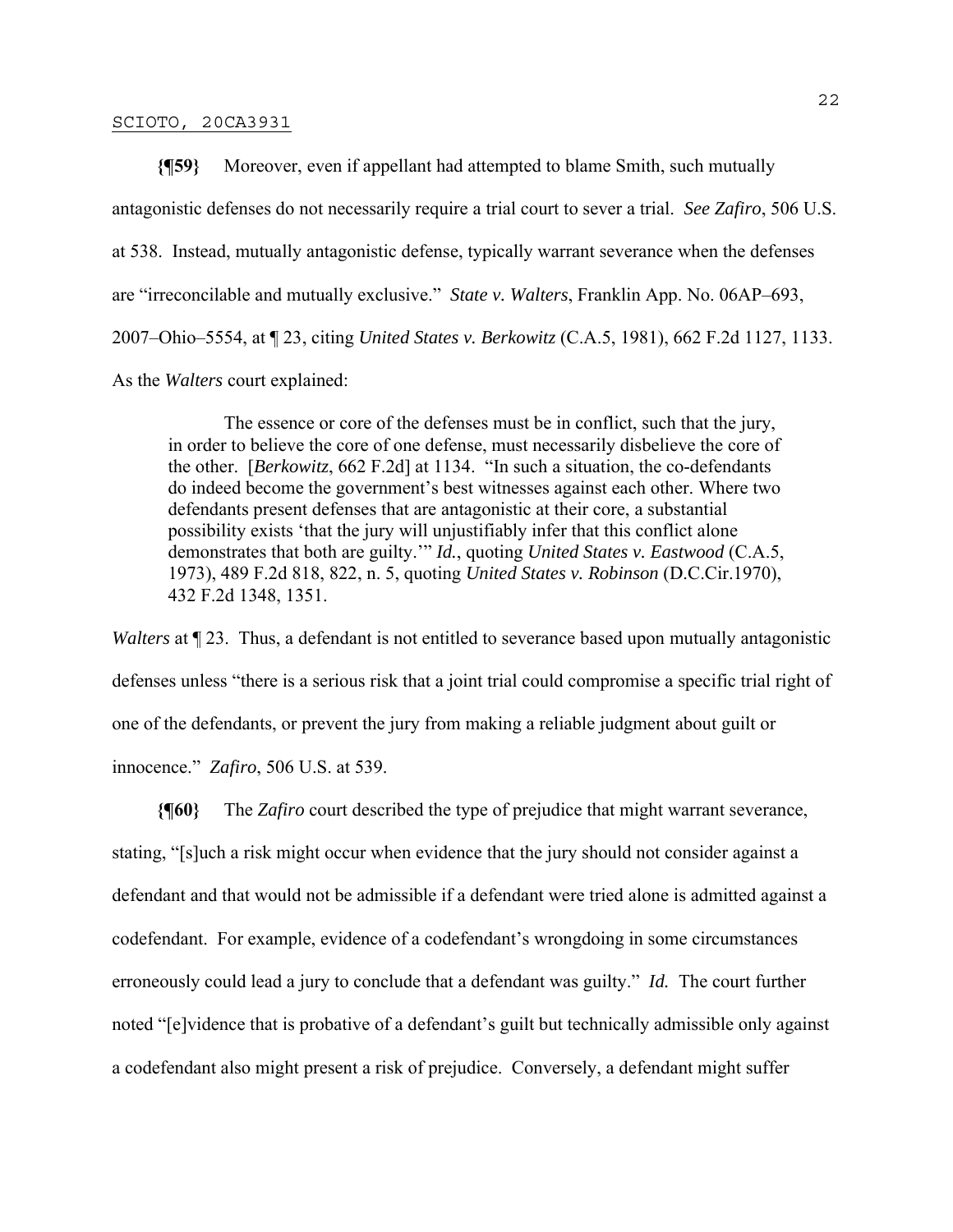prejudice if essential exculpatory evidence that would be available to a defendant tried alone were unavailable in a joint trial." *Id.*

**{¶61}** In the case sub judice, appellant's assertion that the joint trial prejudiced his rights is speculative. The record contains no evidence that appellant or Smith attempted to blame the other. Instead, the evidence shows that appellant and Smith denied culpability. Moreover, we see no danger that the jury found appellant guilty based solely upon the evidence that Smith rented the vehicle.

**{¶62}** We further note that the trial court instructed the jury that it "must separately consider the evidence applicable to each Defendant as though he were being \* \* \* separately tried and you must state your findings as to each Defendant uninfluenced by your verdict as to any other Defendant." The *Zafiro* court stated that this type of instruction "suffice[s] to cure any possibility of prejudice." *Id.* at 541.

**{¶63}** Thus, even if, for purposes of argument, we agreed with appellant that trial counsel performed deficiently by failing to file a motion to sever, appellant cannot establish that he suffered prejudice as a result of counsel's decision not to seek separate trials. Counsel, therefore, did not perform ineffectively for the failure to file a motion to sever the trials.

### E

**{¶64}** Appellant also contends that trial counsel failed to (1) object at trial, (2) cite appropriate authority to support his Crim.R. 29 motion for judgment of acquittal, and (3) give an effective closing argument. Appellant claims that the combination of these failures deprived him of constitutionally effective assistance of counsel.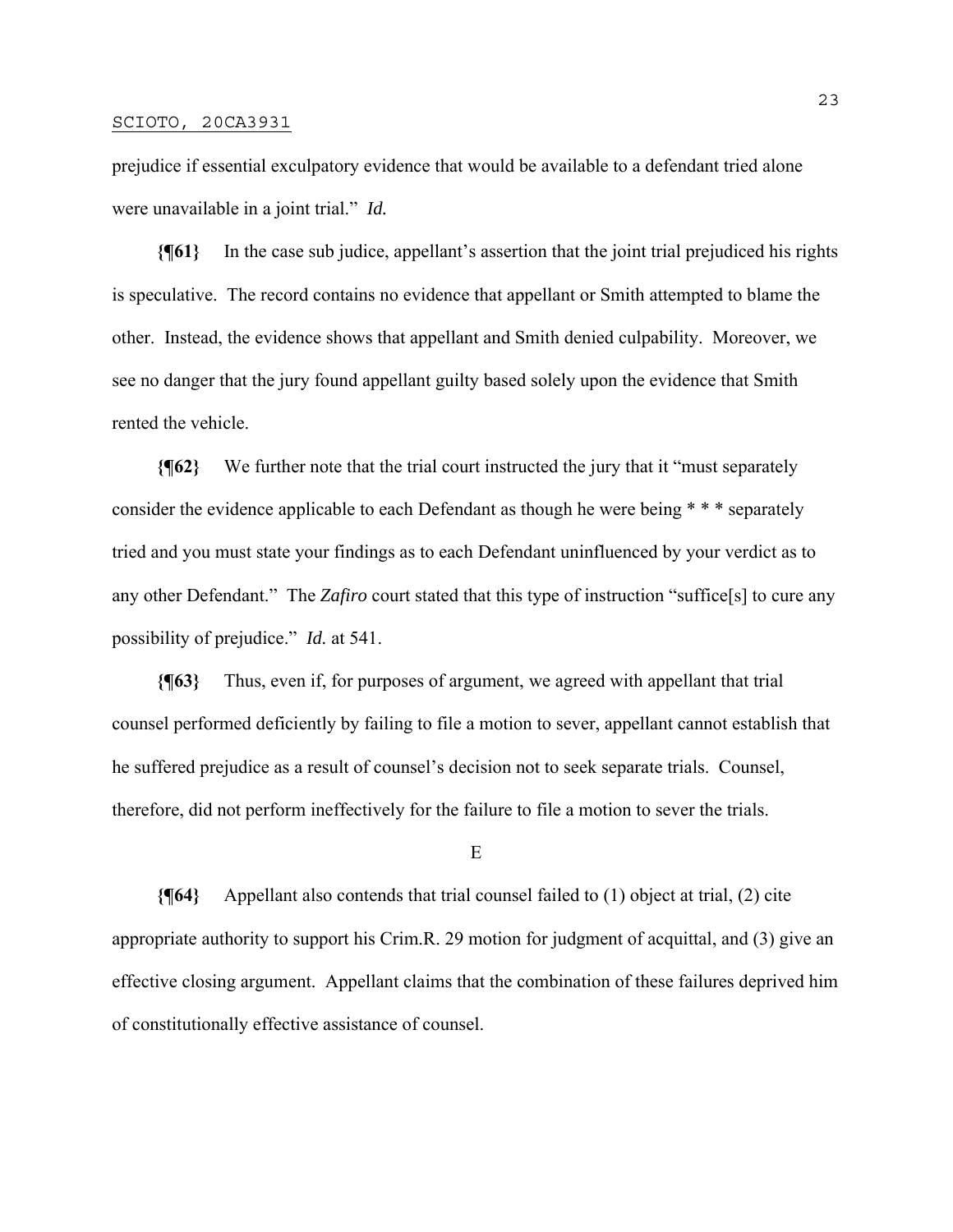1

**{¶65}** We first observe that the decision at trial to object, or not to object, ordinarily constitutes a question of trial strategy. *State v. Frierson*, 8th Dist. Cuyahoga No. 105618, 2018- Ohio-391, ¶ 25, citing *State v. Johnson*, 7th Dist. Jefferson No. 16 JE 0002, 2016-Ohio-7937, ¶ 46. Accordingly, "the failure to make objections is not alone enough to sustain a claim of ineffective assistance of counsel." *State v. Conway*, 109 Ohio St.3d 412, 2006-Ohio-2815, 848 N.E.2d 810, ¶ 103.

 Experienced trial counsel learn that objections to each potentially objectionable event could actually act to their party's detriment. \* \* \* In light of this, any single failure to object usually cannot be said to have been error unless the evidence sought is so prejudicial \* \* \* that failure to object essentially defaults the case to the state. Otherwise, defense counsel must so consistently fail to use objections, despite numerous and clear reasons for doing so, that counsel's failure cannot reasonably have been said to have been part of a trial strategy or tactical choice.

*State v. Johnson*, 112 Ohio St.3d 210, 2006-Ohio-6404, 858 N.E.2d 1144, at ¶ 140.

**{¶66}** In the case sub judice, we do not believe that appellant established that trial counsel "fail[ed] to use objections, despite numerous and clear reasons for doing so." *Id.* Appellant did not show that trial counsel's decisions not to object were so unreasonable as to constitute deficient performance.

 $\overline{2}$ 

**{¶67}** Appellant also contends that trial counsel's failure to cite *State v. Criswell*, 4th Dist. Scioto No. 13CA3588, 2014-Ohio-3941, to support his Crim.R. 29 motion for judgment of acquittal constitutes ineffective assistance. Appellant does not, however, precisely explain how the failure to cite this particular case prejudiced the outcome of the trial or that the trial court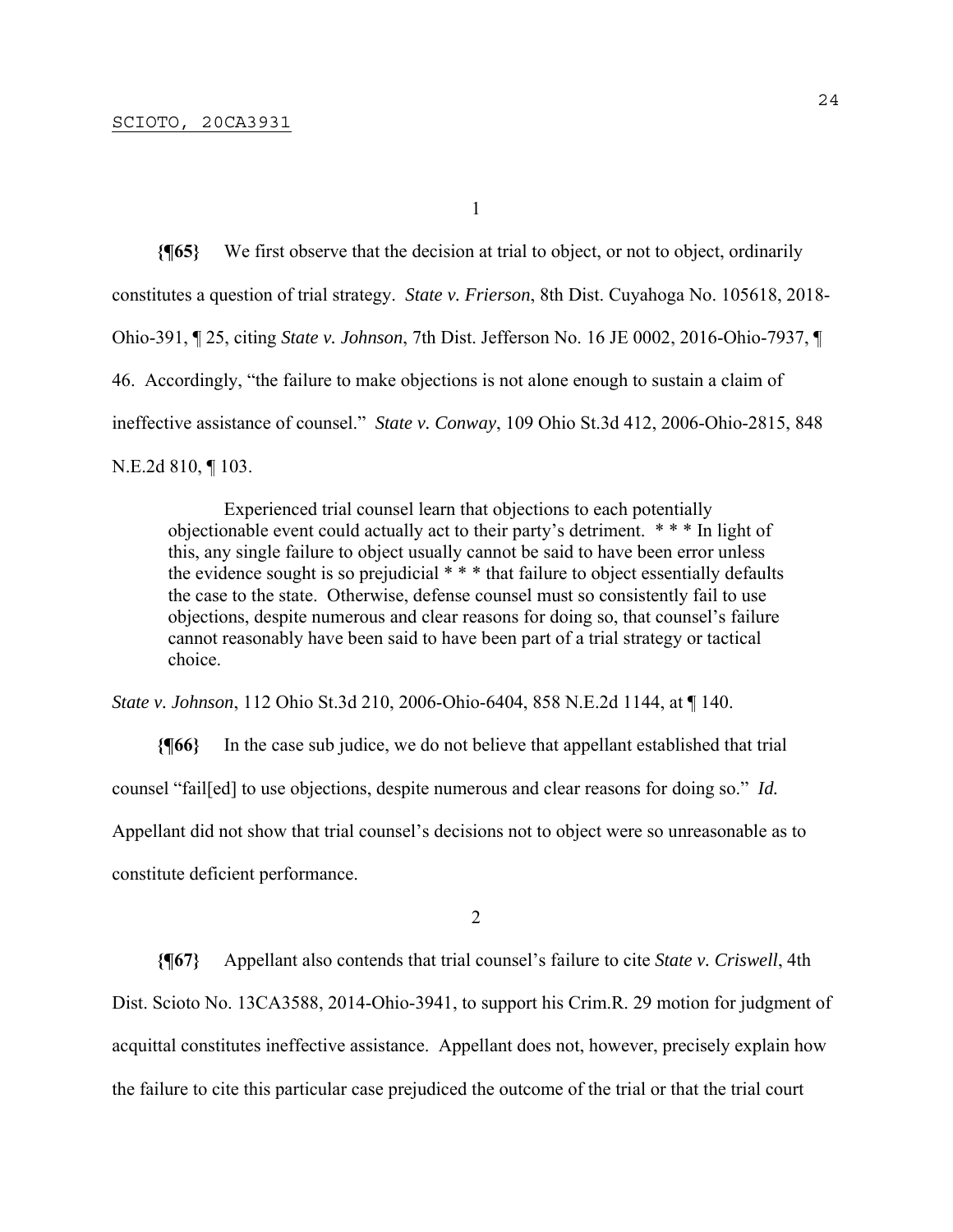would have granted his motion if trial counsel had cited the case. (See, also discussion of *Criswell infra* under appellant's third assignment of error). Appellant thus has not met his burden to establish that trial counsel provided ineffective assistance by failing to cite a specific case.

3

**{¶68}** Appellant next argues that trial counsel performed ineffectively by failing to give a more effective closing argument. Once again, because appellant does not precisely explain how a different closing argument would have changed the result of the trial, appellant has not met his burden to establish that trial counsel provided ineffective assistance by failing to give a closing argument that appellant believes could have been more compelling.

4

**{¶69}** Finally, appellant asserts that the cumulative effect of trial counsel's alleged deficiencies deprived him of a fair trial. However, because we did not conclude that trial counsel's performance was deficient, appellant's contention is without merit. *See State v. Webster*, 10th Dist. Franklin No. 20AP-171, 2021-Ohio-3218, ¶¶ 65-68.

**{¶70}** Accordingly, based upon the foregoing reasons, we overrule appellant's first assignment of error.

II

**{¶71}** In his second assignment of error, appellant asserts that the trial court plainly erred by permitting the state to amend the indictment to charge him with trafficking in violation of R.C. 2925.03(A)(2). Appellant contends that the amendment changed an element of the offense from "sell or offer to sell" to "transport."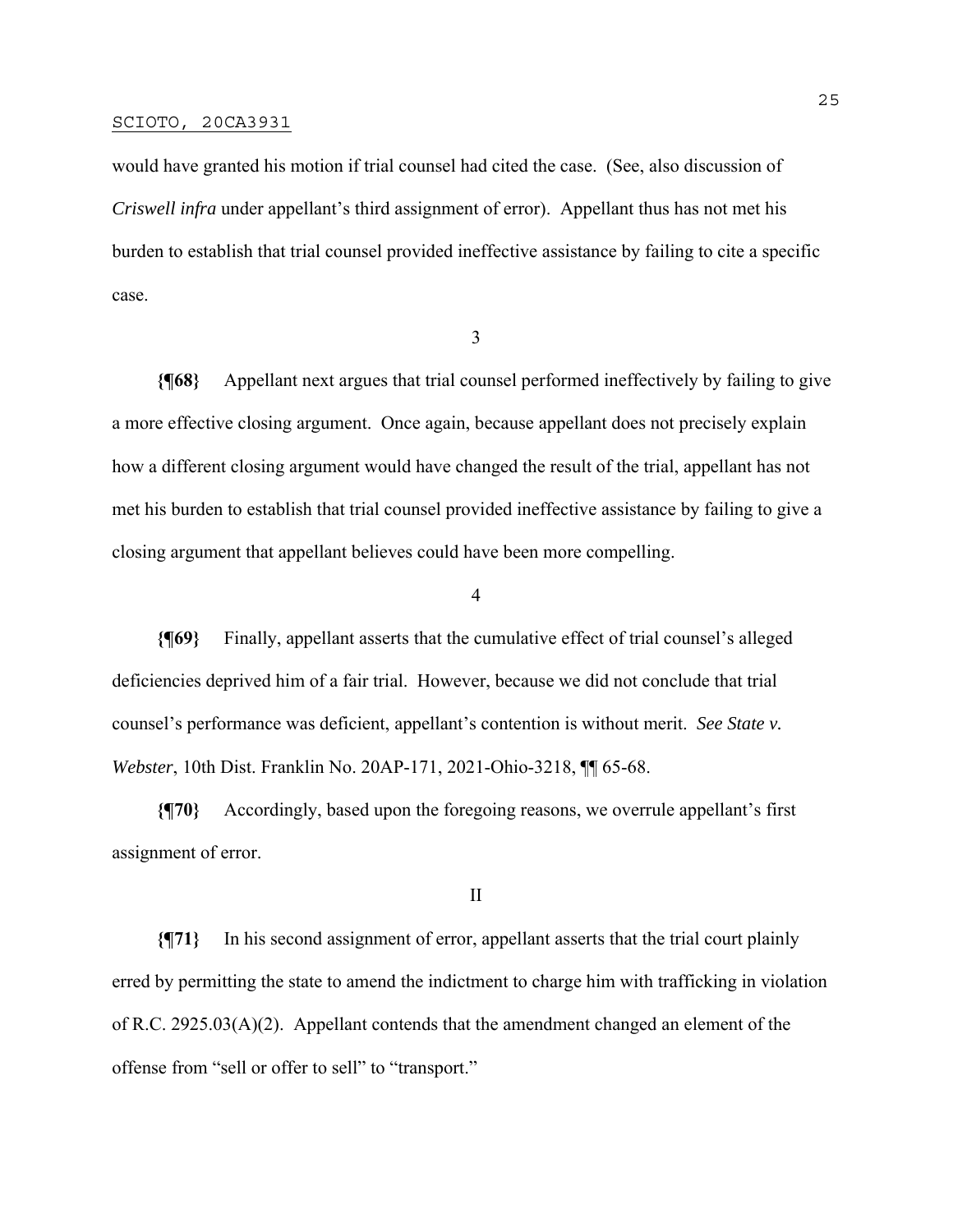**{¶72}** We first note that at trial, appellant and appellant's counsel explicitly agreed to the amendment. Appellant thus invited any error that may have occurred. The invited-error doctrine precludes a litigant from "'tak[ing] advantage of an error which [the litigant] invited or induced.'" *State v. Ford*, 158 Ohio St.3d 139, 2019-Ohio-4539, 140 N.E.3d 616, ¶ 279, quoting *Hal Artz Lincoln-Mercury, Inc. v. Ford Motor Co., Lincoln-Mercury Div.*, 28 Ohio St.3d 20, 502 N.E.2d 590 (1986), paragraph one of the syllabus. The doctrine generally applies "'when a party has asked the court to take some action later claimed to be erroneous, or affirmatively consented to a procedure the trial judge proposed.'" *Id.*, quoting *State v. Campbell*, 90 Ohio St.3d 320, 324, 738 N.E.2d 1178 (2000). In the criminal context, the doctrine prevents a defendant from making "'an affirmative \* \* \* decision at trial and then complain[ing] on appeal that the result of that decision constitutes reversible error.'" *State v. Doss*, 8th Dist. Cuyahoga No. 84433, 2005- Ohio-775, ¶ 7, quoting *United States v. Jernigan*, 341 F.3d 1273, 1290 (11th Cir. 2003); *accord State v. Brunner*, 4th Dist. Scioto No. 18CA3848, 2019-Ohio-3410, ¶ 15.

**{¶73}** Furthermore, assuming, arguendo, that appellant did not invite any error, as we explain below we do not believe that any error occurred. Crim.R. 7(D) provides that a court may amend an indictment "at any time before, during, or after a trial \* \* \*, provided no change is made in the name or identity of the crime charged." Thus, an amendment is "proper when the amendment [does] not change the penalty or the degree of the offense." *State v. Davis*, 121 Ohio St.3d 239, 2008-Ohio-4537, 903 N.E.2d 609, ¶ 6. Moreover, "[a]s long as the state complies with Crim.R. 7(D), it may cure a defective indictment by amendment, even if the original indictment omits an essential element of the offense with which the defendant is charged." *State v. Pepka*, 125 Ohio St.3d 124, 2010-Ohio-1045, 926 N.E.2d 611, ¶ 15.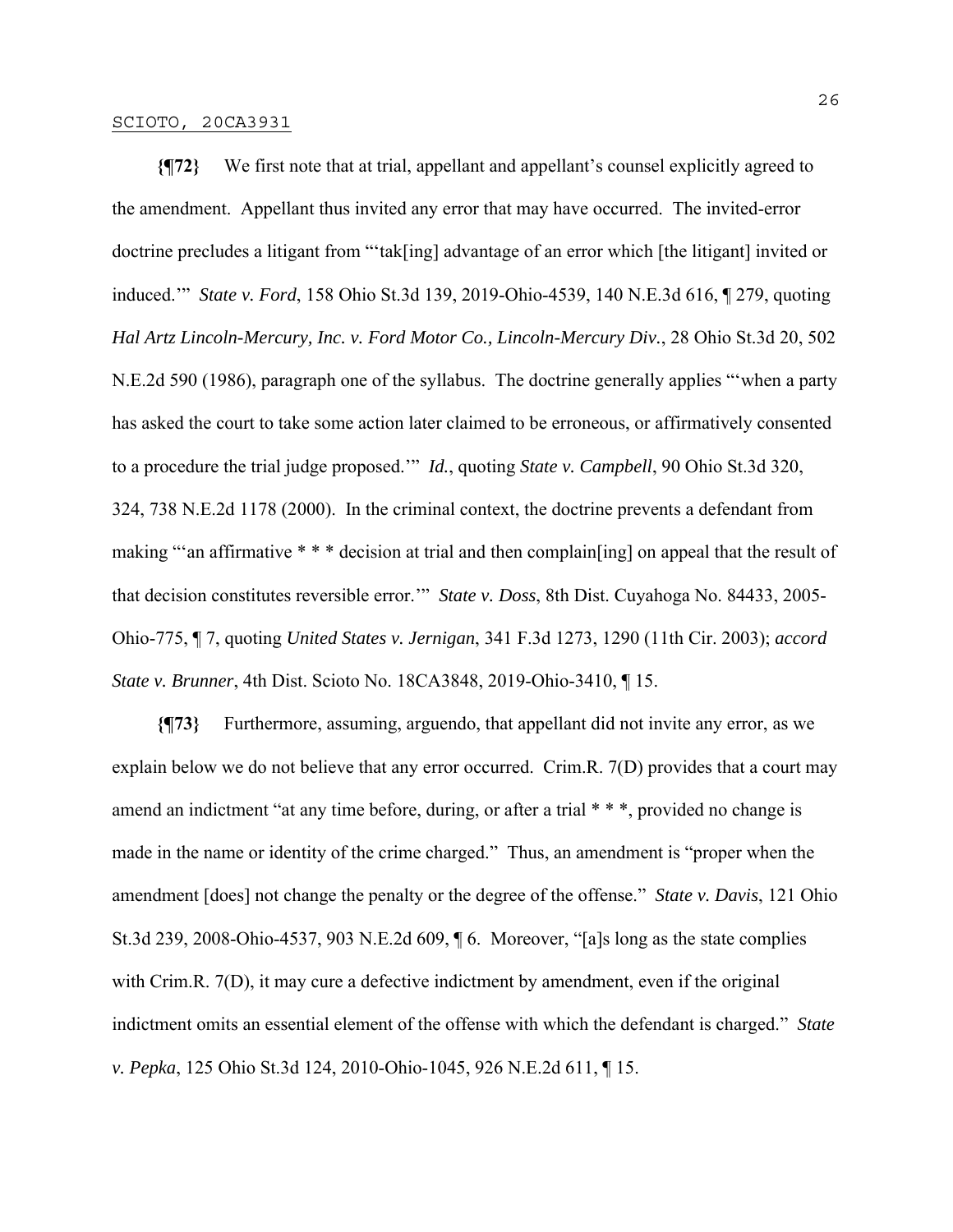**{¶74}** In the case sub judice, appellant did not argue that the amendment changed the penalty or the degree of the offense. Instead, appellant asserts that the amendment changed "the actus reus." Because appellant did not argue that the amendment changed the penalty or the degree of the offense, his second assignment of error is meritless. *See State v. Maxwell*, 139 Ohio St.3d 12, 2014-Ohio-1019, 9 N.E.3d 930, ¶ 70 (amendment that simply changes certain element of offense without changing the name of the offense or the penalty does not constitute an improper amendment under Crim.R. 7(D)).

**{¶75}** Accordingly, based upon the foregoing reasons, we overrule appellant's second assignment of error.

### III

**{¶76}** In his third assignment of error, appellant asserts that the state failed to present sufficient evidence (1) to show that he trafficked in, or possessed, the heroin discovered in the back of the driver's seat, and (2) to support a possessing criminal tools conviction.

### A

**{¶77}** A claim of insufficient evidence invokes a due process concern and raises the question whether the evidence is legally sufficient to support the verdict as a matter of law. *Thompkins*, 78 Ohio St.3d at 386. When reviewing the sufficiency of the evidence, our inquiry focuses primarily upon the adequacy of the evidence; that is, whether the evidence, if believed, reasonably could support a finding of guilt beyond a reasonable doubt. *Id.* at syllabus. The standard of review is whether, after viewing the probative evidence and inferences reasonably drawn therefrom in the light most favorable to the prosecution, any rational trier of fact could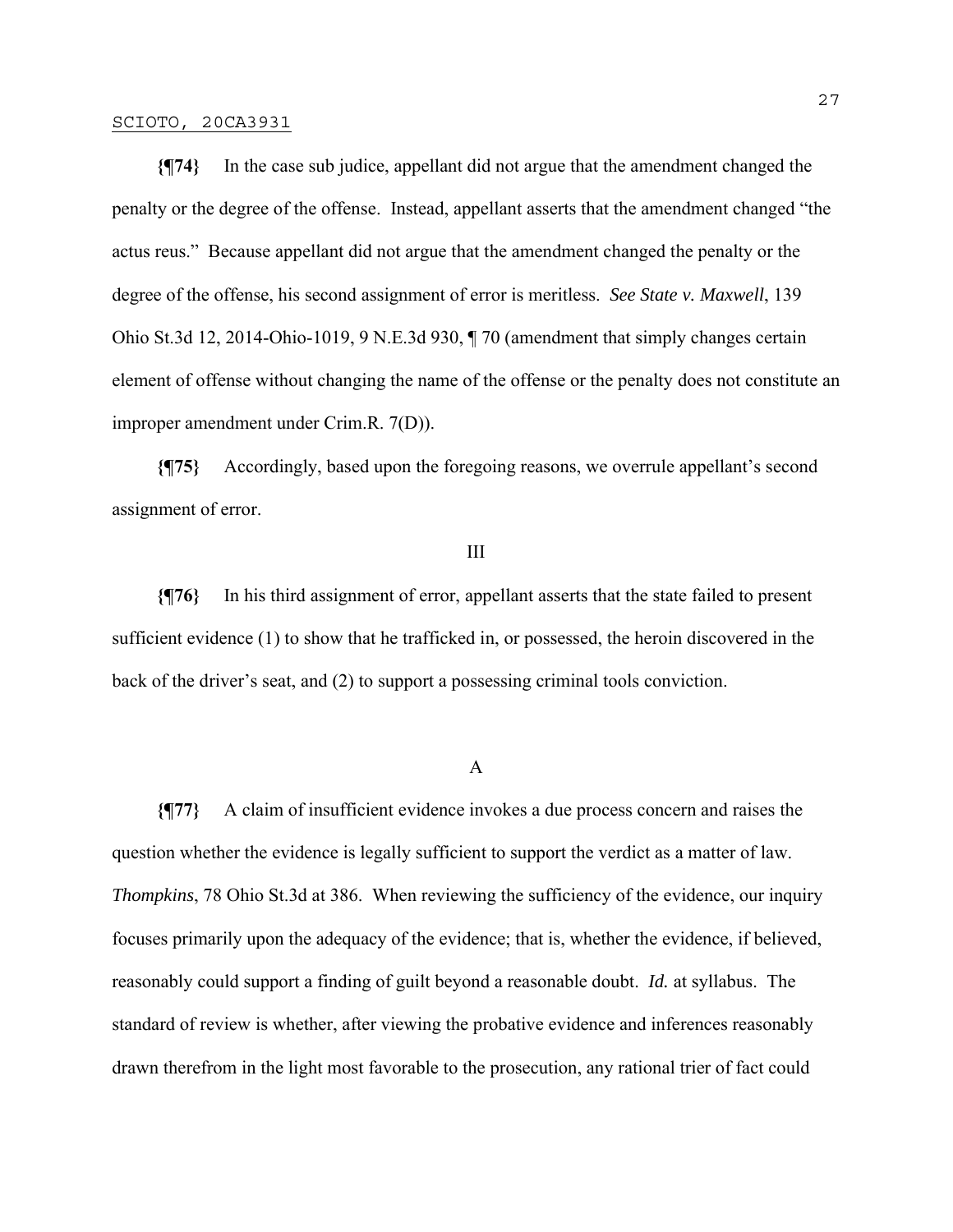have found all the essential elements of the offense beyond a reasonable doubt. *E.g., Jackson v. Virginia*, 443 U.S. 307, 319, 99 S.Ct. 2781, 61 L.Ed.2d 560 (1979); *State v. Jenks*, 61 Ohio St.3d 259, 273, 574 N.E.2d 492 (1991). Furthermore, a reviewing court is not to assess "whether the state's evidence is to be believed, but whether, if believed, the evidence against a defendant would support a conviction." *Thompkins*, 78 Ohio St.3d at 390 (Cook, J., concurring).

**{¶78}** Thus, when reviewing a sufficiency-of-the-evidence claim, an appellate court must construe the evidence in a light most favorable to the prosecution. *E.g., State v. Hill*, 75 Ohio St.3d 195, 205, 661 N.E.2d 1068 (1996); *State v. Grant*, 67 Ohio St.3d 465, 477, 620 N.E.2d 50 (1993). A reviewing court will not overturn a conviction on a sufficiency-of-theevidence claim unless reasonable minds could not reach the conclusion that the trier of fact did. *State v. Tibbetts*, 92 Ohio St.3d 146, 162, 749 N.E.2d 226 (2001); *State v. Treesh*, 90 Ohio St.3d 460, 484, 739 N.E.2d 749 (2001).

### B

**{¶79}** Initially, we observe that, although the trial court found appellant guilty of trafficking and possessing heroin, the trial court merged the possession offense with the trafficking offense. Thus, if sufficient evidence supports appellant's trafficking conviction, an erroneous verdict on the merged count would be harmless. *State v. Worley*, 164 Ohio St.3d 589, 2021-Ohio-2207, 174 N.E.3d 754, ¶ 73; *State v. Powell*, 49 Ohio St.3d 255, 263, 552 N.E.2d 191 (1990); *State v. Campbell*, 4th Dist. Vinton No. 20CA723, 2021-Ohio-2482, ¶ 46; *see State v. Williams*, 4th Dist. Scioto No. 11CA3408, 2012-Ohio-4693, ¶ 54 (because court does not impose sentence for merged offenses, defendant is not "convicted" of merged offenses and no "conviction" for appellate court to vacate). Consequently, if we determine that sufficient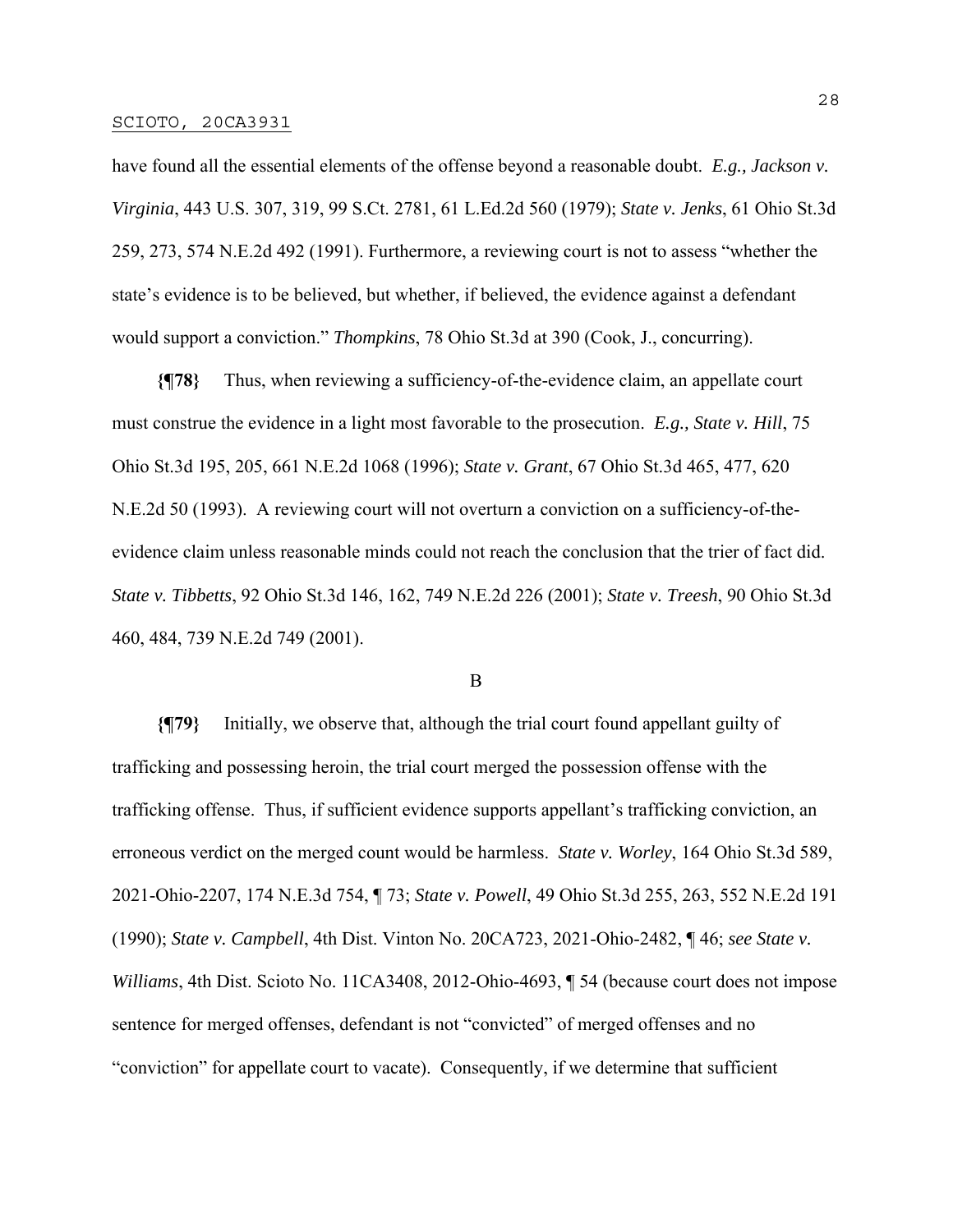evidence supports appellant's trafficking conviction, we need not address appellant's sufficiency argument regarding the possession offense.

**{[80}** R.C. 2925.03(A)(2)<sup>5</sup> contains the essential elements of trafficking in drugs:

 No person shall knowingly \* \* \*

 (2) Prepare for shipment, ship, transport, deliver, prepare for distribution, or distribute a controlled substance or a controlled substance analog, when the offender knows or has reasonable cause to believe that the controlled substance or a controlled substance analog is intended for sale or resale by the offender or another person.

**{¶81}** Additionally, R.C. 2923.03(A)(2), Ohio's complicity statute provides, in relevant part, that "[n]o person, acting with the kind of culpability required for the commission of an offense, shall \* \* \* [a]id or abet another in committing the offense." "[T]o aid or abet is '"[t]o assist or facilitate the commission of a crime, or to promote its accomplishment."'" *State v. McFarland*, 162 Ohio St.3d 36, 2020-Ohio-3343, 164 N.E.3d 316, ¶ 27, quoting *State v. Johnson*, 93 Ohio St.3d 240,243, 754 N.E.2d 796 (2001), quoting Black's Law Dictionary 69 (7th Ed.1999).

**{¶82}** A conviction for complicity by aiding and abetting under R.C. 2923.03(A)(2) requires the state to prove, beyond a reasonable doubt, "that the defendant supported, assisted, encouraged, cooperated with, advised, or incited the principal in the commission of the crime, and that the defendant shared the criminal intent of the principal." *Johnson* at syllabus.

 $^5$  The trial court's sentencing entry and verdict form apparently do not conform to the trial court's oral decision to amend the indictment to charge a violation of R.C. 2925.03(A)(2). Instead, the court's entry and verdict forms recite R.C. 2925.03(A)(1). None of the parties pointed out the discrepancy during the trial. The court did, however, instruct the jury in accordance with R.C. 2925.03(A)(2). Under these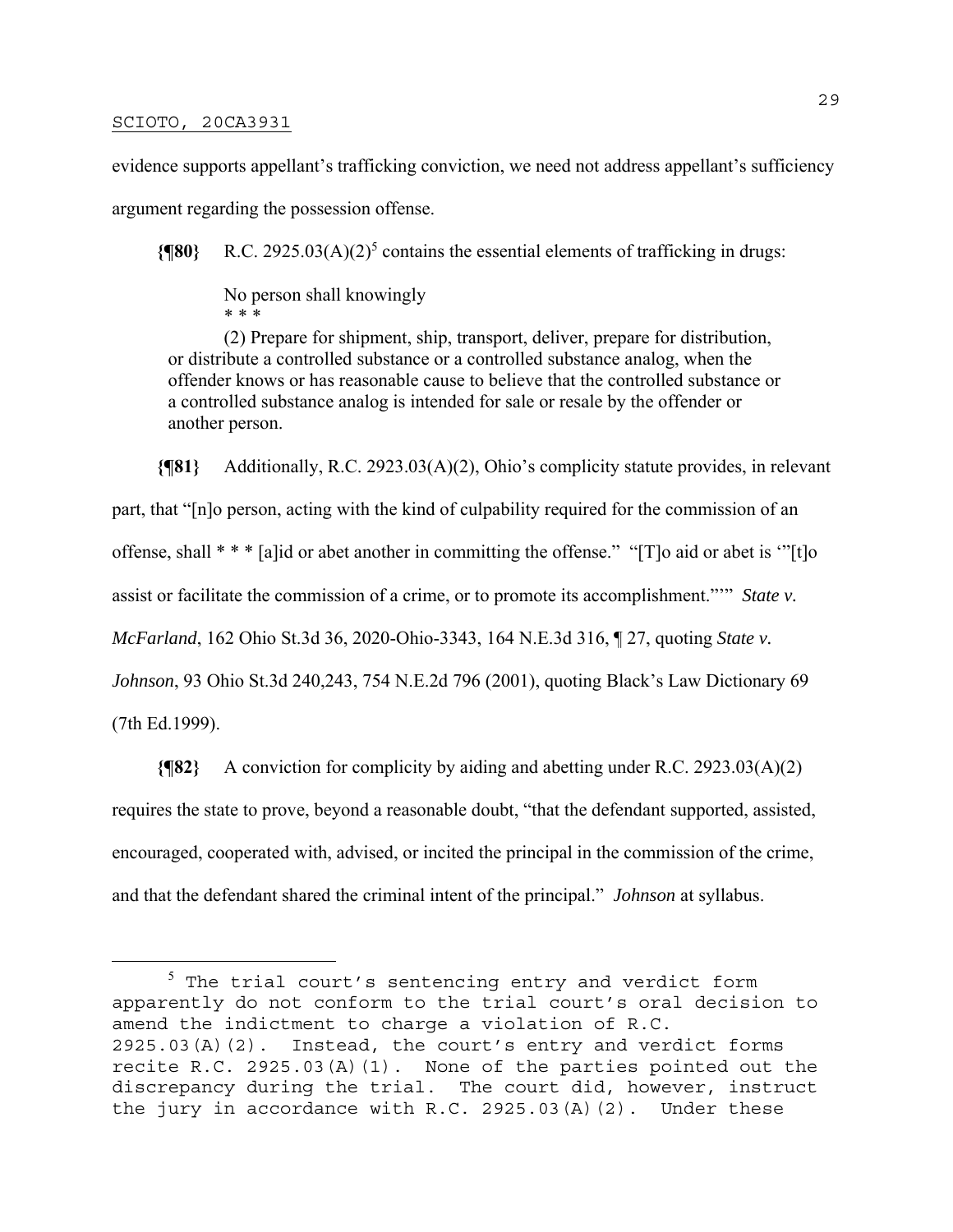"'Participation in criminal intent may be inferred from presence, companionship and conduct before and after the offense is committed.'" *Id.* at 245, quoting *State v. Pruett*, 28 Ohio App.2d 29, 34, 273 N.E.2d 884 (4th Dist.1971). However, "'the mere presence of an accused at the scene of a crime is not sufficient to prove, in and of itself, that the accused was an aider and abettor.'" *Id.* at 243, quoting *State v. Widner*, 69 Ohio St.2d 267, 269, 431 N.E.2d 1025 (1982). "This rule is to protect innocent bystanders who have no connection to the crime other than simply being present at the time of its commission." *Id.*

**{¶83}** We further observe that the complicity statute does not require the state to charge the defendant with complicity. Instead, R.C. 2923.03(F) allows the state to charge the defendant as a principal offender. The statute provides that "[a] charge of complicity may be stated in terms of [the complicity statute], or in terms of the principal offense." *Id.*

**{¶84}** In the case sub judice, the state charged appellant in terms of the principal offense. At trial, the state asserted that appellant also is guilty as an aider and abettor, and the trial court gave the jury complicity instructions. Therefore, we will review whether the state presented sufficient evidence to establish either that (1) appellant aided and abetted the principal offender in committing trafficking in heroin, or (2) appellant committed trafficking in heroin as a principal offender.

**{¶85}** In the case before us, we believe that the state presented sufficient evidence to establish that appellant was more than an innocent bystander to the offense, but instead, that he aided and abetted the principal offender to commit the offense of trafficking in heroin. As we noted above, a complicity conviction requires the state to prove "that the defendant supported,

circumstances, we believe that the trial court committed a clerical error that it may correct at any time.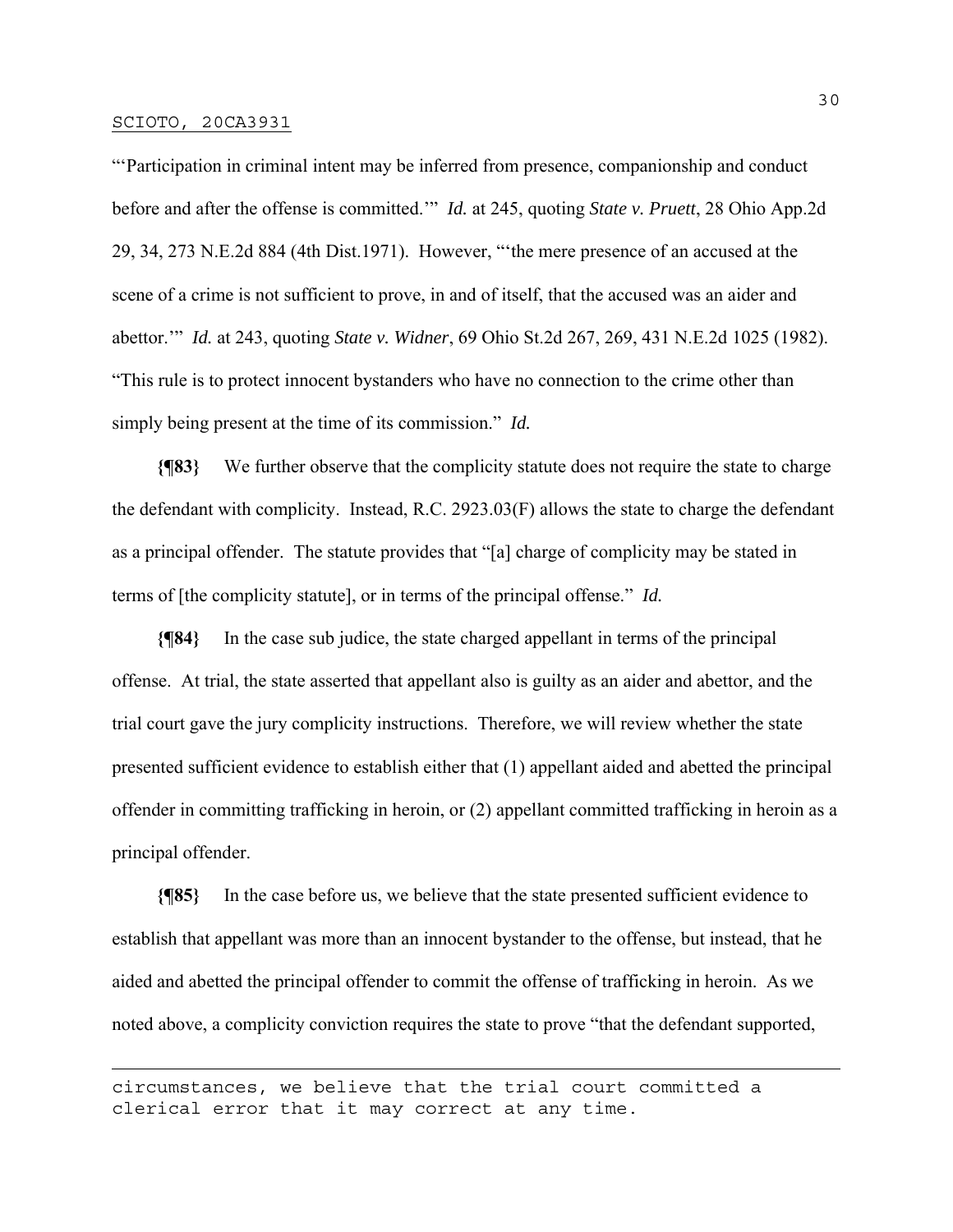assisted, encouraged, cooperated with, advised, or incited the principal in the commission of the crime, and that the defendant shared the criminal intent of the principal." *Johnson* at syllabus. R.C. 2925.03(A)(2) requires that the offender act knowingly in committing the offense. A complicity to trafficking in drugs conviction, therefore, requires the state to demonstrate that the defendant knowingly "supported, assisted, encouraged, cooperated with, advised, or incited the principal in the commission of the crime." *Johnson* at syllabus.

**{¶86}** R.C. 2901.22(B) defines when a person acts knowingly:

 A person acts knowingly, regardless of purpose, when the person is aware that the person's conduct will probably cause a certain result or will probably be of a certain nature. A person has knowledge of circumstances when a person is aware that such circumstances probably exist. When knowledge of the existence of a particular fact is an element of an offense, such knowledge is established if a person subjectively believes that there is a high probability of its existence and fails to make inquiry or acts with a conscious purpose to avoid learning the fact.

**{¶87}** We observe that "'[t]he intent of an accused person dwells in his mind'" and that intent "'can never be proved by the direct testimony of a third person." *State v. Johnson*, 56 Ohio St.2d 35, 38, 381 N.E.2d 637 (1978), quoting *State v. Huffman*, 131 Ohio St. 27, 1 N.E.2d 313 (1936), paragraph four of the syllabus. Instead, intent "'must be gathered from the surrounding facts and circumstances under proper instructions from the court.'" *Id.*, quoting *Huffman*, paragraph four of the syllabus; *e.g., State v. Conway*, 108 Ohio St.3d 214, 2006-Ohio-791, 842 N.E.2d 996, ¶ 143; *State v. Garner*, 74 Ohio St.3d 49, 60, 656 N.E.2d 623, 634, 1995 WL 664323 (1995). We further observe that "[i]ntention is a question of fact, and not one of law." *Koenig v. State*, 121 Ohio St. 147, 151, 167 N.E. 385 (1929); *State v. Wamsley*, 6th Dist. Butler No. CA2002-05-109, 2003-Ohio-1872, ¶ 18.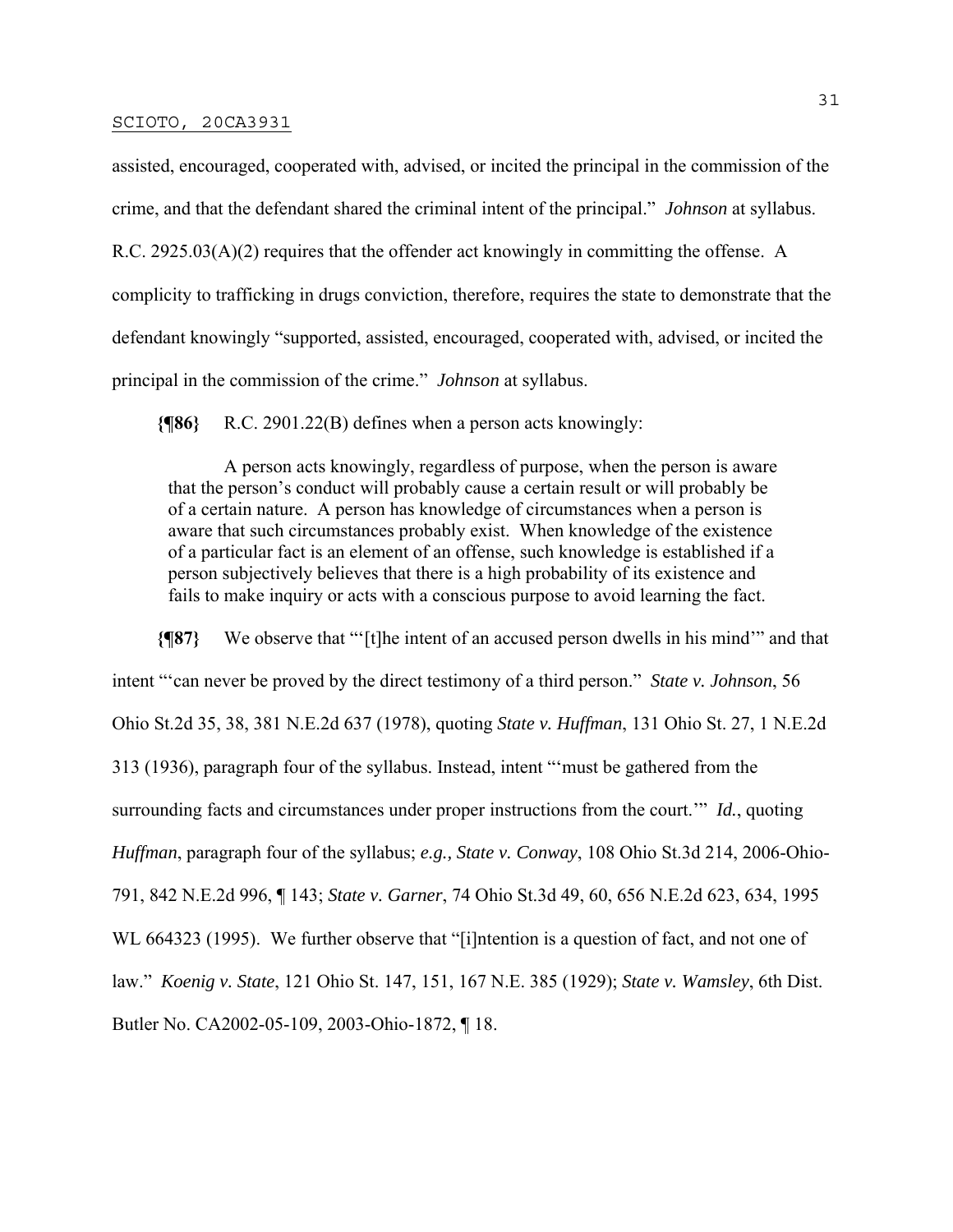**{¶88}** We also note that to sustain an R.C. 2925.03(A)(2) trafficking conviction as a principal offender, the state must prove that the defendant had control over, *i.e.*, possessed, the illegal substance. *State v. Cabrales*, 118 Ohio St.3d 54, 886 N.E.2d 181, 2008–Ohio–1625, ¶ 30, quoting R.C. 2925.01(K) (in order to ship, transport, deliver, distribute, etc., "the offender must 'hav[e] control over'" the illegal substance); *see State v. Floyd*, 7th Dist. No. 18 MA 0106, 2019- Ohio-4878, ¶ 21 (R.C. 2925.03(A)(2) requires "possession of the controlled substance, either constructive or actual").

**{¶89}** "Possession" is generally defined as "having control over a thing or substance, but may not be inferred solely from mere access to the thing or substance through ownership or occupation of the premises upon which the thing or substance is found." R.C.  $2925.01(K)$ . Whether a person knowingly possessed a controlled substance "is to be determined from all the attendant facts and circumstances available." *State v. Teamer*, 82 Ohio St.3d 490, 492, 696 N.E.2d 1049 (1998).

**{¶90}** "Possession \* \* \* may be individual or joint, actual or constructive." *State v. Wolery*, 46 Ohio St.2d 316, 332, 348 N.E.2d 351 (1976); *State v. Fry*, Jackson App. No. 03CA26, 2004-Ohio-5747, ¶ 39. "'Actual possession exists when the circumstances indicate that an individual has or had an item within his immediate physical possession.'" *State v. Kingsland*, 177 Ohio App.3d 655, 2008-Ohio-4148, 895 N.E.2d 633, ¶ 13 (4th Dist.), quoting *Fry* at ¶ 39. "Constructive possession exists when an individual knowingly exercises dominion and control over an object, even though that object may not be within his immediate physical possession." *State v. Hankerson*, 70 Ohio St.2d 87, 434 N.E.2d 1362 (1982), syllabus; *State v. Brown*, 4th Dist. Athens No. 09CA3, 2009-Ohio-5390, ¶ 19. For constructive possession to exist, the state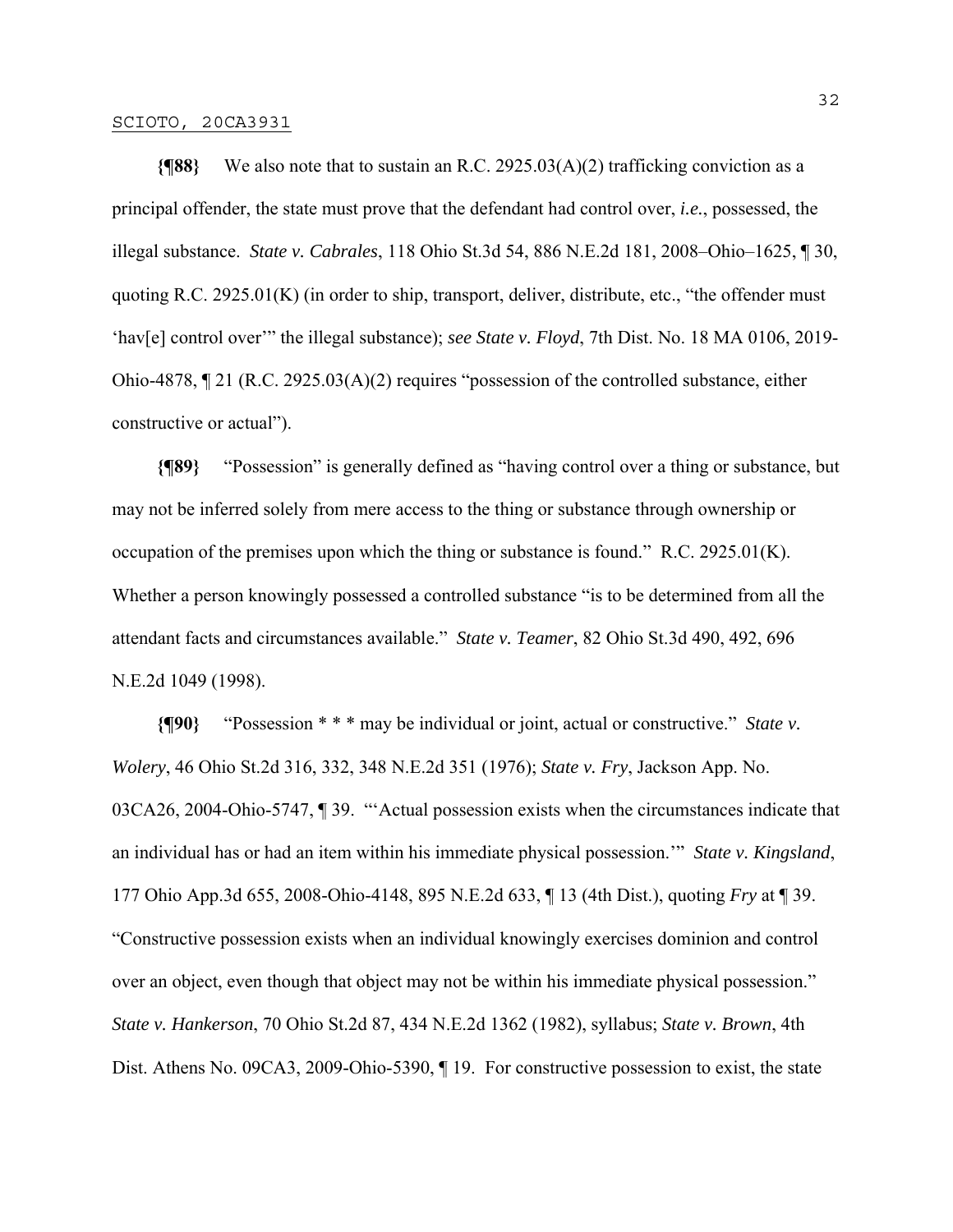must show that the defendant was conscious of the object's presence. *Hankerson*, 70 Ohio St.2d at 91; *Kingsland* at ¶ 13; *accord State v. Huckleberry*, 4th Dist. Scioto No. 07CA3142, 2008- Ohio-1007, ¶ 34; *State v. Harrington*, 4th Dist. Scioto No. 05CA3038, 2006-Ohio-4388, ¶ 15.

**{¶91}** Both dominion and control, and whether a person was conscious of the object's presence, may be established through circumstantial evidence. *E.g., Brown* at ¶ 19; *see, e.g., State v. Jenks*, 61 Ohio St.3d 259, 574 N.E.2d 492 (1991), paragraph one of the syllabus ("[c]ircumstantial evidence and direct evidence inherently possess the same probative value"). "Circumstantial evidence is defined as '[t]estimony not based on actual personal knowledge or observation of the facts in controversy, but of other facts from which deductions are drawn, showing indirectly the facts sought to be proved. \* \* \* ' " *State v. Nicely*, 39 Ohio St.3d 147, 150, 529 N.E.2d 1236 (1988), quoting Black's Law Dictionary (5 Ed.1979) 221.

**{¶92}** Furthermore, to establish constructive possession the state need not show that the defendant had "[e]xclusive control" over the contraband. *State v. Tyler*, 8th Dist. Cuyahoga No. 99402, 2013-Ohio-5242, ¶ 24, citing *State v. Howard*, 8th Dist. Cuyahoga No. 85034, 2005- Ohio-4007, ¶ 15, citing *In re Farr*, 10th Dist. Franklin No. 93AP-201, 1993 WL 464632, \*6 (Nov. 9, 1993) (nothing in R.C. 2925.11 or 2925.01 "states that illegal drugs must be in the sole or exclusive possession of the accused at the time of the offense"). Instead, "'[a]ll that is required for constructive possession is some measure of dominion or control over the drugs in question, beyond mere access to them.'" *Howard* at ¶ 15, quoting *Farr* at \*6. Thus, simply because others may have access in addition to the defendant does not mean that the defendant "could not exercise dominion or control over the drugs." *Tyler* at ¶ 24; *accord State v. Walker*, 10th Dist. Franklin No. 14AP-905, 2016-Ohio-3185, ¶ 75. We further note that multiple persons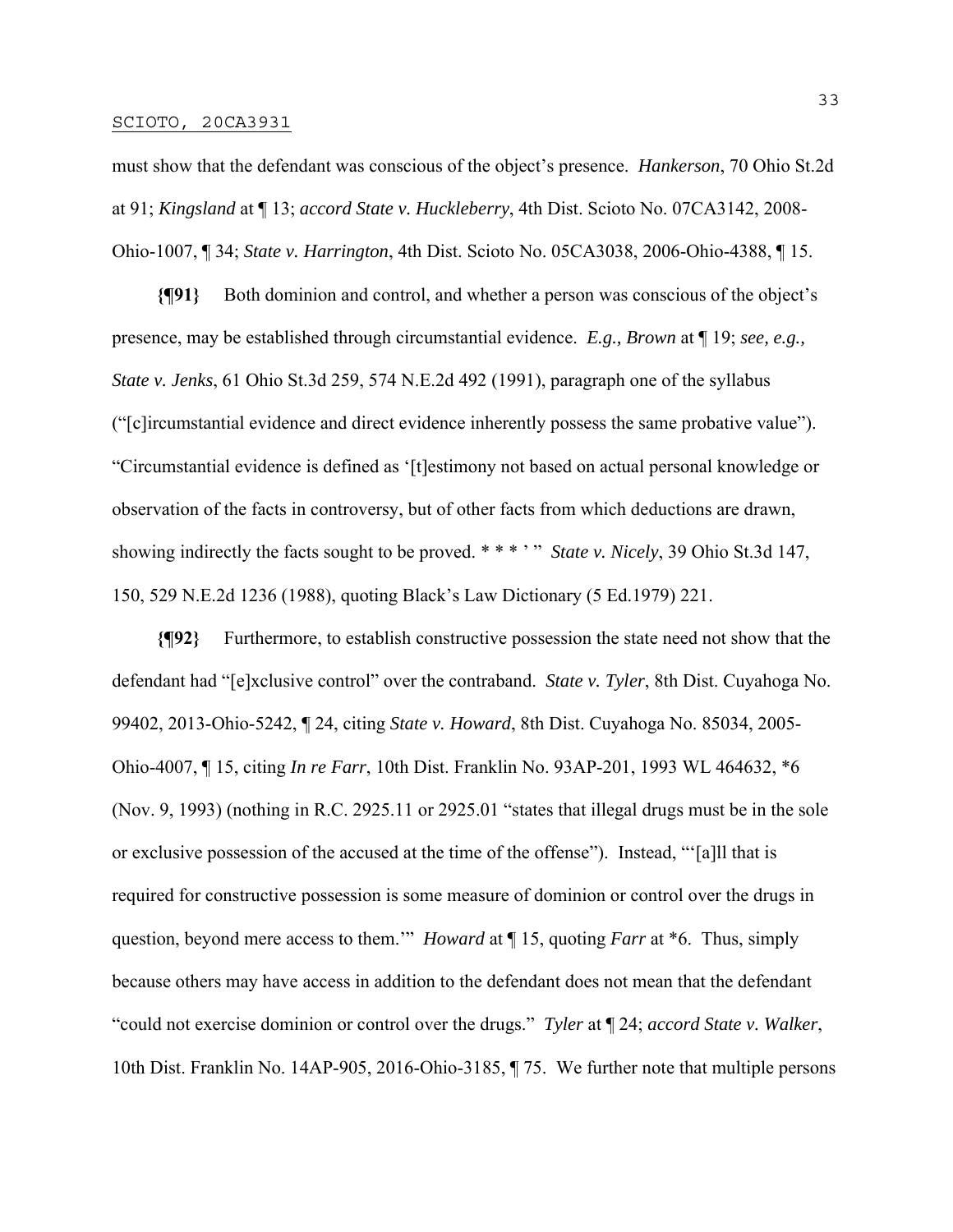may have joint constructive possession of an object. *State v. Philpott*, 8th Dist. Cuyahoga Nos. 109173, 109174, and 109175, 2020-Ohio-5267, ¶ 67; *Wolery*, 46 Ohio St.2d at 332, 329 ("[p]ossession \* \* \* may be individual or joint" and "control or dominion may be achieved through the instrumentality of another").

**{¶93}** In the case sub judice, we believe that the record contains sufficient evidence that, if believed, establishes that appellant aided and abetted the principal offender in committing drug trafficking. First appellant does not dispute that the vehicle contained more than 50 grams of heroin. Instead, appellant claims he did not know that the vehicle contained 50 grams of heroin. Thus, the primary issue the jury had to resolve is whether appellant knowingly aided and abetted the principal offender to commit drug trafficking. When Trooper Lewis stopped the vehicle, the three occupants had been driving from Michigan to Kentucky, with Smith the front-seat passenger, McKee the driver and appellant seated directly behind McKee. The back of the driver's seat had been cut open and stuffed into the seat lining a bag that contained more than 50 grams of heroin. Appellant would have been looking directly at the back of the driver's seat. The jury reasonably could have inferred that appellant knew about the damage to the driver's seat and knew that the driver's seat had been damaged in order to conceal heroin. Furthermore, the jury viewed the video evidence of the traffic stop, along with McKee's and Smith's backseat cruiser conversation. McKee was the most vocal and when Smith spoke, he usually covered his mouth or looked down. After the troopers told McKee and Smith they discovered heroin in the vehicle, McKee and Smith expressed surprise. Both denied knowing that heroin was in the vehicle and stated they simply were on their way to Kentucky to visit "some females." Both also stated that Smith is a truck driver.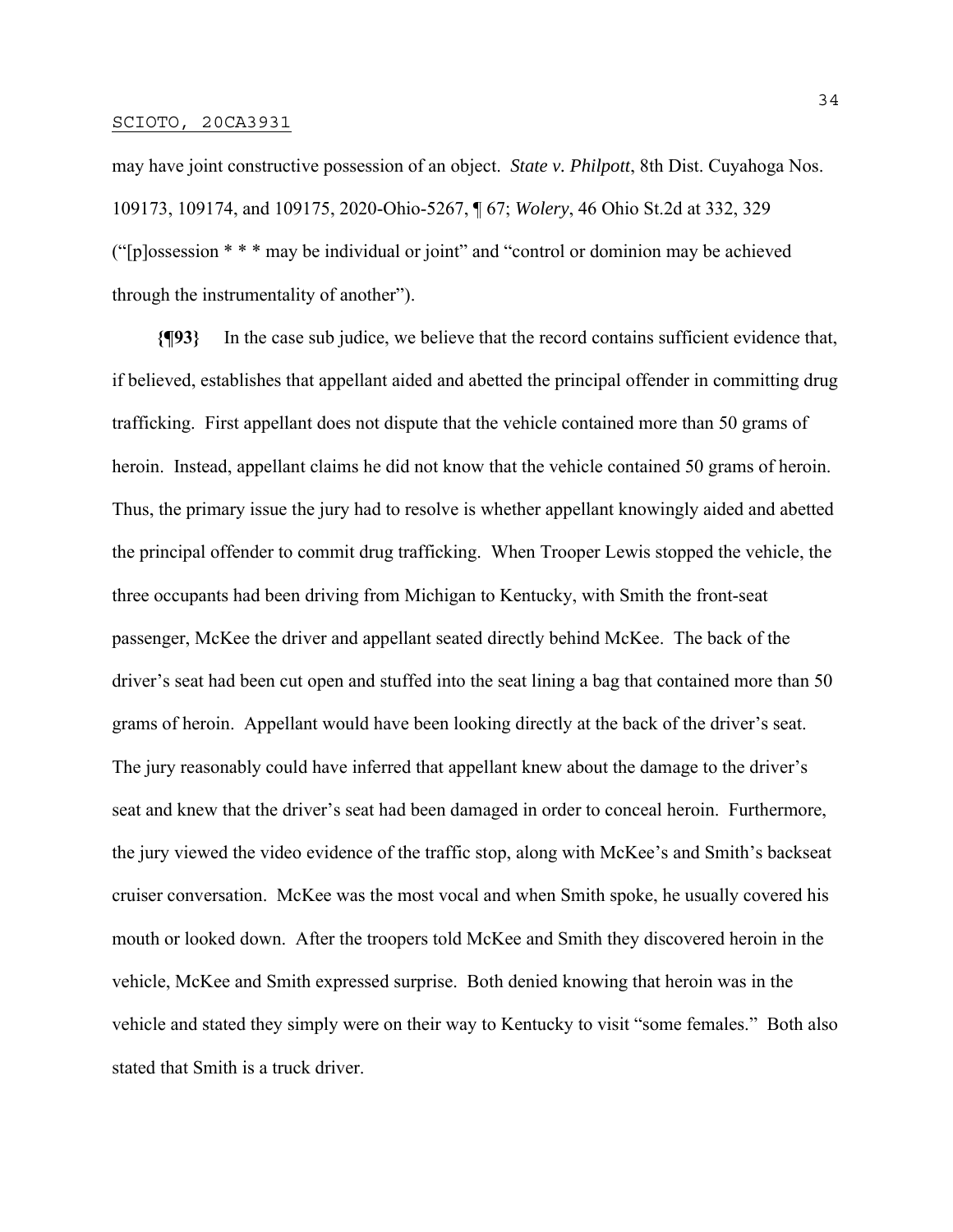**{¶94}** Appellant had been seated in Trooper Lloyd's cruiser for the majority of the stop, but near the end the troopers placed him in Trooper Lewis' cruiser with McKee. McKee continued to state that he did not know anything about the heroin and that they simply were going to visit "some females" in Kentucky.

**{¶95}** The jury had the opportunity to view appellant's demeanor shortly after the troopers revealed that they had discovered heroin in the vehicle and could have determined that the combination of appellant's, McKee's and Smith's words and demeanor indicated that they were less than truthful and acted in concert to concoct a cover story that Smith is a truck driver and that the three were simply on their way to Kentucky to visit "some females."

**{¶96}** We believe, that when viewed in a light most favorable to the prosecution, the evidence shows that appellant assisted, facilitated, or supported the principal offender in transporting the heroin, and not merely an innocent passenger. Because a rational trier of fact could have found that appellant knowingly aided and abetted the principal offender in committing the offense of trafficking in heroin, the record contains sufficient evidence to support appellant's trafficking conviction as an aider and abettor. Moreover, because the record contains sufficient evidence to support appellant's complicity to trafficking conviction, we need not consider whether the record also contains sufficient evidence to show that appellant is guilty of the offense as a principal offender. We note, however, that appellant's proximity to the heroin, the visible damage to the back of the driver's seat, the length of time that appellant had been seated with a direct view of the damage and within reach of the heroin, sufficiently shows that appellant constructively possessed the heroin. *See State v. Criswell*, 4th Dist. Scioto No. 13CA3588, 2014-Ohio-3941, ¶ 11 quoting *State v. Kingsland*, 177 Ohio App.3d 655, 2008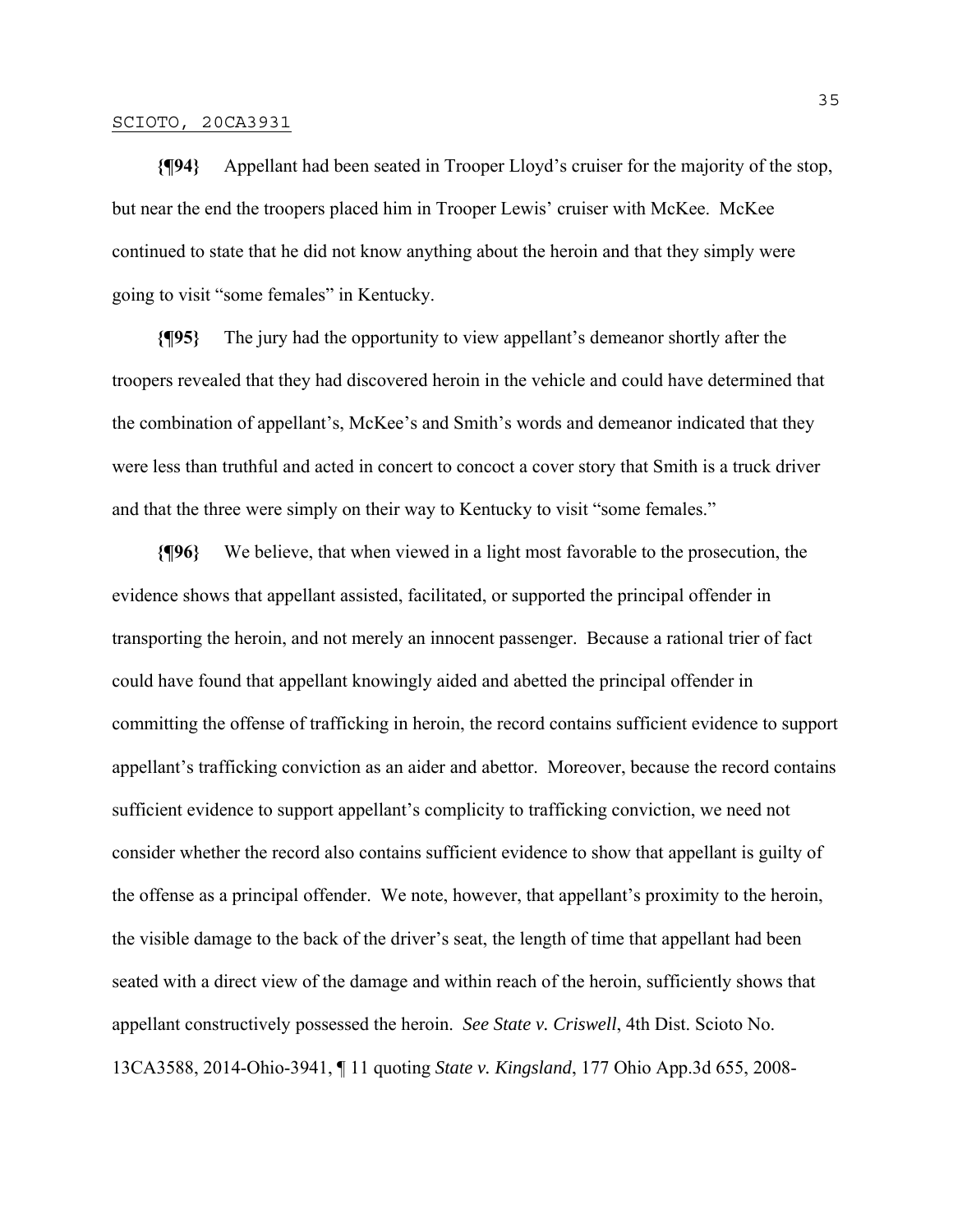Ohio-4148, 895 N.E.2d 633, ¶ 13 ("'presence in the vicinity of contraband, coupled with another factor or factors probative of dominion or control over the contraband, may establish constructive possession'"). *See generally State v. Tackett*, 11th Dist. Ashtabula No. 2018-A-0052, 2019-Ohio-5188, ¶ 42 (defendants traveling in vehicle jointly constructively possessed drugs located in backseat of vehicle). This is not a situation in which appellant, through mere happenstance, found himself at a crime scene with no connection to the crime other than physical presence. Rather, the evidence established that appellant and his companions traveled from Michigan in a rented vehicle that contained a large amount of heroin concealed in the back of the driver's seat. Criminal intent may be established through circumstantial evidence, including presence, companionship and conduct that occurred before, during and after the commission of a criminal offense. Moreover, multiple persons may have simultaneous joint constructive possession of an object.

**{¶97}** We further point out that in *Criswell*, we concluded that the state failed to present sufficient evidence that the defendant possessed the drugs located in a vehicle that contained multiple occupants. In *Criswell*, the state did not present any evidence to show that the defendant "ever had access to" the drugs. *Id.* at 25. Contrastingly, in the case at bar appellant was seated within reach of the plastic bag that contained heroin.

**{¶98}** For all of the foregoing reasons, we disagree with appellant that the record does not contain sufficient evidence to support his trafficking conviction.

**{¶99}** Appellant also asserts that the state failed to present sufficient evidence to support his possessing criminal tools conviction. As the state correctly points out, however, the jury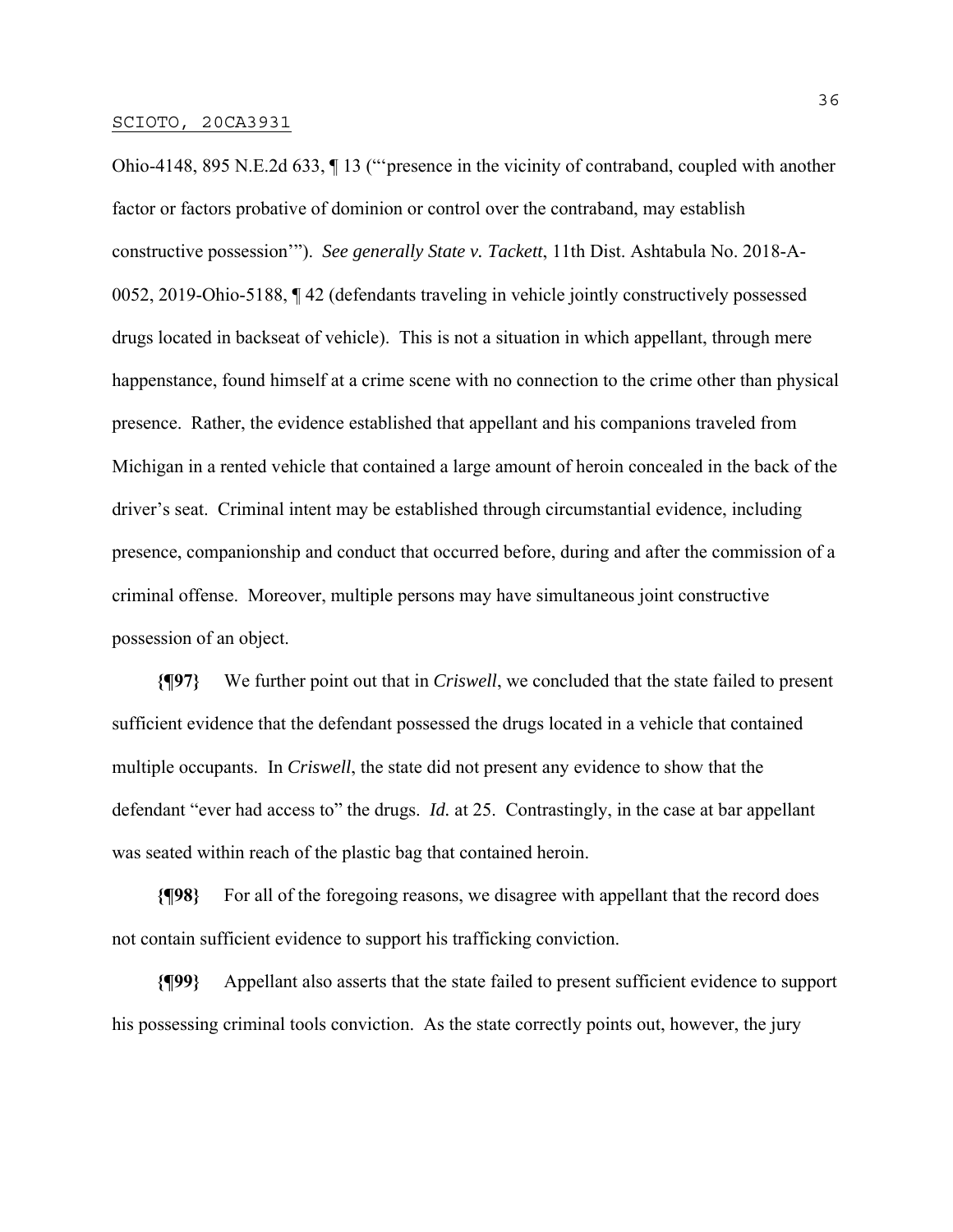found appellant not guilty of this offense. Appellant's argument, therefore, is moot. See App.R.  $12(A)(1)(c)$ .

**{¶100}** Accordingly, based upon the foregoing reasons, we overrule appellant's third assignment of error.

### IV

**{¶101}** In his fourth assignment of error, appellant asserts that his conviction is against the manifest weight of the evidence. Once again, appellant claims that the jury convicted him based upon his mere presence in the vehicle and his relation to Smith.

**{¶102}** We observe that the "question to be answered when a manifest-weight issue is raised is whether 'there is substantial evidence upon which a jury could reasonably conclude that all the elements have been proved beyond a reasonable doubt.'" *State v. Leonard*, 104 Ohio St.3d 54, 2004-Ohio-6235, 818 N.E.2d 229, ¶ 81, quoting *State v. Getsy*, 84 Ohio St.3d 180, 193–194, 702 N.E.2d 866 (1998), citing *State v. Eley*, 56 Ohio St.2d 169, 383 N.E.2d 132 (1978), syllabus. A court that is considering a manifest-weight challenge must "'review the entire record, weigh the evidence and all reasonable inferences, and consider the credibility of witnesses.'" *State v. Beasley*, 153 Ohio St.3d 497, 2018-Ohio-493, 108 N.E.3d 1028, ¶ 208, quoting *State v. McKelton*, 148 Ohio St.3d 261, 2016-Ohio-5735, 70 N.E.3d 508, ¶ 328; *accord State v. Hundley*, 162 Ohio St.3d 509, 2020-Ohio-3775, 166 N.E.3d 1066, ¶ 80. The reviewing court must bear in mind, however, that credibility generally is an issue for the trier of fact to resolve. *State v. Issa*, 93 Ohio St.3d 49, 67, 752 N.E.2d 904 (2001); *State v. Murphy*, 4th Dist. Ross No. 07CA2953, 2008-Ohio-1744, ¶ 31. "'Because the trier of fact sees and hears the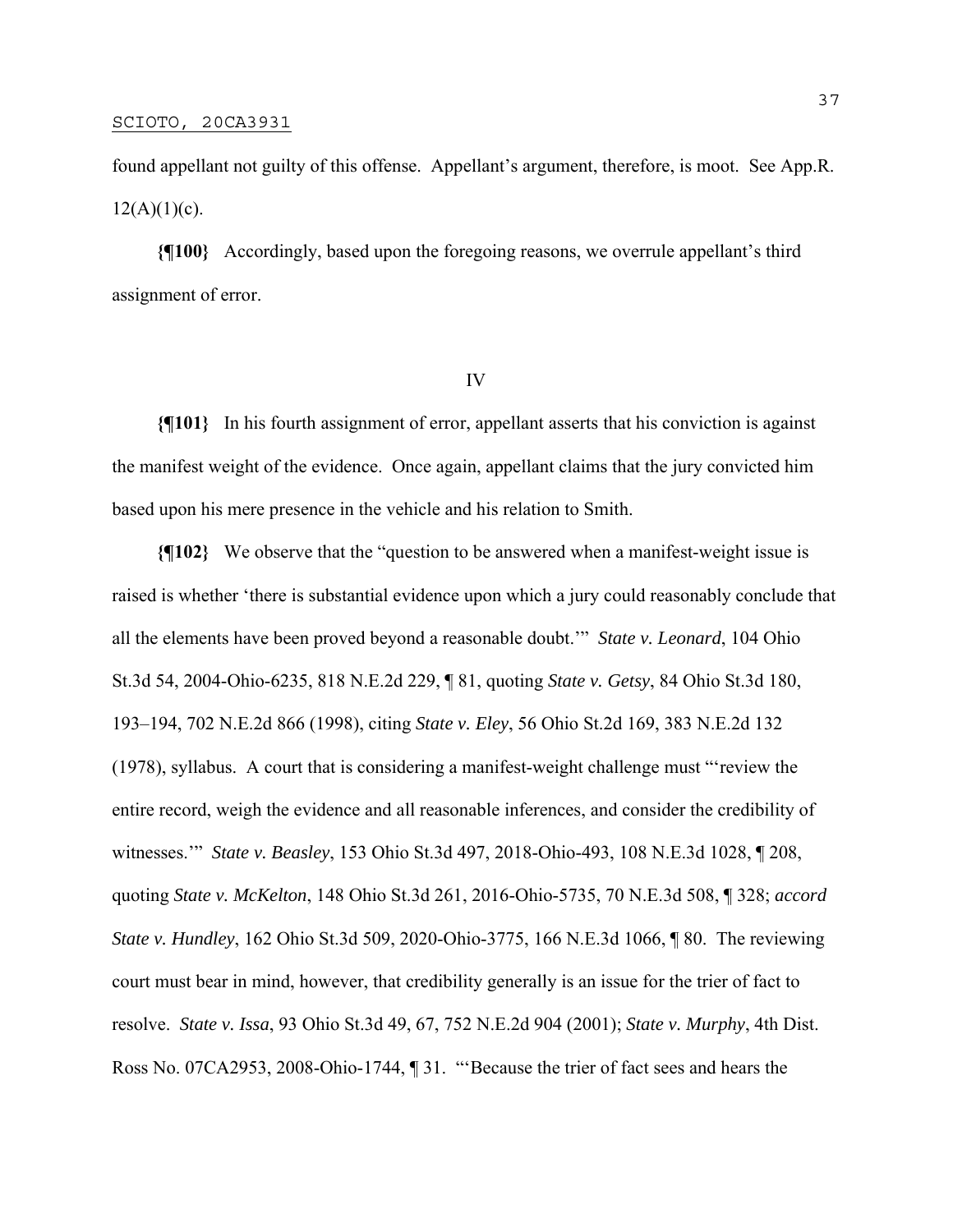witnesses and is particularly competent to decide "whether, and to what extent, to credit the testimony of particular witnesses," we must afford substantial deference to its determinations of credibility.'" *Barberton v. Jenney*, 126 Ohio St.3d 5, 2010-Ohio-2420, 929 N.E.2d 1047, ¶ 20, quoting *State v. Konya*, 2nd Dist. Montgomery No. 21434, 2006-Ohio-6312, ¶ 6, quoting *State v. Lawson*, 2nd Dist. Montgomery No. 16288, 1997 WL 476684, \*4 (Aug. 22, 1997). As the court in *Eastley v. Volkman*, 132 Ohio St.3d 328, 2012-Ohio-2179, 972 N.E.2d 517, ¶21, explained:

 "'[I]n determining whether the judgment below is manifestly against the weight of the evidence, every reasonable intendment and every reasonable presumption must be made in favor of the judgment and the finding of facts. \* \* \* If the evidence is susceptible of more than one construction, the reviewing court is bound to give it that interpretation which is consistent with the verdict and judgment, most favorable to sustaining the verdict and judgment."

*Id.* at ¶ 21, quoting *Seasons Coal Co., Inc. v. Cleveland*, 10 Ohio St.3d 77, 80, 461 N.E.2d 1273 (1984), fn.3, quoting 5 Ohio Jurisprudence 3d, Appellate Review, Section 60, at 191–192 (1978). Thus, an appellate court will leave the issues of weight and credibility of the evidence to the fact finder, as long as a rational basis exists in the record for its decision. *State v. Picklesimer*, 4th Dist. Pickaway No. 11CA9, 2012-Ohio-1282, ¶ 24; *accord State v. Howard*, 4th Dist. Ross No. 07CA2948, 2007-Ohio-6331, ¶ 6 ("We will not intercede as long as the trier of fact has some factual and rational basis for its determination of credibility and weight.").

**{¶103}** Accordingly, if the prosecution presented substantial credible evidence upon which the trier of fact reasonably could conclude, beyond a reasonable doubt, that the essential elements of the offense had been established, the judgment of conviction is not against the manifest weight of the evidence. *E.g., Eley*; *accord Eastley* at ¶ 12, quoting *Thompkins*, 78 Ohio St.3d at 387, quoting Black's Law Dictionary 1594 (6th ed.1990) (explaining that a judgment is not against the manifest weight of the evidence when ""'the greater amount of credible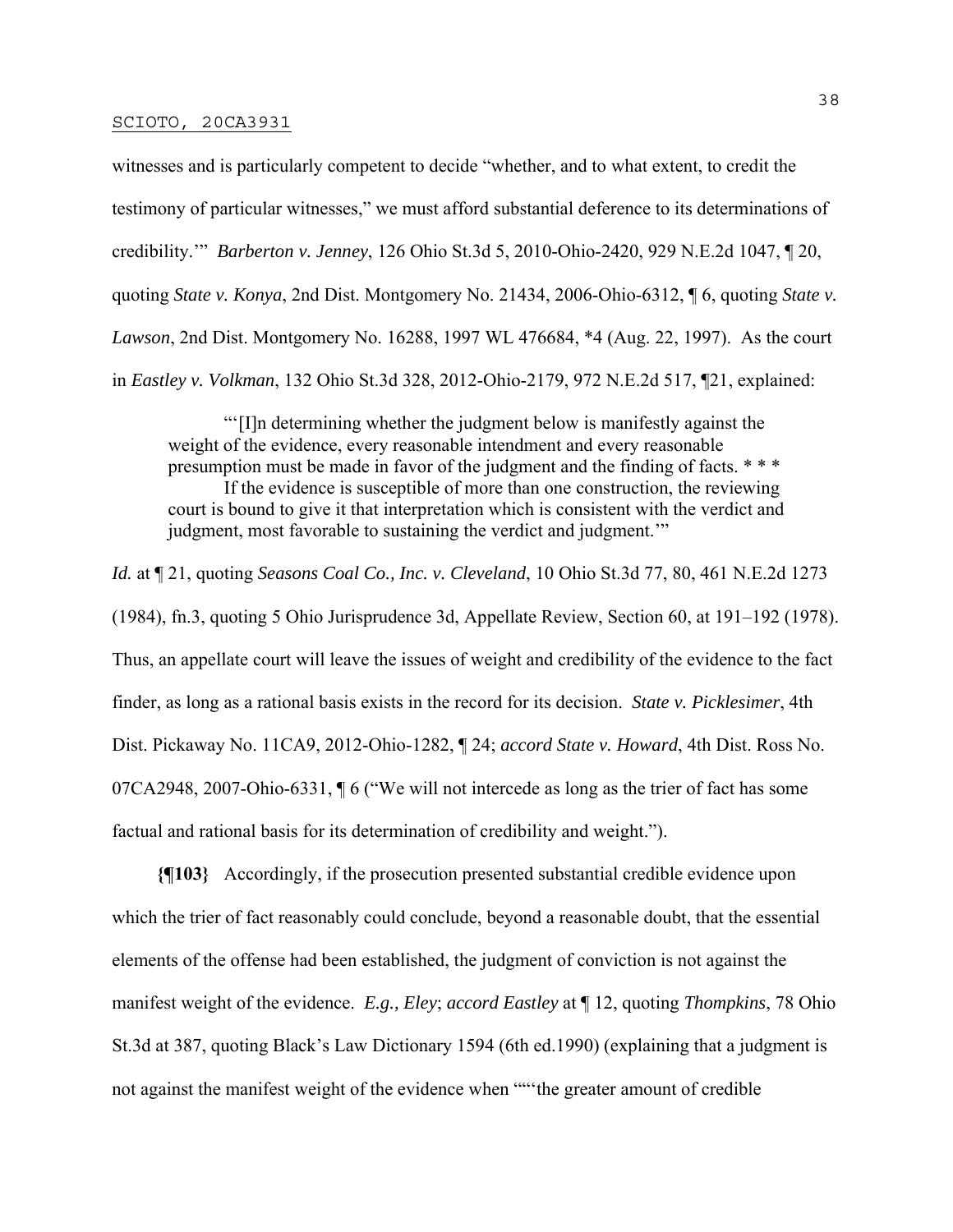evidence"" supports it). A court may reverse a judgment of conviction only if it appears that the fact-finder, when it resolved the conflicts in evidence, "'clearly lost its way and created such a manifest miscarriage of justice that the conviction must be reversed and a new trial ordered.'" *Thompkins*, 78 Ohio St.3d at 387, quoting *State v. Martin*, 20 Ohio App.3d 172, 175, 485 N.E.2d 717 (1st Dist.1983); *accord McKelton* at ¶ 328. A reviewing court should find a conviction against the manifest weight of the evidence only in the "'exceptional case in which the evidence weighs heavily against the conviction.'" *Thompkins*, 78 Ohio St.3d at 387, quoting *Martin*, 20 Ohio App.3d at 175; *accord State v. Clinton*, 153 Ohio St.3d 422, 2017-Ohio-9423, 108 N.E.3d 1, ¶ 166; *State v. Lindsey*, 87 Ohio St.3d 479, 483, 721 N.E.2d 995 (2000).

**{¶104}** In the case sub judice, we do not believe that the evidence weighs heavily against appellant's conviction for complicity to trafficking in heroin. As we explained in appellant's third assignment of error, the state presented ample circumstantial evidence to show that appellant aided or abetted the principal offender in committing the offense. The jury obviously credited the state's theory of the case that appellant acted in concert with Smith and McKee to transport drugs. After our review, we are unable to conclude that the jury committed a manifest miscarriage of justice by convicting appellant.

**{¶105}** Accordingly, based upon the foregoing reasons, we overrule appellant's fourth assignment of error.

V

**{¶106}** In his fifth assignment of error, appellant asserts that his six-year prison sentence is contrary to law. In particular, appellant contends that the circumstances do not support the trial court's decision to impose a six-year prison term because appellant (1) was 18 years of age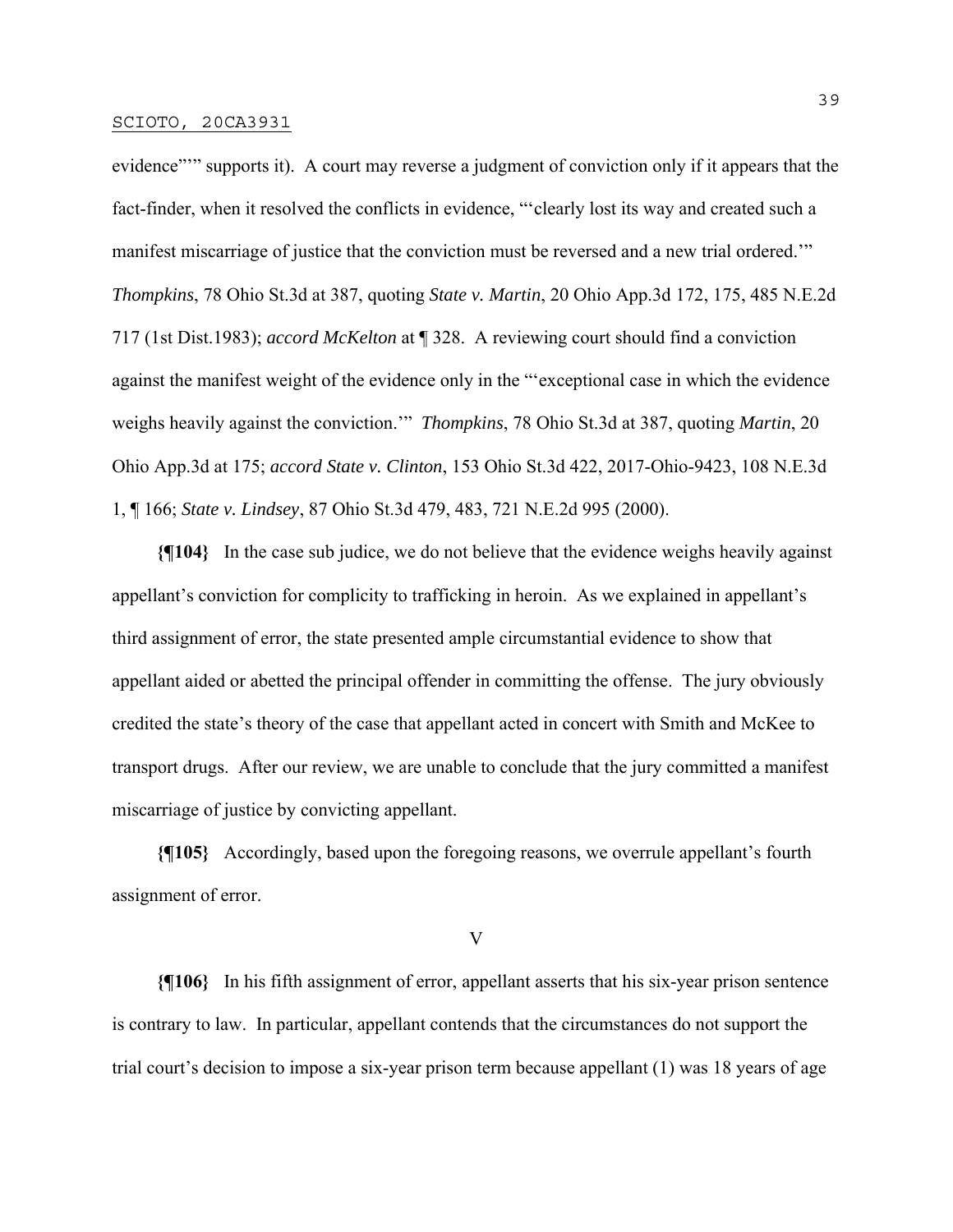at the time of the offense, (2) had no previous felony convictions, and (3) committed a nonviolent offense. Appellant thus claims that the trial court should have imposed the minimum term.

**{¶107}** When reviewing felony sentences, appellate courts apply the standard of review outlined in R.C. 2953.08(G)(2). *State v. Prater*, 4th Dist. Adams No. 18CA1069, 2019-Ohio-2745, ¶ 12, citing *State v. Graham*, 4th Dist. Adams No. 17CA1046, 2018-Ohio-1277, ¶ 13. Under R.C. 2953.08(G)(2), "[t]he appellate court's standard for review is not whether the sentencing court abused its discretion." Instead, R.C. 2953.08(G)(2) specifies that an appellate court may increase, reduce, modify, or vacate and remand a challenged felony sentence if the court clearly and convincingly finds either:

 (a) That the record does not support the sentencing court's findings under division (B) or (D) of section 2929.13, division  $(B)(2)(e)$  or  $(C)(4)$  of section 2929.14, or division (I) of section 2929.20 of the Revised Code, whichever, if any, is relevant;

(b) That the sentence is otherwise contrary to law.

**{¶108}** A defendant bears the burden to establish, by clear and convincing evidence, that a sentence is either contrary to law or that the record does not support the specified findings. *State v. Behrle*, 4th Dist. Adams No. 20CA1110, 2021-Ohio-1386, ¶ 48; *State v. Shankland*, 4th Dist. Washington Nos. 18CA11 and 18CA12, 2019-Ohio-404, ¶ 20. "[C]lear and convincing evidence is that measure or degree of proof which is more than a mere 'preponderance of the evidence,' but not to the extent of such certainty as is required 'beyond a reasonable doubt' in criminal cases, and which will produce in the mind of the trier of facts a firm belief or conviction as to the facts sought to be established." *Cross v. Ledford*, 161 Ohio St. 469, 120 N.E.2d 118 (1954), paragraph three of the syllabus.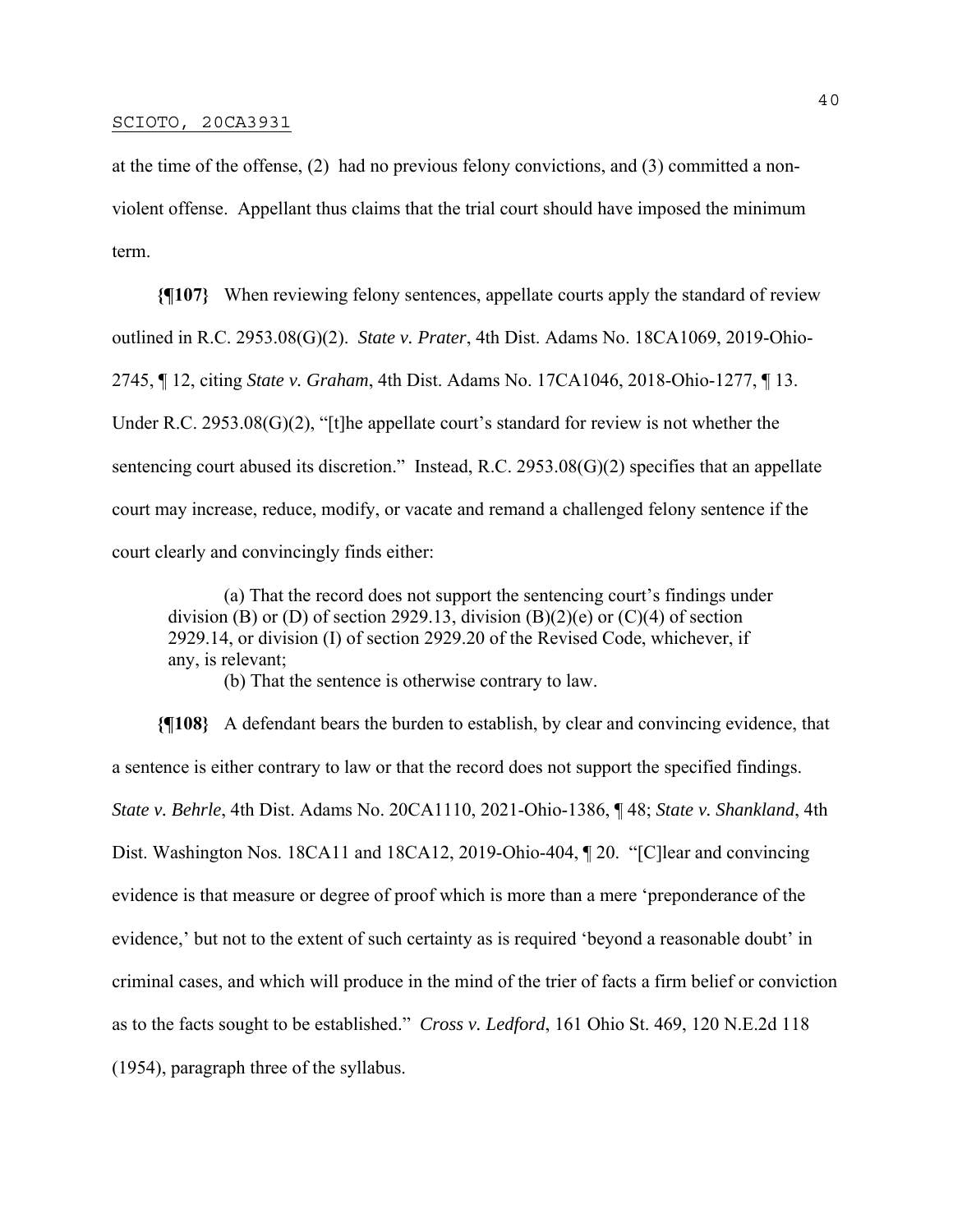**{¶109}** We further observe that "[n]othing in R.C. 2953.08(G)(2) permits an appellate court to independently weigh the evidence in the record and substitute its judgment for that of the trial court concerning the sentence that best reflects compliance with R.C. 2929.11 and 2929.12." *State v. Jones*, 163 Ohio St.3d 242, 2020-Ohio-6729, 169 N.E.3d 649, ¶ 42. Furthermore, "an appellate court's determination that the record does not support a sentence does not equate to a determination that the sentence is 'otherwise contrary to law' as that term is used in R.C. 2953.08(G)(2)(b)." *Id.* at ¶ 32. Consequently, appellate courts cannot review a felony sentence when "the appellant's sole contention is that the trial court improperly considered the factors of R.C. 2929.11 or 2929.12 when fashioning that sentence." *State v. Stenson*, 6th Dist. Lucas No. L-20-1074, 2021-Ohio-2256, ¶ 9, citing *Jones* at ¶ 42; *accord State v. Orzechowski*, 6th Dist. Wood No. WD-20-029, 2021-Ohio-985, ¶ 13-14 ("In light of *Jones*, assigning error to the trial court's imposition of sentence as contrary to law based solely on its consideration of R.C. 2929.11 and 2929.12 is no longer grounds for this court to find reversible error."); *State v. Loy*, 4th Dist. Washington No. 19CA21, 2021-Ohio-403, ¶ 30.

**{¶110}** In the case sub judice, appellant's assignment of error asserts that the trial court's six-year prison sentence is contrary to law because the court failed to consider certain factors that appellant claims support a lesser term of imprisonment. As *Jones* indicates, however, R.C. 2953.08(G)(2)(b) does not allow this court to independently review the record to determine whether the trial court imposed an appropriate sentence in light of the R.C. 2929.11 and R.C. 2929.12 factors.

**{¶111}** Accordingly, based upon the foregoing reasons, we overrule appellant's fifth assignment of error and affirm the trial court's judgment.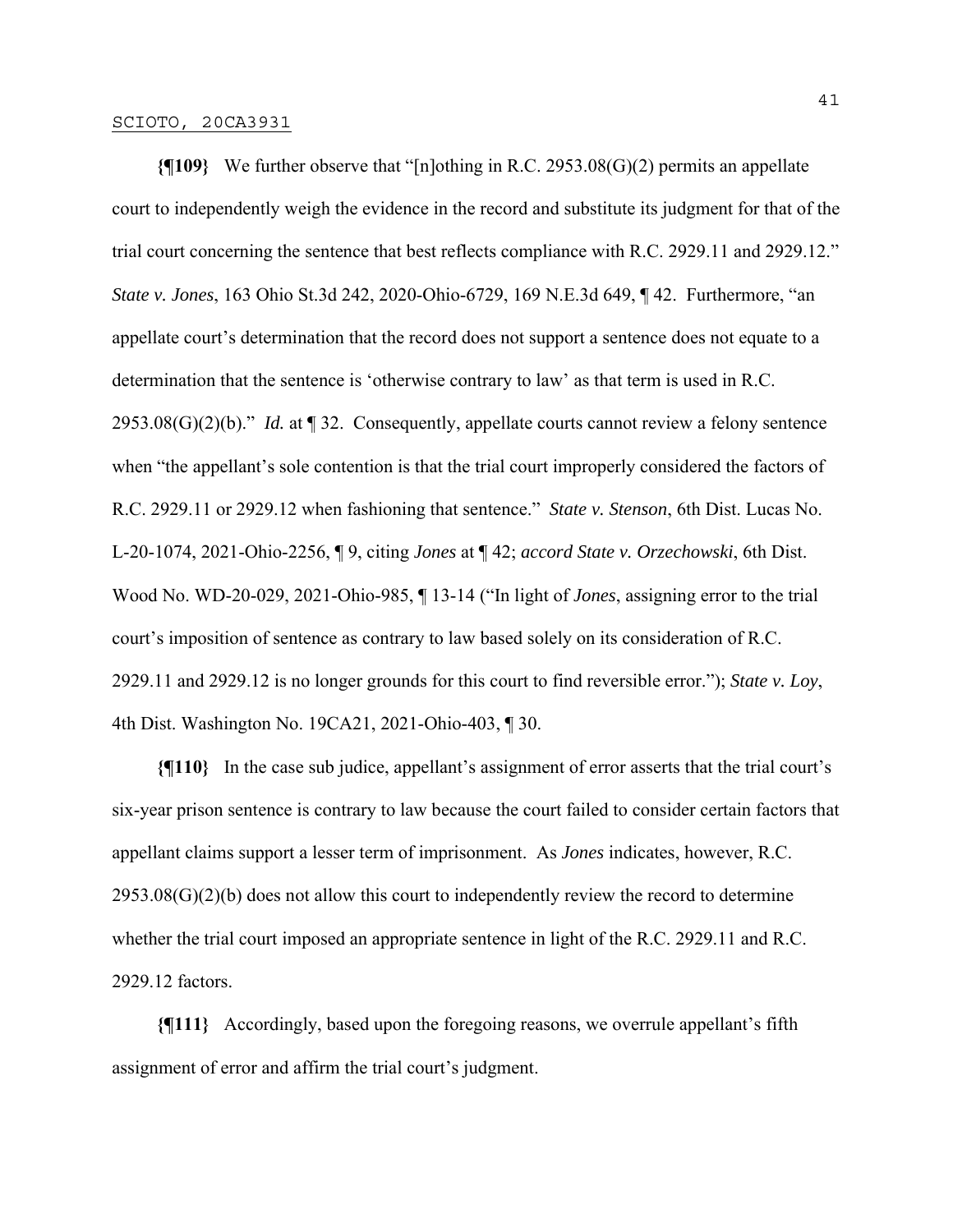JUDGMENT AFFIRMED.